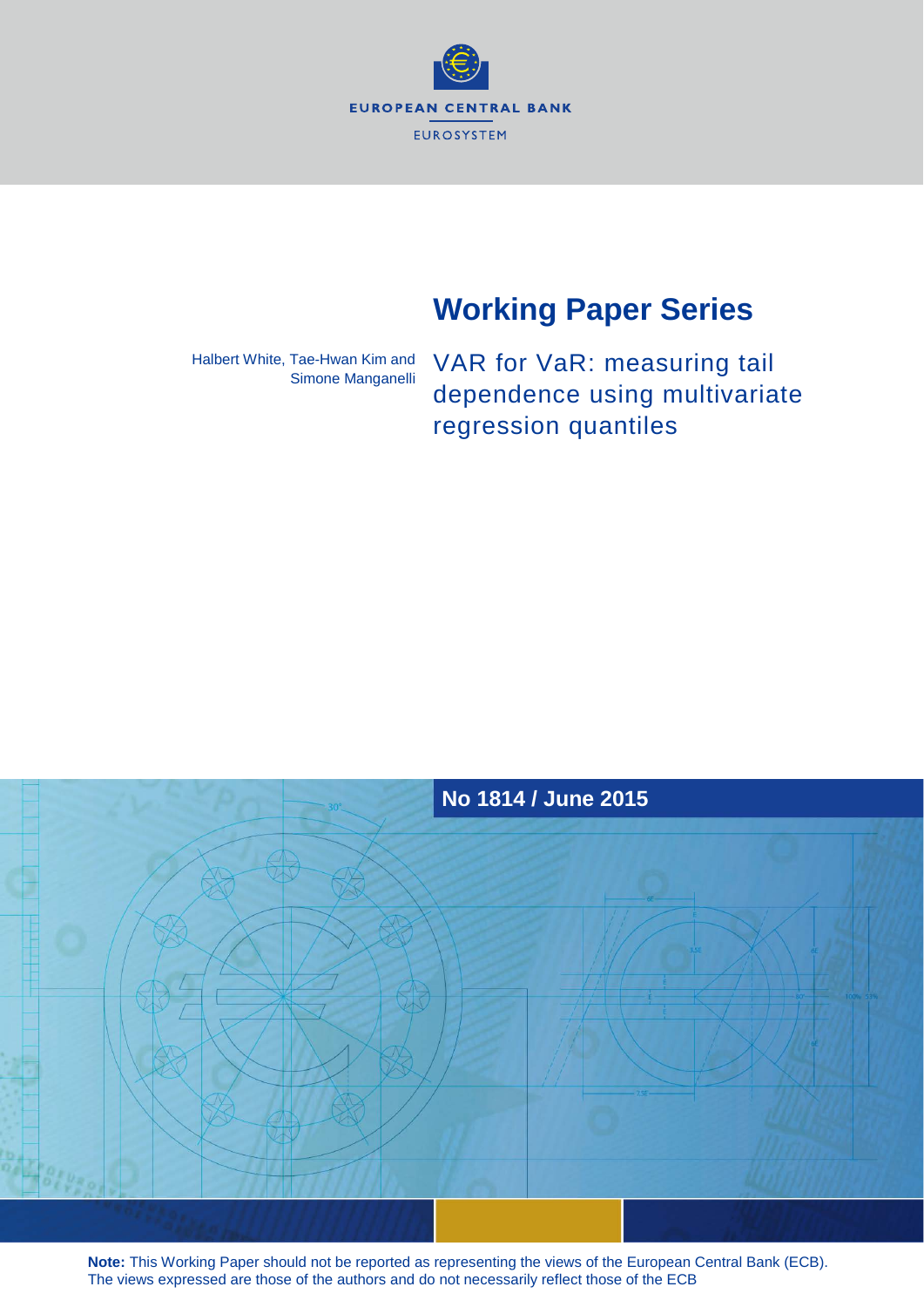### Abstract

This paper proposes methods for estimation and inference in multivariate, multi-quantile models. The theory can simultaneously accommodate models with multiple random variables, multiple confidence levels, and multiple lags of the associated quantiles. The proposed framework can be conveniently thought of as a vector autoregressive (VAR) extension to quantile models. We estimate a simple version of the model using market equity returns data to analyse spillovers in the values at risk  $(VaR)$  between a market index and financial institutions. We construct impulse-response functions for the quantiles of a sample of 230 financial institutions around the world and study how financial institution-specific and system-wide shocks are absorbed by the system. We show how the long-run risk of the largest and most leveraged financial institutions is very sensitive to market wide shocks in situations of nancial distress, suggesting that our methodology can prove a valuable addition to the traditional toolkit of policy makers and supervisors.

Keywords: Quantile impulse-responses, spillover, codependence, CAViaR

JEL classification: C13, C14, C32.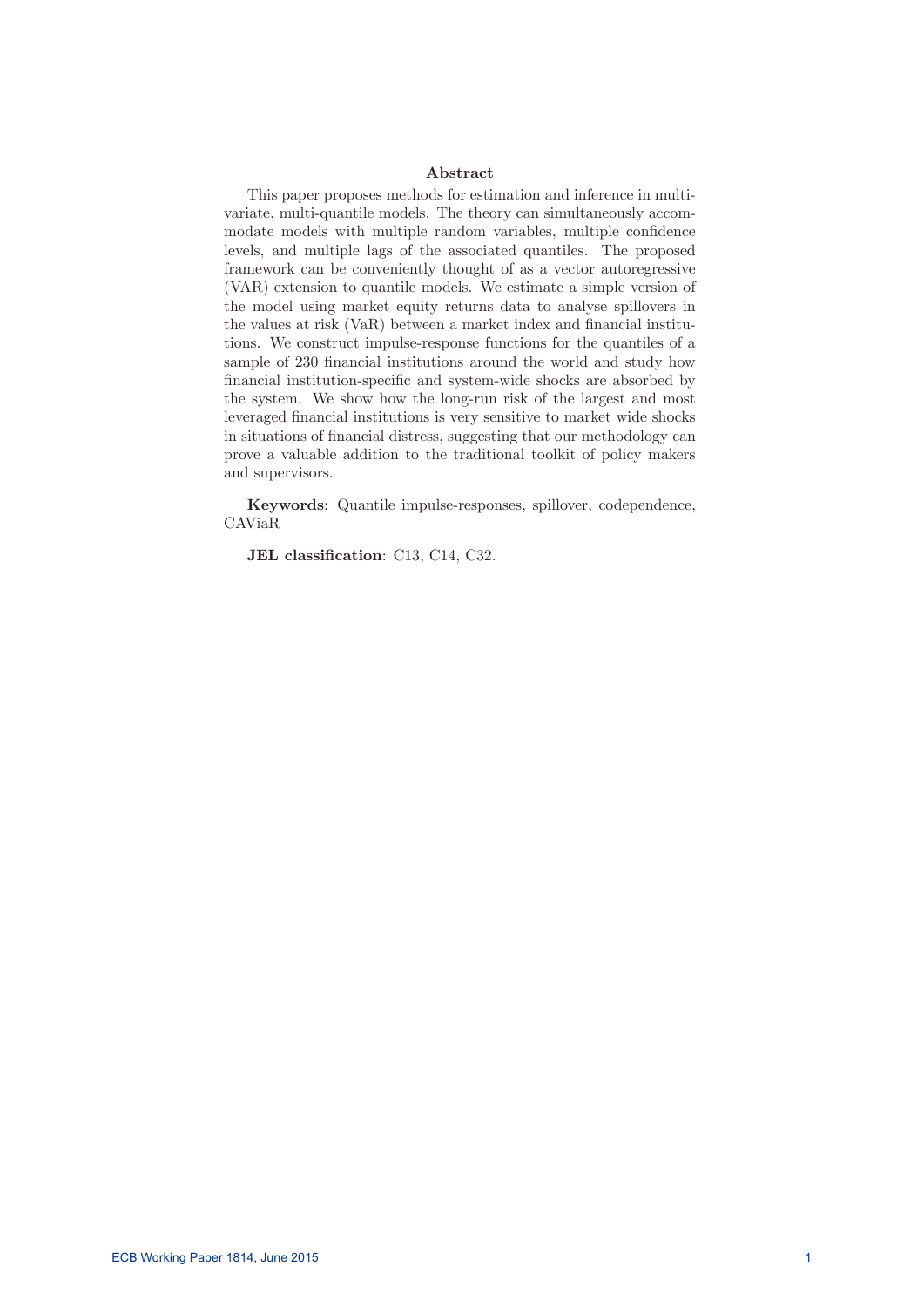## Non-technical summary

The financial crisis which started in 2007 has had a deep impact on the conceptual thinking of systemic risk among both academics and policy makers. There has been a recognition of the shortcomings of the measures that are tailored to dealing with institution-level risks. In particular, institution level Value at Risk (VaR) measures miss important externalities associated with the need to bail out systemically important banks: government and supervisory authorities may find themselves compelled to save ex post systemically important financial institutions, while these ignore ex ante any negative externalities associated with their behaviour. As a consequence, in the current policy debate, great emphasis has been put on how to measure the additional capital needed by financial institutions in a situation of generalized market distress.

One necessary input for the implementation of these measures is an estimate of the sensitivity of risk of nancial institutions to shocks to the whole financial system. Since risks are intimately linked to the tails of the distribution of a random variable, this requires an econometric analysis of the interdependence between the tails of the distributions of different random variables. One popular econometric technique which can be used to study the behaviour of the tails is regression quantiles. While univariate quantile regression models have been increasingly used in many different academic disciplines (such as finance, labor economics, and macroeconomics), it is not obvious how to extend them to analyse tail interdependence. This paper develops a multivariate regression quantile model to directly study the degree of tail interdependence among different random variables, therefore contributing to the extension regression quantiles into the time series area in finance. Our theoretical framework allows the quantiles of several random variables to depend on (lagged) quantiles, as well as past innovations and other covariates of interest. The proposed framework can be conveniently thought of as a vector autoregressive (VAR) extension to quantile models. We estimate a simple version of the model using market equity returns data to analyse spillovers in the VaR between a market index and financial institutions. This modelling strategy has at least three advantages over the more traditional approaches that rely on the parameterization of the entire multivariate distribution. First, regression quantile estimates are known to be robust to outliers, a desirable feature in general and for applications to nancial data in particular. Second, regression quantile is a semi-parametric technique and as such imposes minimal distributional assumptions on the underlying data generating process (DGP). Third, our multivariate framework allows researchers to directly measure the tail dependence among the random variables of interest, rather than recovering it indirectly via models of time-varying first and second moments.

In the empirical section of this paper, the model is estimated on a sample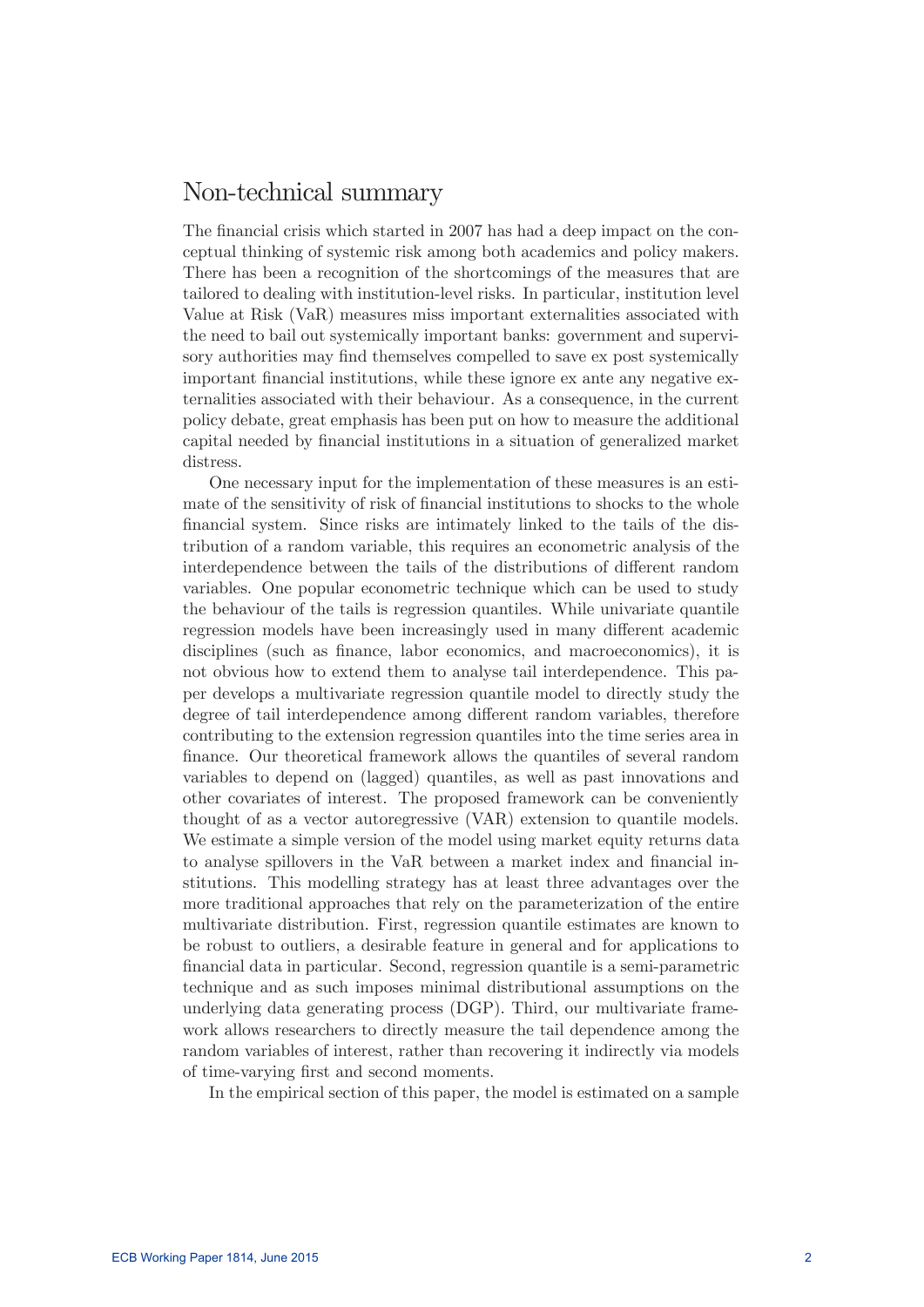of 230 nancial institutions from around the world. For each of these equity return series, we estimate a bivariate VAR for VaR where one variable is the return on a portfolio of nancial institutions and the other variable is the return on the single financial institution. We find evidence of significant tail codependence for a large fraction of the financial institutions in our sample. When aggregating the impulse response functions at the sectorial and geographic level no striking differences are revealed. We, however, find significant cross-sectional differences. By aggregating the 30 stocks with the largest and smallest market value (thus, forming two portfolios), we find that, in tranquil times, the two portfolios have comparable risk. In times of severe financial distress, however, the risk of the first portfolio increases disproportionately relative to the second. Similar conclusions are obtained when aggregation is done according to the most and least leveraged institutions. These results hold for both in-sample and out-of-sample.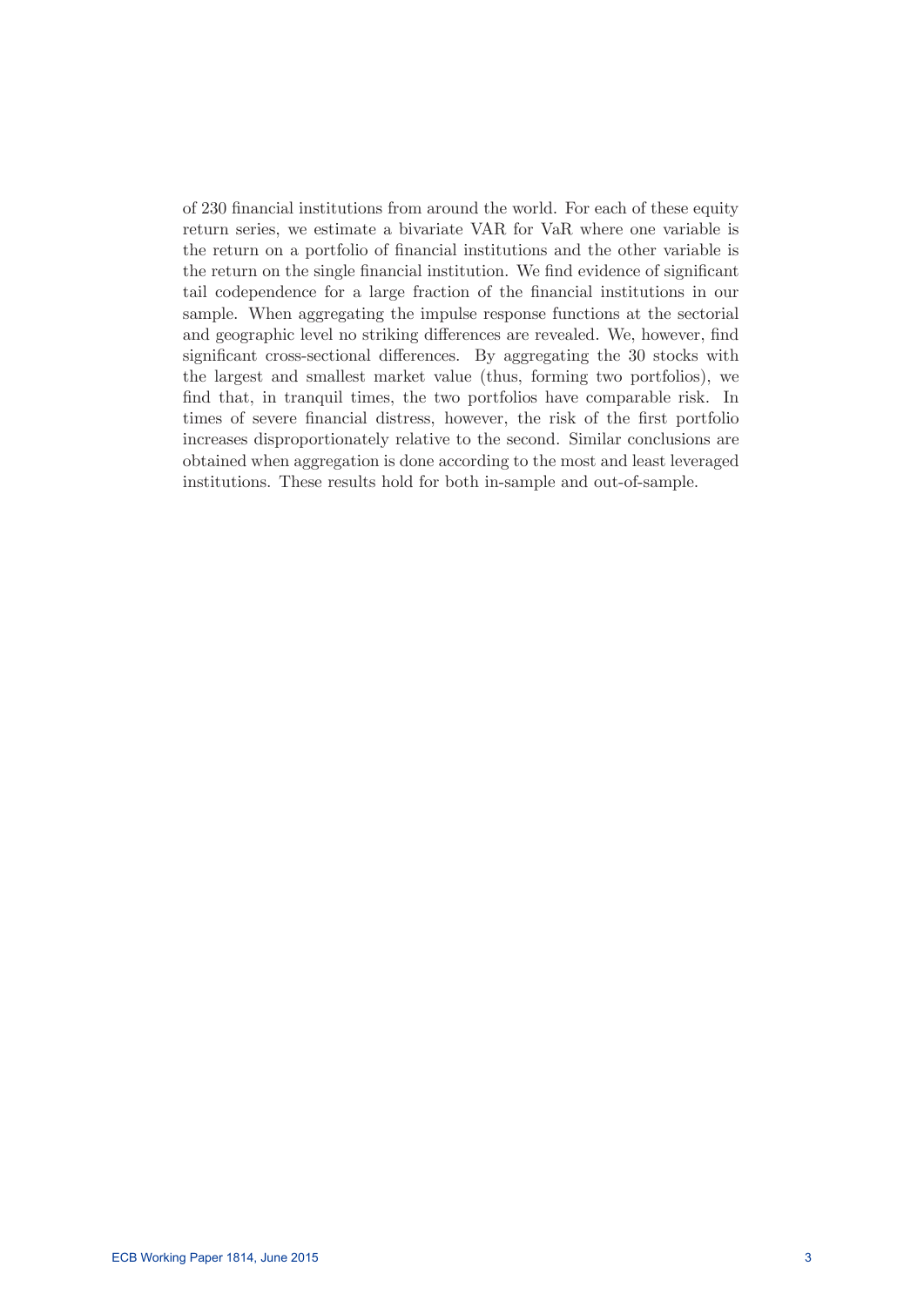## 1 Introduction

Since the seminal work of Koenker and Bassett (1978), quantile regression models have been increasingly used in many different academic disciplines such as finance, labor economics, and macroeconomics due to their flexibility to allow researchers to investigate the relationship between economic variables not only at the center but also over the entire conditional distribution of the dependent variable. In the early stage, the main development in both theory and application has taken place mainly in the context of cross-section data. However, the application of quantile regression has subsequently moved into the areas of time-series as well as panel data.<sup>1</sup> The whole literature is too vast to be easily summarized, but an excellent and extensive review on many important topics on quantile regression can be found in Koenker (2005).

This paper suggests a multivariate regression quantile model to directly study the degree of tail interdependence among different random variables, therefore contributing to the quantile extension into the time series area in finance. Our theoretical framework allows the quantiles of several random variables to depend on (lagged) quantiles, as well as past innovations and other covariates of interest. This modeling strategy has at least three advantages over the more traditional approaches that rely on the parameterization of the entire multivariate distribution. First, regression quantile estimates are known to be robust to outliers, a desirable feature in general and for applications to financial data in particular. Second, regression quantile is a semi-parametric technique and as such imposes minimal distributional assumptions on the underlying data generating process (DGP). Third, our multivariate framework allows researchers to directly measure the tail dependence among the random variables of interest, rather than recovering it indirectly via models of time-varying first and second moments.

To illustrate our approach and its usefulness, consider a simple set-up with two random variables,  $Y_{1t}$  and  $Y_{2t}$ . All information available at time t is represented by the information set  $\mathcal{F}_{t-1}$ . For a given level of confidence  $\theta \in$  $(0, 1)$ , the quantile  $q_{it}$  at time t for random variables  $Y_{it}$  i = 1, 2 conditional on  $\mathcal{F}_{t-1}$  is

$$
\Pr[Y_{it} \le q_{it} | \mathcal{F}_{t-1}] = \theta, \qquad i = 1, 2. \tag{1}
$$

A simple version of our proposed structure relates the conditional quantiles of the two random variables according to a vector autoregressive (VAR) structure:

$$
q_{1t} = X_t'\beta_1 + b_{11}q_{1t-1} + b_{12}q_{2t-1},
$$
  
\n
$$
q_{2t} = X_t'\beta_2 + b_{21}q_{1t-1} + b_{22}q_{2t-1},
$$

<sup>&</sup>lt;sup>1</sup>Some relevant and important papers are Koenker and Xiao (2004, 2006), Xiao (2009) in the time-series domain and Abrevaya and Dahl (2008), Lamarche (2010), Galvao (2011) in the panel data setting.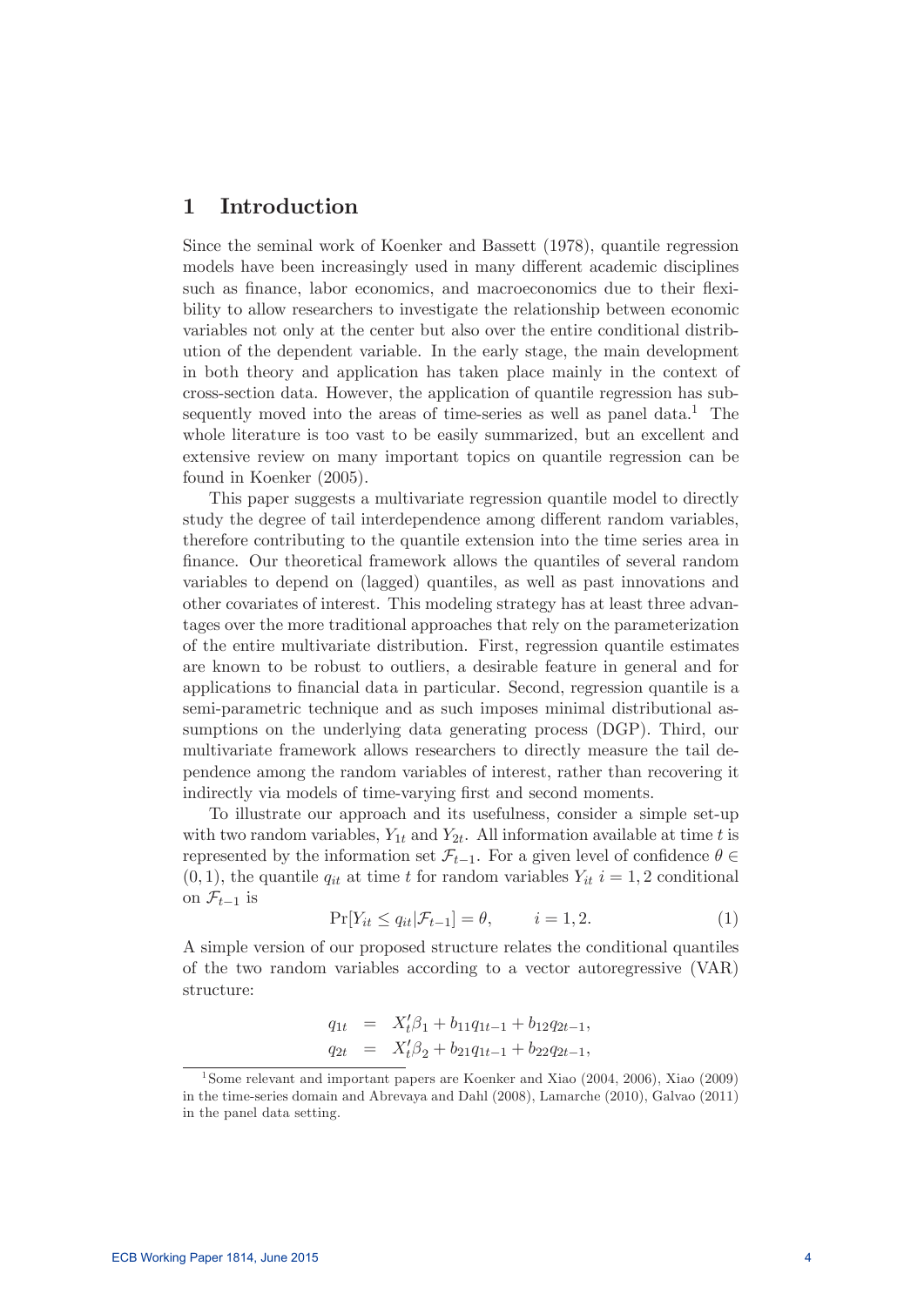where  $X_t$  represents predictors belonging to  $\mathcal{F}_{t-1}$  and typically includes lagged values of  $Y_{it}$ . If  $b_{12} = b_{21} = 0$ , the above model reduces to the univariate CAViaR model of Engle and Manganelli (2004), and the two specifications can be estimated independently from each other. If, however,  $b_{12}$  and/or  $b_{21}$  are different from zero, the model requires the joint estimation of all of the parameters in the system. The off-diagonal coefficients  $b_{12}$  and  $b_{21}$  represent the measure of tail codependence between the two random variables, thus the hypothesis of no tail codependence can be assessed by testing  $H_0 : b_{12} = b_{21} = 0.$ 

The first part of this paper develops the consistency and asymptotic theory for the multivariate regression quantile model. Our fully general model is much richer than the above example, as we can accommodate: (i) more than two random variables; (ii) multiple lags of  $q_{it}$ ; and (iii) multiple confidence levels, say  $(\theta_1, ..., \theta_n)$ .

In the second part of this paper, as an empirical illustration of the model, we estimate a series of bivariate VAR models for the conditional quantiles of the return distributions of individual financial institutions from around the world. Since quantiles represent one of the key inputs for the computation of the Value at Risk  $(VaR)^2$  for financial assets, we call this model VAR for VaR, that is, a vector autoregressive (VAR) model where the dependent variables are the VaR of the financial institutions, which are dependent on (lagged) VaR and past shocks.

Our modeling framework appears particularly suitable to develop sound measures of nancial spillover, the importance of which has been brought to the forefront by the recent nancial crisis. In the current policy debate, great emphasis has been put on how to measure the additional capital needed by financial institutions in a situation of generalized market distress. The logic is that if the negative externality associated with the spillover of risks within the system is not properly internalized, banks may find themselves in need of additional capital at exactly the worst time, such as when it is most difficult and expensive to raise fresh new capital. If the stability of the whole system is threatened, taxpayer money has to be used to backstop the financial system, to avoid systemic bank failures that may bring the whole economic system to a collapse.3

Adrian and Brunnermeier (2009) and Acharya et al. (2009) have recently proposed to classify financial institutions according to the sensitivity of their VaR to shocks to the whole financial system. The empirical sec-

<sup>2</sup>An extensive discussion on how to properly use quantile regression to estimate VaR can be found in Chernozhukov and Umantsev (2001) in which they also emphasize the importance of using extremal or near-extremal quantile regression.

<sup>&</sup>lt;sup>3</sup>It should be emphasized that the proposed method measures the degree of tail dependence between variables in a predictive manner, as in a GARCH framework. Since the tail risk metric of a given variable is affected only by lagged or past tail-risk metrics of other variables, the contemporaneous tail dependence cannot be measured in our framework.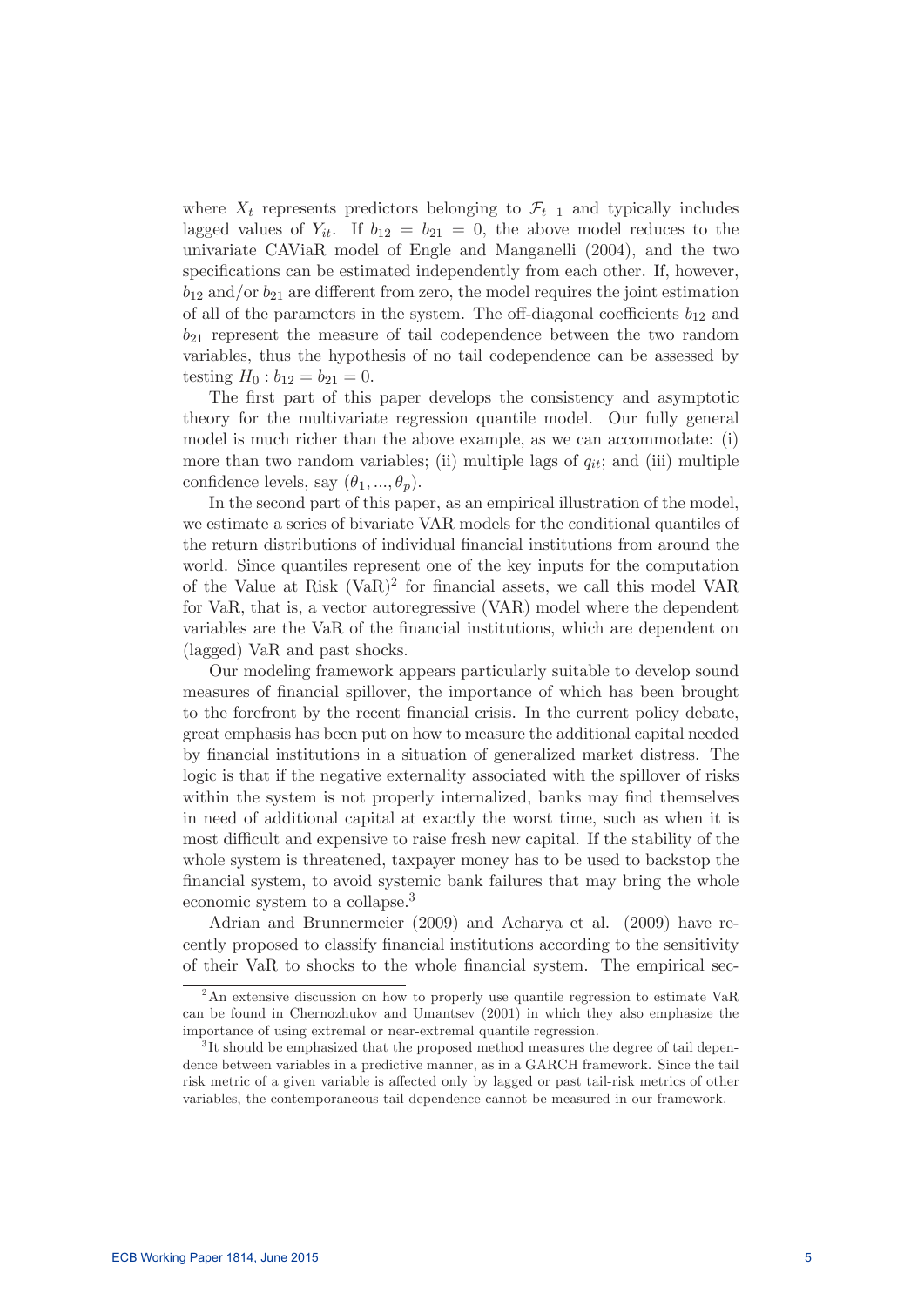tion of this paper illustrates how the multivariate regression quantile model provides an ideal framework to estimate directly the sensitivity of VaR of a given nancial institution to system-wide shocks. A useful by-product of our modeling strategy is the ability to compute quantile impulse-response functions. Using the quantile impulse-response functions, we can assess the resilience of nancial institutions to shocks to the overall index, as well as their persistence.

The model is estimated on a sample of 230 financial institutions from around the world. For each of these equity return series, we estimate a bivariate VAR for VaR where one variable is the return on a portfolio of financial institutions and the other variable is the return on the single financial institution. We find strong evidence of significant tail codependence for a large fraction of the financial institutions in our sample. When aggregating the impulse response functions at the sectorial and geographic level no striking differences are revealed. We, however, find significant cross-sectional differences. By aggregating the 30 stocks with the largest and smallest market value (thus, forming two portfolios), we find that, in tranquil times, the two portfolios have comparable risk. In times of severe financial distress, however, the risk of the first portfolio increases disproportionately relative to the second. Similar conclusions are obtained when aggregation is done according to the most and least leveraged institutions. These results hold for both in-sample and out-of-sample.

The plan of this paper is as follows. In Section 2, we set forth the multivariate and multi-quantile CAViaR framework, a generalization of Engle and Manganelli's original CAViaR (2004) model. Section 3 provides conditions ensuring the consistency and asymptotic normality of the estimator, as well as the results which provide a consistent asymptotic covariance matrix estimator. Section 4 contains an example of a data generating process which is consistent with the proposed multivariate quantile model, while Section 5 introduces the long run quantile impulse-response functions and derives the associated standard errors. Section 6 contains the empirical application. Section 7 provides a summary and some concluding remarks. The appendix contains all of the technical proofs of the theorems in the text.

## 2 The Multivariate and Multi-Quantile Process and Its Model

We consider a sequence of random variables denoted by  $\{(Y'_t, X'_t) : t =$  $1, 2, ..., T$  where  $Y_t$  is a finitely dimensioned  $n \times 1$  vector and  $X_t$  is also a countably dimensioned vector whose first element is one. To fix ideas,  $Y_t$  can be considered as the dependent variables and  $X_t$  as the explanatory variables in a typical regression framework. In this sense, the proposed model which will be developed below is sufficiently general enough to handle multiple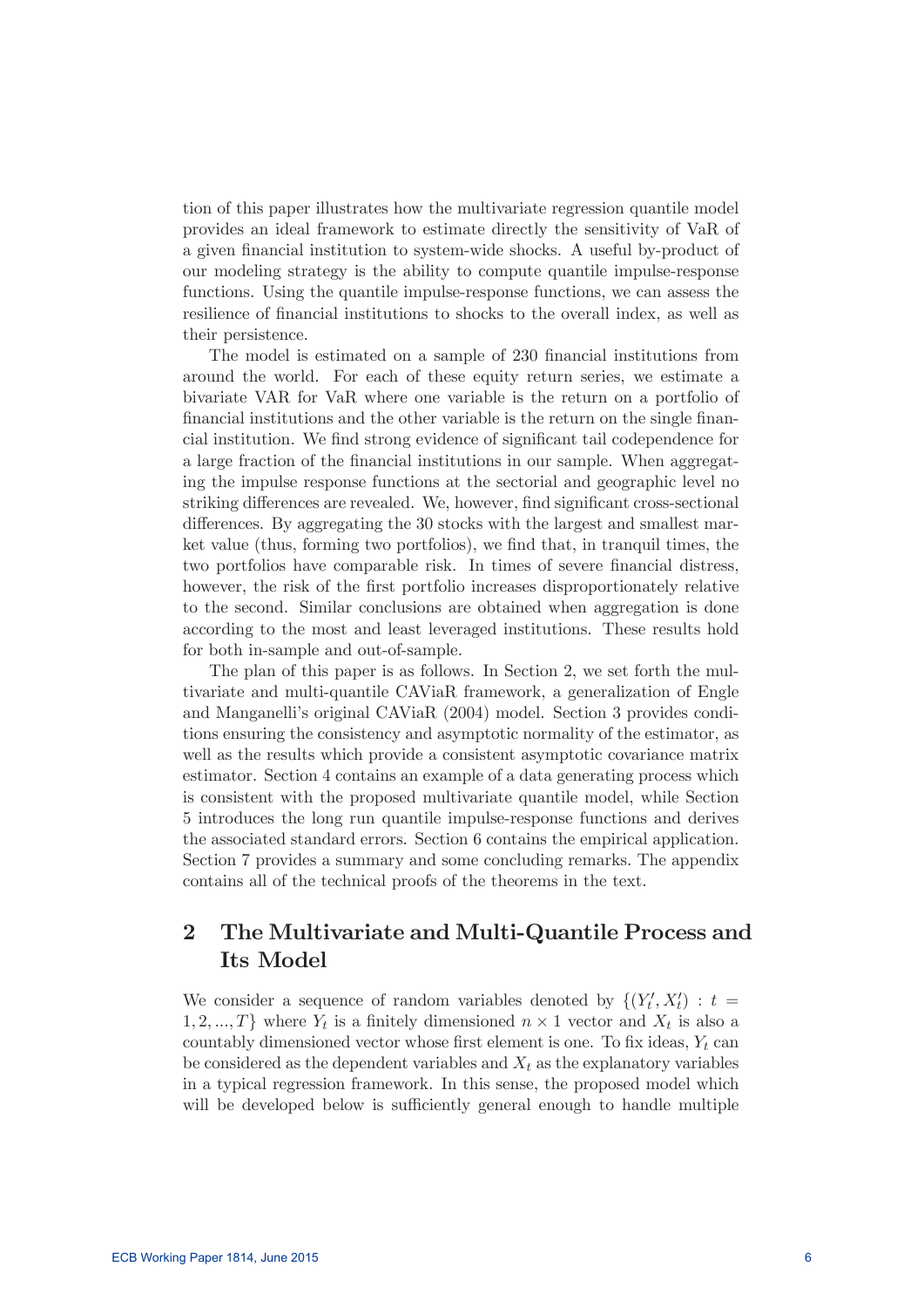dependent variables. We specify the data generating process as follows.

**Assumption 1** The sequence  $\{(Y'_t, X'_t)\}\$ is a stationary and ergodic stochastic process on the complete probability space  $(\Omega, \mathcal{F}, P_0)$ , where  $\Omega$  is the sample space,  $\mathcal F$  is a suitably chosen  $\sigma$ -field, and  $P_0$  is the probability measure providing a complete description of the stochastic behavior of the sequence of  $\{(Y'_t, X'_t)\}.$ 

We define  $\mathcal{F}_{t-1}$  to be the  $\sigma$ -algebra generated by  $Z^{t-1} := \{X_t, (Y_{t-1}, X_{t-1}),\}$  $(Y_{t-2}, X_{t-2}), \ldots\},$  i.e.  $\mathcal{F}_{t-1} := \sigma(Z^{t-1})$ . For  $i = 1, \ldots, n$ , we also define  $F_{it}(y) := P_0[Y_{it} < y \mid \mathcal{F}_{t-1}]$  which is the cumulative distribution function (CDF) of  $Y_{it}$  conditional on  $\mathcal{F}_{t-1}$ . In the quantile regression literature, it is typical to focus on a specific quantile index; for example,  $\theta \in (0, 1)$ . In this paper, we will develop a more general quantile model where multiple quantile indexes can be accounted for jointly. To be more specific, we consider p quantile indexes denoted by  $\theta_{i1}, \theta_{i2}, ..., \theta_{ip}$  for the  $i^{th}$  element (denoted by  $\langle Y_{it} \rangle$  of  $Y_t$ . The p quantile indexes do not need to be the same for all of the elements of  $Y_t$ , which explains the double indexing of  $\theta_{ij}$ . Moreover, we note that we specify the same number (p) of quantile indexes for each  $i = 1, ..., n$ . However, this is just for notational simplicity. Our theory easily applies to the case in which the number of quantile indexes differs with  $i$ ; i.e.,  $p$  can be replaced with  $p_i$ .

To formalize our argument, we assume that the quantile indexes are ordered such that  $0 < \theta_{i1} < ... < \theta_{ip} < 1$ . For  $j = 1, ..., p$ , the  $\theta_{ij}$ th-quantile of  $Y_{it}$  conditional on  $\mathcal{F}_{t-1}$ , denoted  $q_{i,j,t}^*$ , is

$$
q_{i,j,t}^* := \inf\{y : F_{it}(y) \ge \theta_{ij}\},\tag{2}
$$

and if  $F_{it}$  is strictly increasing,

$$
q_{i,j,t}^* = F_{it}^{-1}(\theta_{ij}).
$$

Alternatively,  $q_{i,j,t}^*$  can be represented as

$$
\int_{-\infty}^{q_{i,j,t}^*} dF_{it}(y) = E[1_{[Y_{it} \le q_{i,j,t}^*]} | \mathcal{F}_{t-1}] = \theta_{ij},
$$
\n(3)

where  $dF_{it}(\cdot)$  is the Lebesgue-Stieltjes probability density function (PDF) of  $Y_{it}$  conditional on  $\mathcal{F}_{t-1}$ , corresponding to  $F_{it}$ .

Our objective is to jointly estimate the conditional quantile functions  $q_{i,j,t}^*$  for  $i = 1, ..., n$  and  $j = 1, 2, ..., p$ . For this, we write  $q_t^* := (q_{1,t}^{*t}, q_{2,t}^{*t}, ..., q_{n,t}^{*t})'$ with  $q_{i,t}^* := (q_{i,1,t}^*, q_{i,2,t}^*, ..., q_{i,p,t}^*)'$  and impose an additional appropriate structure. First, we ensure that the conditional distributions of  $Y_{it}$  are everywhere continuous, with positive densities at each of the conditional quantiles of interest,  $q_{i,j,t}^*$ . We let  $f_{it}$  denote the conditional probability density function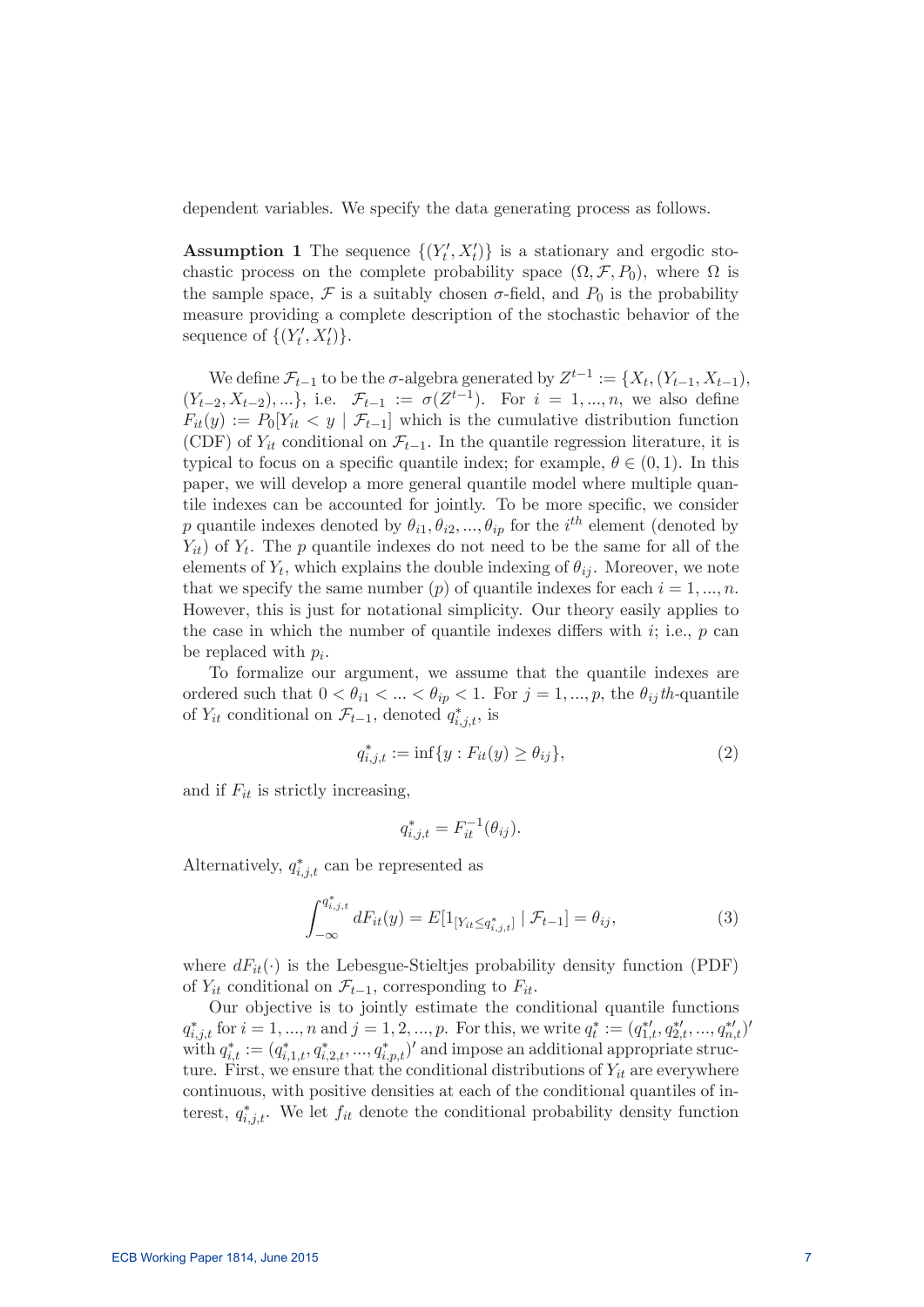(PDF) which corresponds to  $F_{it}$ . In stating our next condition (and where helpful elsewhere), we make explicit the dependence of the conditional CDF  $F_{it}$  on  $\omega \in \Omega$  by writing  $F_{it}(\omega, y)$  in place of  $F_{it}(y)$ . Similarly, we may write  $f_{i,t}(\omega, y)$  in place of  $f_{i,t}(y)$ . The realized values of the conditional quantiles are correspondingly denoted  $q_{i,j,t}^*(\omega)$ .

Our next assumption ensures the desired continuity and imposes specific structure on the quantiles of interest.

**Assumption 2** (i)  $Y_{it}$  is continuously distributed such that for each  $\omega \in$  $\Omega, F_{it}(\omega, \cdot)$  and  $f_{it}(\omega, \cdot)$  are continuous on R,  $t = 1, 2, ..., T$ ; (ii) For the given  $0 < \theta_{i1} < ... < \theta_{ip} < 1$  and  $\{q_{i,j,t}^*\}$  as defined above, we suppose the following: (a) for each  $i, j, t$ , and  $\omega$ ,  $f_{it}(\omega, q_{i,j,t}^*(\omega)) > 0$ ; and (b) for the given finite integers  $k$  and  $m$ , there exist a stationary ergodic sequence of random  $k \times 1$  vectors  $\{\Psi_t\}$ , with  $\Psi_t$  measurable- $\mathcal{F}_{t-1}$ , and real vectors  $\beta_{ij}^* := (\beta_{i,j,1}^*, ..., \beta_{i,j,k}^*)'$  and  $\gamma_{i,j,\tau}^* := (\gamma_{i,j,\tau,1}^{*}, ..., \gamma_{i,j,\tau,n}^{*}/',$  where each  $\gamma_{i,j,\tau,k}^*$ is a  $p \times 1$  vector, such that for  $i = 1, ..., n, j = 1, ..., p$ , and all t,

$$
q_{i,j,t}^* = \Psi_t' \beta_{ij}^* + \sum_{\tau=1}^m q_{t-\tau}^{* \prime} \gamma_{i,j,\tau}^* \ . \tag{4}
$$

The structure of equation in (4) is a multivariate version of the MQ-CAViaR process of White, Kim, and Manganelli (2008), itself a multiquantile version of the CAViaR process introduced by Engle and Manganelli (2004). Under suitable restrictions on  $\gamma^*_{i,j,\tau}$ , we obtain as special cases; (1) separate MQ-CAViaR processes for each element of  $Y_t$ ; (2) standard (single quantile) CAViaR processes for each element of  $Y_t$ ; or (3) multivariate CAViaR processes, in which a single quantile of each element of  $Y_t$  is related dynamically to the single quantiles of the (lags of) other elements of  $Y_t$ . Thus, we call any process that satisfies our structure "Multivariate" MQ-CAViaR" (MVMQ-CAViaR) processes or naively "VAR for VaR."

For MVMQ-CAViaR, the number of relevant lags can differ across the elements of  $Y_t$  and the conditional quantiles; this is reflected in the possibility that for the given j, elements of  $\gamma^*_{i,j,\tau}$  may be zero for values of  $\tau$  greater than some given integer. For notational simplicity, we do not represent  $m$ as being dependent on i or j. Nevertheless, by convention, for no  $\tau \leq m$ does  $\gamma^*_{i,j,\tau}$  equal the zero vector for all i and j. The finitely dimensioned random vectors  $\Psi_t$  may contain lagged values of  $Y_t$ , as well as measurable functions of  $X_t$  and lagged  $X_t$ . In particular,  $\Psi_t$  may contain Stinchcombe and White's (1998) GCR transformations, as discussed in White (2006).

For a particular quantile, say  $\theta_{ij}$ , the coefficients to be estimated are  $\beta_{ij}^*$  and  $\gamma_{ij}^* := (\gamma_{i,j,1}^{*},...,\gamma_{i,j,m}^{*})'$ . Let  $\alpha_{ij}^{*'} := (\beta_{ij}^{*}, \gamma_{ij}^{*})$ , and write  $\alpha^* =$  $(\alpha_{11}^{*\prime},...,\alpha_{1p}^{*\prime},...,\alpha_{n1}^{*\prime},...,\alpha_{np}^{*\prime})'$ , an  $\ell \times 1$  vector, where  $\ell := np(k + npm)$ . We call  $\alpha^*$  the "MVMQ-CAViaR coefficient vector." We estimate  $\alpha^*$  using a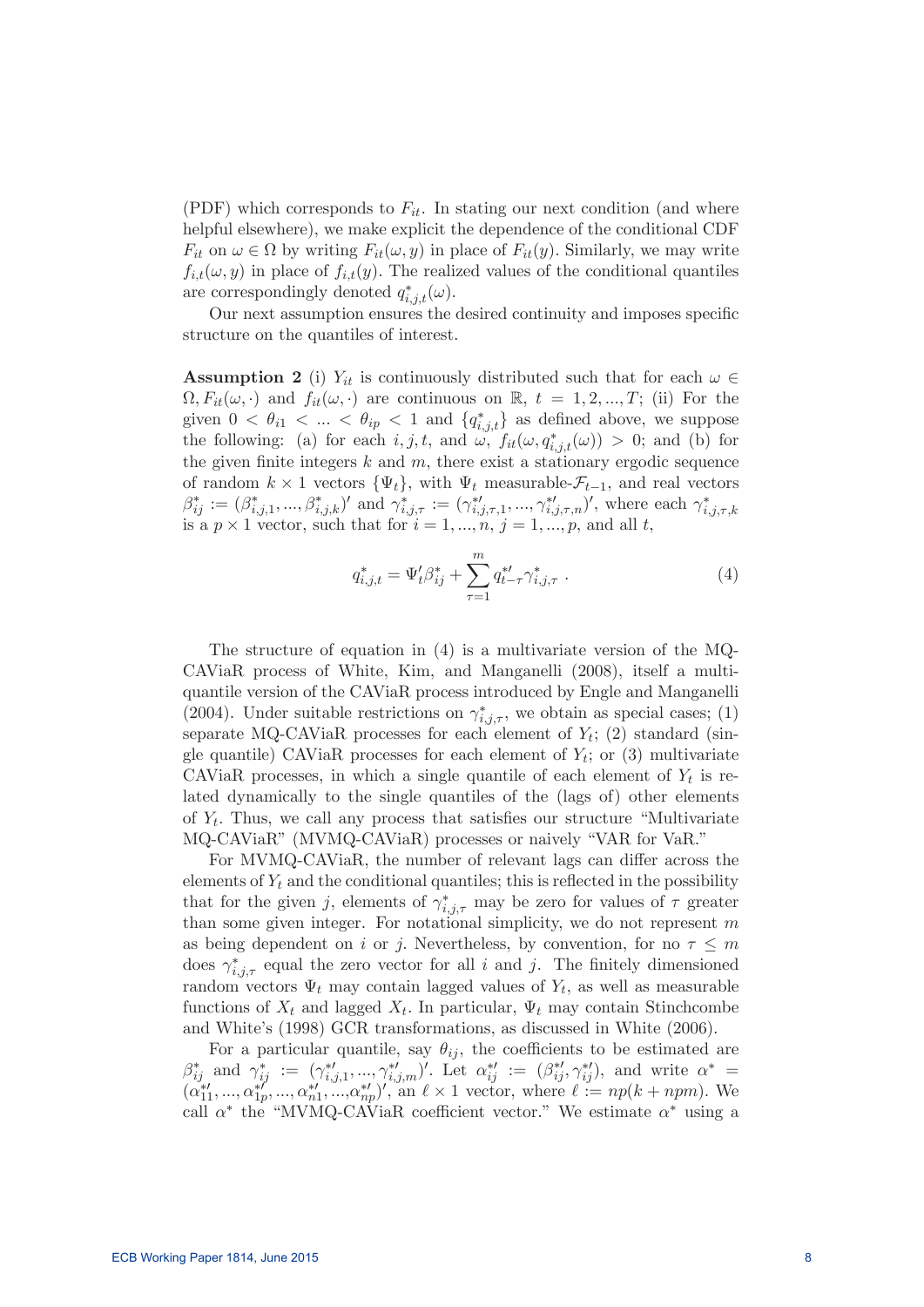correctly specified model for the MVMQ-CAViaR process. First, we specify our model in the following assumption.

**Assumption 3** (i) Let A be a compact subset of  $\mathbb{R}^{\ell}$ . For  $i = 1, ..., n$ , and  $j = 1, ..., p$ , we suppose the following: (a) the sequence of functions  ${q_{i,j,t}}$ :  $\Omega \times \mathbb{A} \to \mathbb{R}^{p_i}$  is such that for each t and each  $\alpha \in \mathbb{A}$ ,  $q_{i,j,t}(\cdot, \alpha)$  is measurable- $\mathcal{F}_{t-1}$ ; (b) for each t and each  $\omega \in \Omega$ ,  $q_{i,j,t}(\omega, \cdot)$  is continuous on A; and (c) for each i, j, and t,  $q_{i,j,t}(\cdot,\alpha)$  is specified as follows:

$$
q_{i,j,t}(\cdot,\alpha) = \Psi'_t \beta_{ij} + \sum_{\tau=1}^m q_{t-\tau}(\cdot,\alpha)' \gamma_{i,j,\tau}.
$$
 (5)

Next, we impose the correct specification assumption together with an identification condition. Assumption  $4(i.a)$  below delivers the correct specification by ensuring that the MVMQ-CAViaR coefficient vector  $\alpha^*$  belongs to the parameter space, A. This ensures that  $\alpha^*$  optimizes the estimation objective function asymptotically. Assumption  $4(i.b)$  delivers the identification by ensuring that  $\alpha^*$  is the only optimizer. In stating the identification condition, we define  $\delta_{i,j,t}(\alpha, \alpha^*) := q_{i,j,t}(\cdot, \alpha) - q_{i,j,t}(\cdot, \alpha^*)$  and use the norm  $||\alpha|| := \max_{s=1,\dots,\ell} |\alpha_s|$ , where for convenience we also write  $\alpha = (\alpha_1, \dots, \alpha_\ell)'$ .

**Assumption 4** (i)(a) There exists  $\alpha^* \in A$  such that for all i, j, t,

$$
q_{i,j,t}(\cdot,\alpha^*) = q_{i,j,t}^*;
$$
\n<sup>(6)</sup>

(b) There is a non-empty index set  $\mathcal{I} \subseteq \{(1, 1), ..., (1, p), ..., (n, 1), ..., (n, p)\}$ such that for each  $\epsilon > 0$ , there exists  $\delta_{\epsilon} > 0$  such that for all  $\alpha \in A$  with  $||\alpha - \alpha^*|| > \epsilon,$ 

$$
P[\cup_{(i,j)\in\mathcal{I}}\{|\delta_{i,j,t}(\alpha,\alpha^*)|>\delta_{\epsilon}\}] > 0.
$$

Among other things, this identification condition ensures that there is sufficient variation in the shape of the conditional distribution to support the estimation of a sufficient number  $(\#\mathcal{I})$  of the variation-free conditional quantiles. As in the case of MQ-CAViaR, distributions that depend on a given finite number of variation-free parameters, say  $r$ , will generally be able to support r variation-free quantiles. For example, the quantiles of the  $N(\mu, 1)$ distribution all depend on  $\mu$  alone, so there is only one "degree of freedom" for the quantile variation. Similarly, the quantiles of the scaled and shifted t-distributions depend on three parameters (location, scale, and kurtosis), so there are only three "degrees of freedom" for the quantile variation.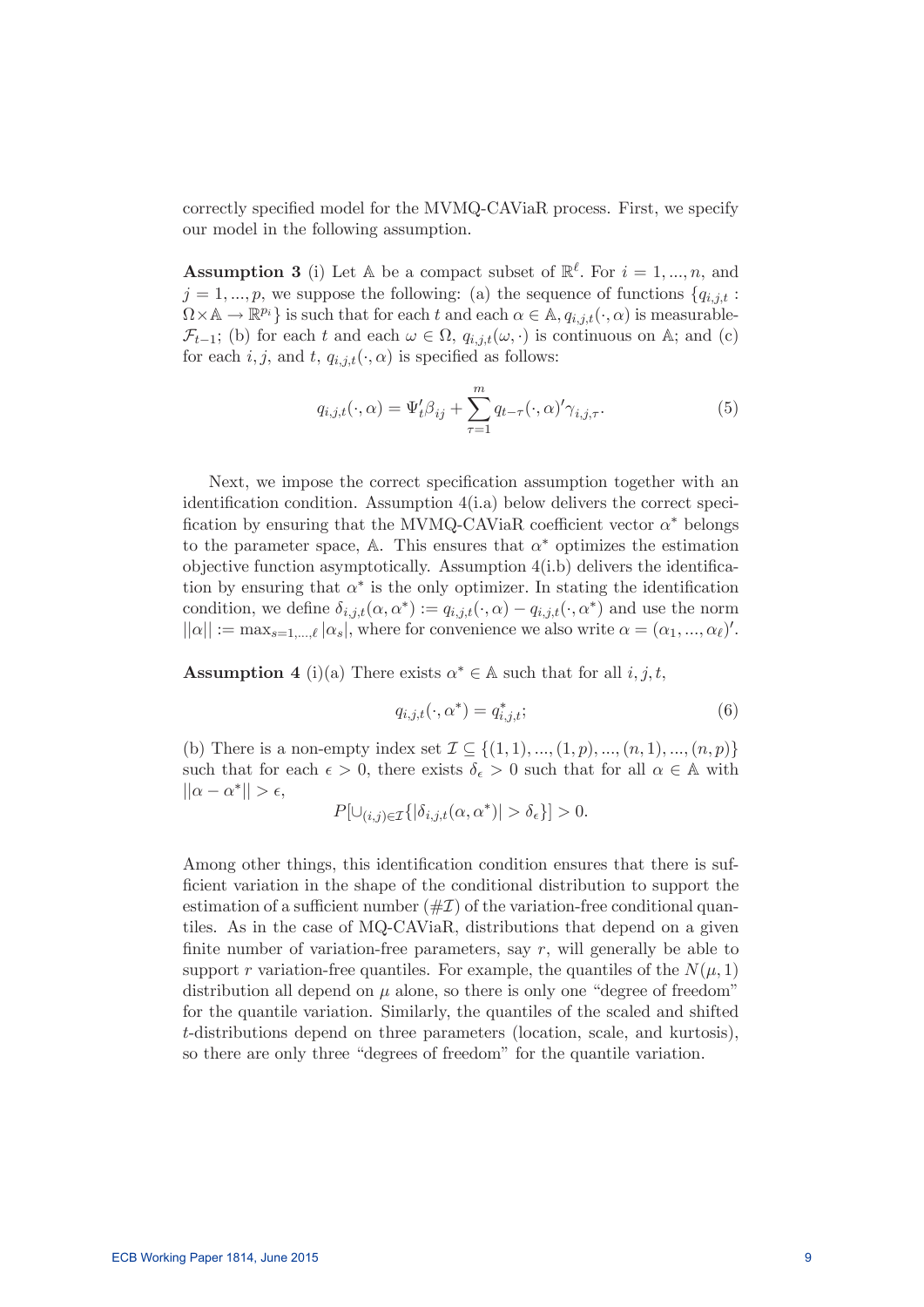## 3 Asymptotic Theory

We estimate  $\alpha^*$  by the quasi-maximum likelihood method. Specifically, we construct a quasi-maximum likelihood estimator (QMLE)  $\hat{\alpha}_T$  as the solution to the optimization problem

$$
\min_{\alpha \in \mathbb{A}} \bar{S}_T(\alpha) := T^{-1} \sum_{t=1}^T \{ \sum_{i=1}^n \sum_{j=1}^p \rho_{\theta_{ij}} (Y_{it} - q_{i,j,t}(\cdot, \alpha)) \},\tag{7}
$$

where  $\rho_{\theta}(e) = e\psi_{\theta}(e)$  is the standard "check function," defined using the usual quantile step function,  $\psi_{\theta}(e) = \theta - 1_{[e \le 0]}.$ 

We thus view

$$
S_t(\alpha) := -\{\sum_{i=1}^n \sum_{j=1}^p \rho_{\theta_{ij}} (Y_{it} - q_{i,j,t}(\cdot, \alpha))\}
$$

as the quasi log-likelihood for the observation t. In particular,  $S_t(\alpha)$  is the  $log$ -likelihood of a vector of  $np$  independent asymmetric double exponential random variables (see White, 1994, ch. 5.3; Kim and White, 2003; Komunjer, 2005). Because  $Y_{it} - q_{i,j,t}(\cdot, \alpha)$  does not need to actually have this distribution, the method can be regarded as a *quasi* maximum likelihood.

Once the QML estimator  $\hat{\alpha}_T$  is obtained, one can compute the estimated conditional quantile functions  $\hat{q}_{i,j,t} = q_{i,j,t}(\hat{\alpha}_T)$ . Considering the natural monotonicity property of quantile functions, it is expected that  $\hat{q}_{i,1,t} \leq \hat{q}_{i,2,t} \leq ... \leq \hat{q}_{i,p,t}$  because  $\theta_{i1} < \theta_{i2} < ... < \theta_{ip}$ . However, when multiple quantiles are jointly estimated, such a desirable ordering can be sometimes violated; that is, some estimated quantile functions can cross each other, which is known as the 'quantile crossing' problem. If the quantile model in  $(5)$  is correctly specified as imposed in Assumption  $4(i)$ , then the population quantile functions are monotonic and the estimated quantile functions will converge to the corresponding population quantile functions. Hence, the quantile crossing problem is simply a finite sample problem in such a case, and should be negligible when the sample size is sufficiently large. If either the quantile model is misspecified or the sample size is not large enough, then the quantile crossing problem can still be of concern. In that case, one can use some recently developed techniques to correct the problem such as the monotonization method by Chernozhukov et al. (2010) or the isotonization method suggested by Mammen  $(1991).<sup>4</sup>$  In passing, we note that in the subsequent empirical study later, we exclusively focus on

<sup>&</sup>lt;sup>4</sup>Since the former is known to outperform the latter in quantile regression models, we briefly explain the monotonization method only. Given the estimated quantile function  $q_{i,j,t}(\hat{\alpha}_T)$ , we can define a random variable  $Y_{\mathcal{F}} = q_{i,\theta_j=U,t}(\hat{\alpha}_T)$  where U is the standard uniform random variable over the unit interval [0,1]. The  $\theta^{th}$ -quantile of  $Y_{\mathcal{F}}$  denoted by  $q_{i,j,t}^m(\hat{\alpha}_T)$  is monotone with respect to  $\theta_j$  by construction. Hence, it is taken as a monotonized version of the original estimated quantile function  $q_{i,j,t}(\hat{\alpha}_T)$ .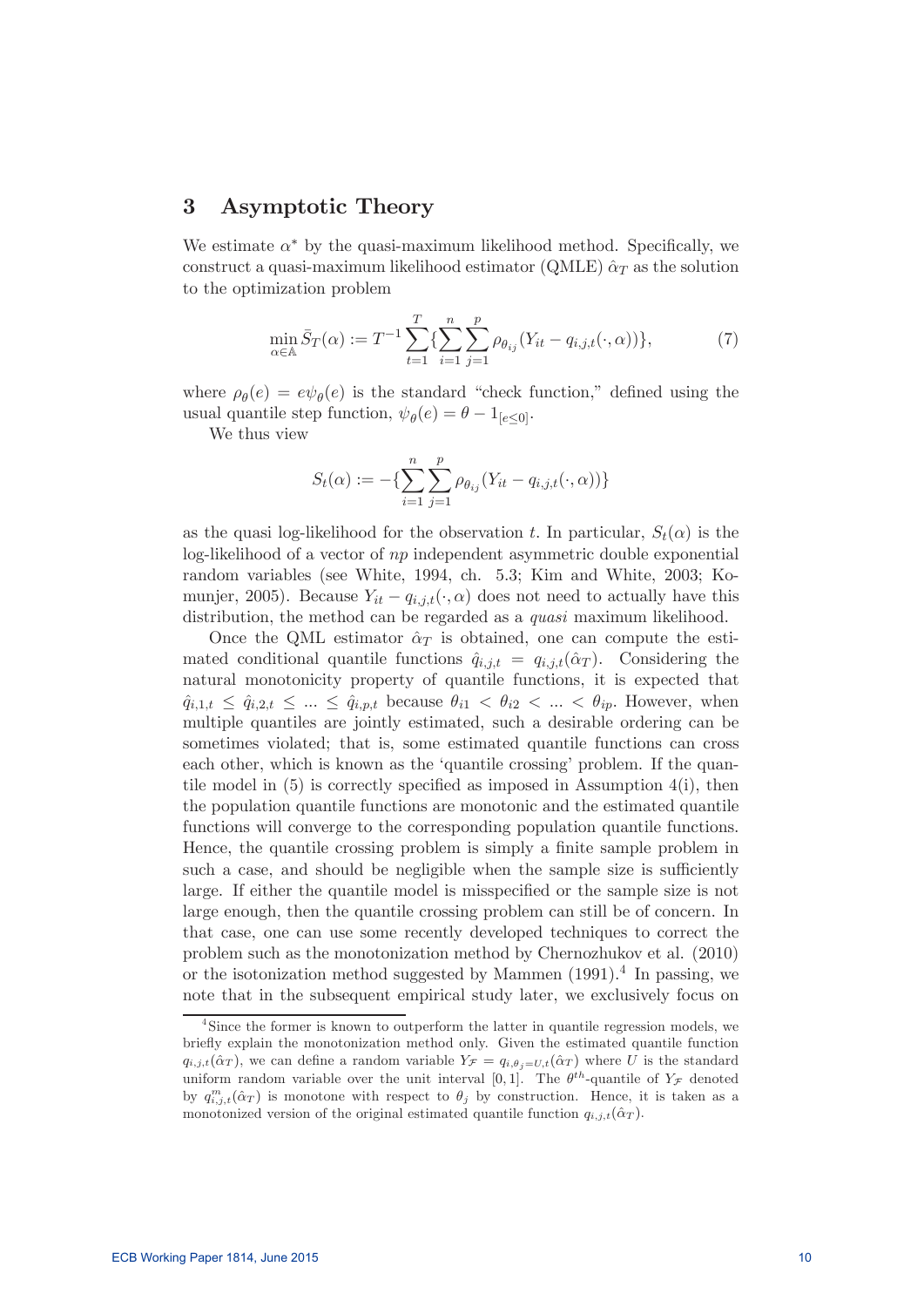estimating the MVMQ-CAViaR model at the 1% level only (i.e.  $p = 1$  and  $\theta = 0.01$ ) so that there is no quantile crossing problem in our example.

We establish consistency and asymptotic normality for  $\hat{\alpha}_T$  through methods analogous to those of White, Kim, and Manganelli (2008). For conciseness, we place the remaining regularity conditions (i.e., Assumptions 5,6 and 7) and technical discussions in the appendix.

**Theorem 1** Suppose that Assumptions 1,  $2(i,ii)$ ,  $3(i)$ ,  $4(i)$  and  $5(i,ii)$  hold. Then, we have

$$
\hat{\alpha}_T \stackrel{a.s.}{\rightarrow} \alpha^*.
$$

Next we will show that  $\hat{\alpha}_T$  is asymptotically normal. For this, we define the "error"  $\varepsilon_{i,j,t} := Y_{it} - q_{i,j,t}(\cdot, \alpha^*)$  and let  $f_{i,j,t}(\cdot)$  be the density of  $\varepsilon_{i,j,t}$ conditional on  $\mathcal{F}_{t-1}$ . We also define  $\nabla q_{i,j,t}(\cdot, \alpha)$  as the  $\ell \times 1$  gradient vector of  $q_{i,j,t}(\cdot,\alpha)$  differentiated with respect to  $\alpha$ . With  $Q^*$  and  $V^*$  as given below, the asymptotic normality result is provided in the following theorem.

Theorem 2 Suppose that Assumptions 1-6 hold. Then, the asymptotic distribution of the QML estimator  $\hat{\alpha}_T$  obtain from (7) is given by:

$$
T^{1/2}(\hat{\alpha}_T - \alpha^*) \xrightarrow{d} N(0, Q^{*-1}V^*Q^{*-1}),
$$

where

$$
Q^* := \sum_{i=1}^n \sum_{j=1}^p E[f_{i,j,t}(0) \nabla q_{i,j,t}(\cdot, \alpha^*) \nabla' q_{i,j,t}(\cdot, \alpha^*)],
$$
  
\n
$$
V^* := E(\eta_t^* \eta_t^{*\prime}),
$$
  
\n
$$
\eta_t^* := \sum_{i=1}^n \sum_{j=1}^p \nabla q_{i,j,t}(\cdot, \alpha^*) \psi_{\theta_{ij}}(\varepsilon_{i,j,t}),
$$
  
\n
$$
\varepsilon_{i,j,t} := Y_{it} - q_{i,j,t}(\cdot, \alpha^*)
$$

We note that the transformed error term of  $\psi_{\theta_{ij}}(\varepsilon_{i,j,t}) = \theta_{ij} - 1_{[\varepsilon_{i,j,t} \leq 0]}$ appearing in Theorem 2 can be viewed as a generalized residual. Theorem 2 shows that the asymptotic behavior of the QML estimator  $\hat{\alpha}_T$  is well described by the usual normal law. We emphasize that one particular condition that has implicitly played an important role for obtaining such a usual normal law is that all of quantile indexes  $\theta_{i1}, \theta_{i2}, ..., \theta_{ip}$  are fixed as  $T \to \infty$ . There have been important developments (see Chernozhukov, 2005, and Chernozhukov and Fernandez-Val, 2011) based on the extreme value (EV) theory in statistics about the asymptotic behavior of  $\theta^{th}$  regression quantiles under the condition that the quantile index  $\theta$  converges to zero as  $T \to \infty$ ,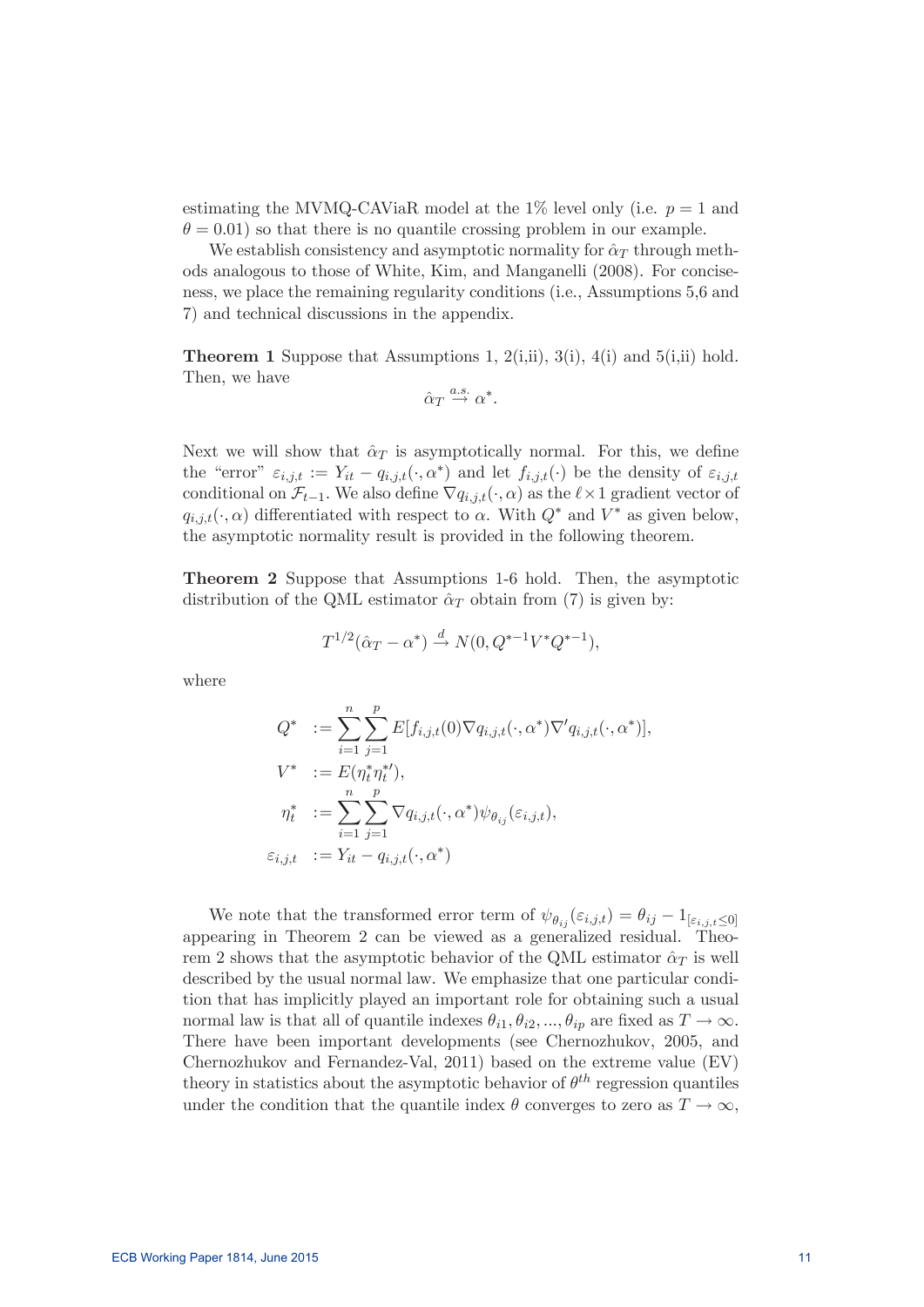which is referred to as 'extremal quantile regression.' This approach intends to provide a better approximation (called the EV asymptotic law) to the finite sample distribution of the  $\theta^{th}$  quantile estimator than the usual normal law when the quantile index  $\theta$  is fairly small relative to the sample size. It might be interesting to apply the extremal quantile regression method to our setting, but it is beyond the scope of the current paper. Hence, we will assume that all of quantile indexes  $\theta_{i1}, \theta_{i2}, ..., \theta_{ip}$  are fixed as  $T \to \infty$  for the rest of the paper.

To test restrictions on  $\alpha^*$  or to obtain confidence intervals, we require a consistent estimator of the asymptotic covariance matrix  $C^* := Q^{*-1}V^*Q^{*-1}$ First, we provide a consistent estimator  $V_T$  for  $V^*$ ; then we propose a consistent estimator  $\hat{Q}_T$  for  $Q^*$ . Once  $\hat{V}_T$  and  $\hat{Q}_T$  are proved to be consistent for  $V^*$  and  $Q^*$  respectively, then it follows by the continuous mapping theorem that  $\hat{C}_T := \hat{Q}_T^{-1} \hat{V}_T \hat{Q}_T^{-1}$  is a consistent estimator for  $C^*$ .

A straightforward plug-in estimator of  $V^*$  is constructed as follows:

$$
\hat{V}_T := T^{-1} \sum_{t=1}^T \hat{\eta}_t \hat{\eta}'_t,
$$
  

$$
\hat{\eta}_t := \sum_{i=1}^n \sum_{j=1}^p \nabla q_{i,j,t}(\cdot, \hat{\alpha}_T) \psi_{\theta_{ij}}(\hat{\varepsilon}_{i,j,t}),
$$
  

$$
\hat{\varepsilon}_{i,j,t} := Y_{it} - q_{i,j,t}(\cdot, \hat{\alpha}_T).
$$

The next result establishes the consistency of  $V_T$  for  $V^*$ .

Theorem 3 Suppose that Assumptions 1-6 hold. Then, we have the following result:

$$
\hat{V}_T \xrightarrow{p} V^*.
$$

Next, we provide a consistent estimator of  $Q^*$ . We follow Powell's (1984) suggestion of estimating  $f_{i,j,t}(0)$  with  $1_{[-\hat{c}_T \leq \hat{\varepsilon}_{i,j,t} \leq \hat{c}_T]}/2\hat{c}_T$  for a suitably chosen sequence  $\{\hat{c}_T\}$ . This is also the approach taken in Kim and White (2003), Engle and Manganelli (2004), and White, Kim, and Manganelli (2008). Accordingly, our proposed estimator is

$$
\hat{Q}_T = (2\hat{c}_TT)^{-1} \sum_{i=1}^n \sum_{t=1}^T \sum_{j=1}^p 1_{[-\hat{c}_T \leq \hat{\varepsilon}_{i,j,t} \leq \hat{c}_T]} \nabla q_{i,j,t}(\cdot, \hat{\alpha}_T) \nabla' q_{i,j,t}(\cdot, \hat{\alpha}_T).
$$

Theorem 4 Suppose that Assumptions 1-7 hold. Then, we obtain the consistency result for  $\hat{Q}_T$  as follows:

$$
\hat{Q}_T \stackrel{p}{\rightarrow} Q^*.
$$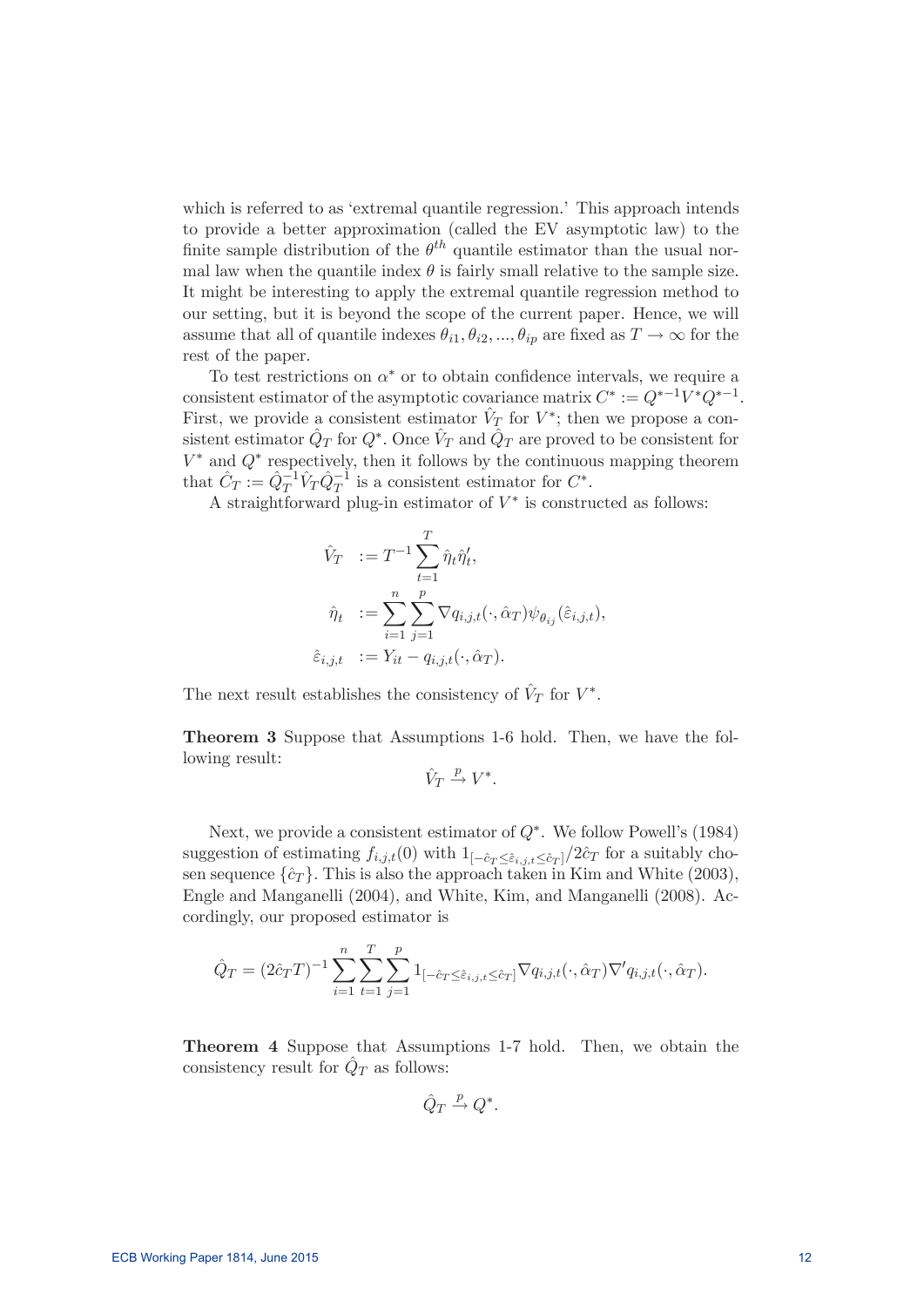There is no guarantee that  $\hat{\alpha}_T$  is asymptotically efficient. There is now considerable literature that investigates the efficient estimation in quantile models; see, for example, Newey and Powell (1990), Otsu (2003), Komunjer and Vuong (2006, 2007a, 2007b). Thus far, this literature has only considered single quantile models. It is not obvious how the results for the single quantile models extend to multivariate and multi-quantile models. Nevertheless, Komunjer and Vuong (2007a) show that the class of QML estimators is not large enough to include an efficient estimator, and that the class of M -estimators, which strictly includes the QMLE class, yields an estimator that attains the efficiency bound. Specifically, when  $p = n = 1$ , they show that replacing the usual quantile check function  $\rho_{\theta_{ij}}(\cdot)$  in equation (7) with

$$
\rho_{\theta_{ij}}^*(Y_{it} - q_{i,j,t}(\cdot, \alpha)) = (\theta_{ij} - 1_{[Y_{it} - q_{i,j,t}(\cdot, \alpha) \le 0]})(F_{it}(Y_{it}) - F_{it}(q_{i,j,t}(\cdot, \alpha)))
$$

will deliver an asymptotically efficient quantile estimator. We conjecture that replacing  $\rho_{\theta_{ij}}$  with  $\rho_{\theta_{ij}}^*$  in equation in (7) will improve the estimator efficiency for  $p$  and/or  $n$  greater than 1. Another promising efficiency improvement is the application of the semiparametric SUR-type quantile estimator proposed by Jun and Pinkse (2009) for multiple quantile equations. Our method implicitly assumes that the generalized errors  $\psi_{\theta_{ij}}(\varepsilon_{i,j,t}) =$  $\theta_{ij}$  –  $1_{\left[\varepsilon_{i,j,t}\leq0\right]}$  appearing in Theorem 2 are uncorrelated between different equations and different quantiles. This assumption is rather strict, and the estimation procedure in Jun and Pinkse  $(2009)$  is designed to improve efficiency when these errors are correlated in linear quantile models. As such, additional work may be required to make the procedure applicable in the context of non-linear quantile models as in our framework. This is an interesting topic for future work.

## 4 An Example of a Data Generating Process

In this section, we provide an example of a data generating process that can generate the MVMQ-CAViaR model analyzed in the previous sections. To x ideas, we consider a situation where we observe two random variables  $(Y_{1t}$  and  $Y_{2t})$ . For instance, the first one  $Y_{1t}$  could represent the per-period return on a large portfolio or a financial index consisting of sufficiently many financial institutions, while the second  $Y_{2t}$  is the per-period return on a specific financial institution within the portfolio or the index. A possible data generating process for  $Y_t = (Y_{1t}, Y_{2t})'$  can be specified as follows:

$$
\left[\begin{array}{c} Y_{1t} \\ Y_{2t} \end{array}\right] = \left[\begin{array}{cc} \alpha_t & 0 \\ \beta_t & \gamma_t \end{array}\right] \left[\begin{array}{c} \varepsilon_{1t} \\ \varepsilon_{2t} \end{array}\right],\tag{8}
$$

where  $\alpha_t, \beta_t$  and  $\gamma_t$  are  $F_t$ -measurable, and each element of  $\varepsilon_t = (\varepsilon_{1t}, \varepsilon_{2t})'$ has the standard normal distribution and is mutually independent and identically distributed  $(III)$ . The triangular structure in  $(8)$  reflects the plausible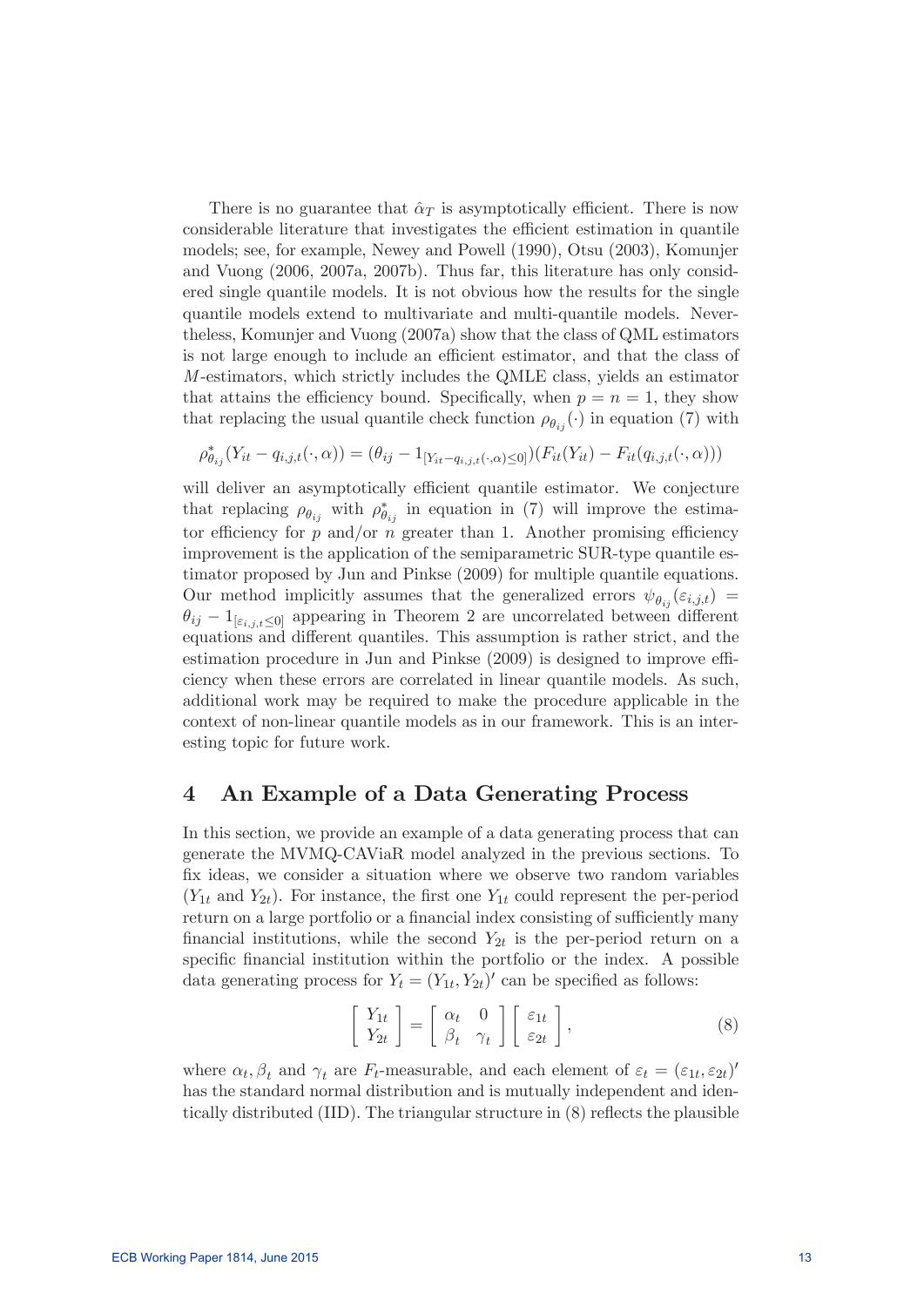restriction that shocks to the large portfolio are allowed to have a direct impact on the return of the specific asset, but shocks to the specific asset do not have a direct impact on the whole portfolio.

We note that the standard deviations of  $Y_{1t}$  and  $Y_{2t}$  are given by  $\sigma_{1t} = \alpha_t$ and  $\sigma_{2t} = \sqrt{\beta_t^2 + \gamma_t^2}$  respectively. Further, let  $\alpha_t, \beta_t$  and  $\gamma_t$  be specified to satisfy the following usual GARCH-type restrictions:

$$
\sigma_{1t} = \tilde{c}_1 + \tilde{a}_{11}|Y_{1t-1}| + \tilde{a}_{12}|Y_{2t-1}| \n+ \tilde{b}_{11}\sigma_{1t-1} + \tilde{b}_{12}\sigma_{2t-1}, \n\sigma_{2t} = \tilde{c}_2 + \tilde{a}_{21}|Y_{1t-1}| + \tilde{a}_{22}|Y_{2t-1}| \n+ \tilde{b}_{21}\sigma_{1t-1} + \tilde{b}_{22}\sigma_{2t-1}.
$$
\n(9)

We note that  $q_{it} = \sigma_{it} \Phi^{-1}(\theta), i = \{1, 2\}$  where  $\Phi(z)$  is the cumulative distribution function of  $N(0, 1)$ . Hence, by substituting the result  $\sigma_{it}$  =  $\Phi(\theta)q_{it}$  in (9), it can be formally shown that the respective  $\theta^{th}$ -quantile processes associated with this DGP are given by the following form denoted as 'MVMQ-CAVia $R(1,1)$ ':

$$
q_{1t} = c_1(\theta) + a_{11}(\theta)|Y_{1t-1}| + a_{12}(\theta)|Y_{2t-1}|
$$
  
\n
$$
+b_{11}(\theta)q_{1t-1} + b_{12}(\theta)q_{2t-1},
$$
  
\n
$$
q_{2t} = c_2(\theta) + a_{21}(\theta)|Y_{1t-1}| + a_{22}(\theta)|Y_{2t-1}|
$$
  
\n
$$
+b_{21}(\theta)q_{1t-1} + b_{22}(\theta)q_{2t-1},
$$
\n(10)

where  $c_i(\theta)=\tilde{c}_i\Phi^{-1}(\theta), a_{ij}(\theta)=\tilde{a}_{ij}\Phi^{-1}(\theta), b_{ij}(\theta)=\tilde{b}_{ij}$ . The bivariate quantile model in (10) can be written more compactly in matrix form as follows:

$$
q_t = c + A|Y_{t-1}| + Bq_{t-1}, \tag{11}
$$

where  $q_t$ ,  $Y_{t-1}$ , and c are 2-dimensional vectors, and A, B are (2,2)-matrices whose elements are obviously shown in (10).

## 5 The Pseudo Quantile Impulse Response Function

In this section, we discuss how an impulse response function can be developed in the proposed MVMQ-CAViaR framework. For this, we assume that the conditional quantiles of  $Y_t$  follow the simple MVMQ-CAViaR(1,1) model in  $(11)$ . Since the DGP is not fully specified in quantile regression models, it is not obvious how to derive impulse response functions from structural shocks. Unlike the standard impulse response analysis where a one-off intervention  $\delta$  is given to the error term  $\varepsilon_t$ , we will assume that the one-off intervention  $\delta$  is given to the observable  $Y_{1t}$  only at time t so that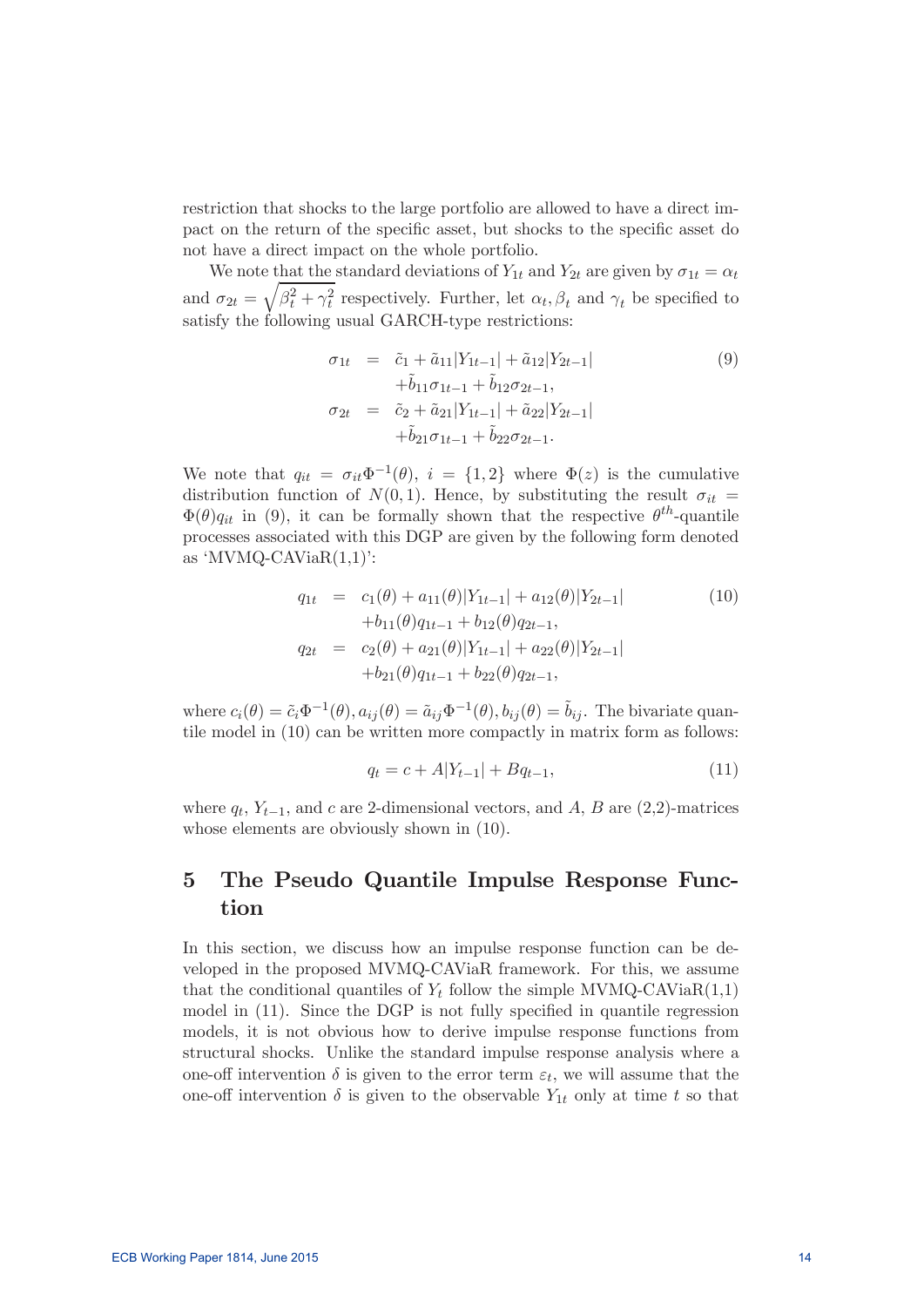$Y_{1t} := Y_{1t} + \delta$ . In all other times there is no change in  $Y_{1t}$ . In other words, the time path of  $Y_{1t}$  without the intervention would be

$$
\{..., Y_{1t-2}, Y_{1t-1}, Y_{1t}, Y_{1t+1}, Y_{1t+2}, ...\}
$$

while the time path with the intervention would be

$$
\{\ldots, Y_{1t-2}, Y_{1t-1}, \tilde{Y}_{1t}, Y_{1t+1}, Y_{1t+2}, \ldots\}.
$$

We acknowledge that the set-up is extremely restrictive because it completely ignores the dynamic evolution in the second moment of  $Y_{1t}$  specified by by (9) when the intervention  $\delta$  is given, which forces no change in  $Y_{1t+s}$ for  $s \geq 1$ . However, this seems to be the only plausible way to obtain an impulse response function under the conditional quantile model that we consider, and such a strong limitation should be borne in mind when we discuss the empirical results in Section 6. To distinguish our approach from the standard one, the derived function tracing the effect of the one-off impulse  $\delta$  given to  $Y_{1t}$  will be called the pseudo impulse response function.<sup>5</sup>

Our objective is to measure the impact of the one-off intervention at time t on the quantile dynamics. The pseudo  $\theta^{th}$ -quantile impulse-response function (QIRF) for the *i*<sup>th</sup> variable  $(Y_{it})$  denoted as  $\Delta_{i,s}(\tilde{Y}_{1t})$  is defined as

$$
\Delta_{i,s}(\tilde{Y}_{1t}) = \tilde{q}_{i,t+s} - q_{i,t+s}, \qquad s = 1, 2, 3, ...
$$

where  $\tilde{q}_{i,t+s}$  is the  $\theta^{th}$ -conditional quantile of the affected series  $(\tilde{Y}_{it+s})$  and  $q_{i,t+s}$  is the  $\theta^{th}$ -conditional quantile of the unaffected series  $(Y_{it+s})$ .

First, we consider the case for  $i = 1$ , i.e.  $\Delta_{1,s}(\tilde{Y}_{1t})$ . When  $s = 1$ , the pseudo QIRF is given by

$$
\Delta_{1,1}(\tilde{Y}_{1t}) = a_{11}(|\tilde{Y}_{1t}|-|Y_{1t}|) + a_{12}(|\tilde{Y}_{2t}|-|Y_{2t}|).
$$

For  $s > 1$ , the pseudo QIRF is given by

$$
\Delta_{1,s}(\tilde{Y}_{1t}) = b_{11}\Delta_{1,s-1}(\tilde{Y}_{1t}) + b_{12}\Delta_{2,s-1}(\tilde{Y}_{1t}).
$$

The case for  $i = 2$  is similarly obtained as follows. For  $s = 1$ ,

$$
\Delta_{2,1}(\tilde{Y}_{1t}) = a_{21}(|\tilde{Y}_{1t}|-|Y_{1t}|) + a_{22}(|\tilde{Y}_{2t}|-|Y_{2t}|),
$$

<sup>&</sup>lt;sup>5</sup>We note that we do not consider any dynamics in the first moments of  $Y_t$ . In the subsequent empirical study,  $Y_t$  is the vector of asset returns so that imposing no dynamics in the first moment can be appropriate. To the best of our knowledge, there has been no formal and complete analysis into the issue of generalizing the proper impulse-response analysis in fully dynamic quantile models. Using a quantile autoregression framework, Koenker and Xiao (2006) allude that quantile impulse-response functions may be stochastic. In the presence of full dynamics, it can be more complicated to derive proper quantile impulse-response functions. A very rudimentary analysis is currently under way in Kim et al. (2013).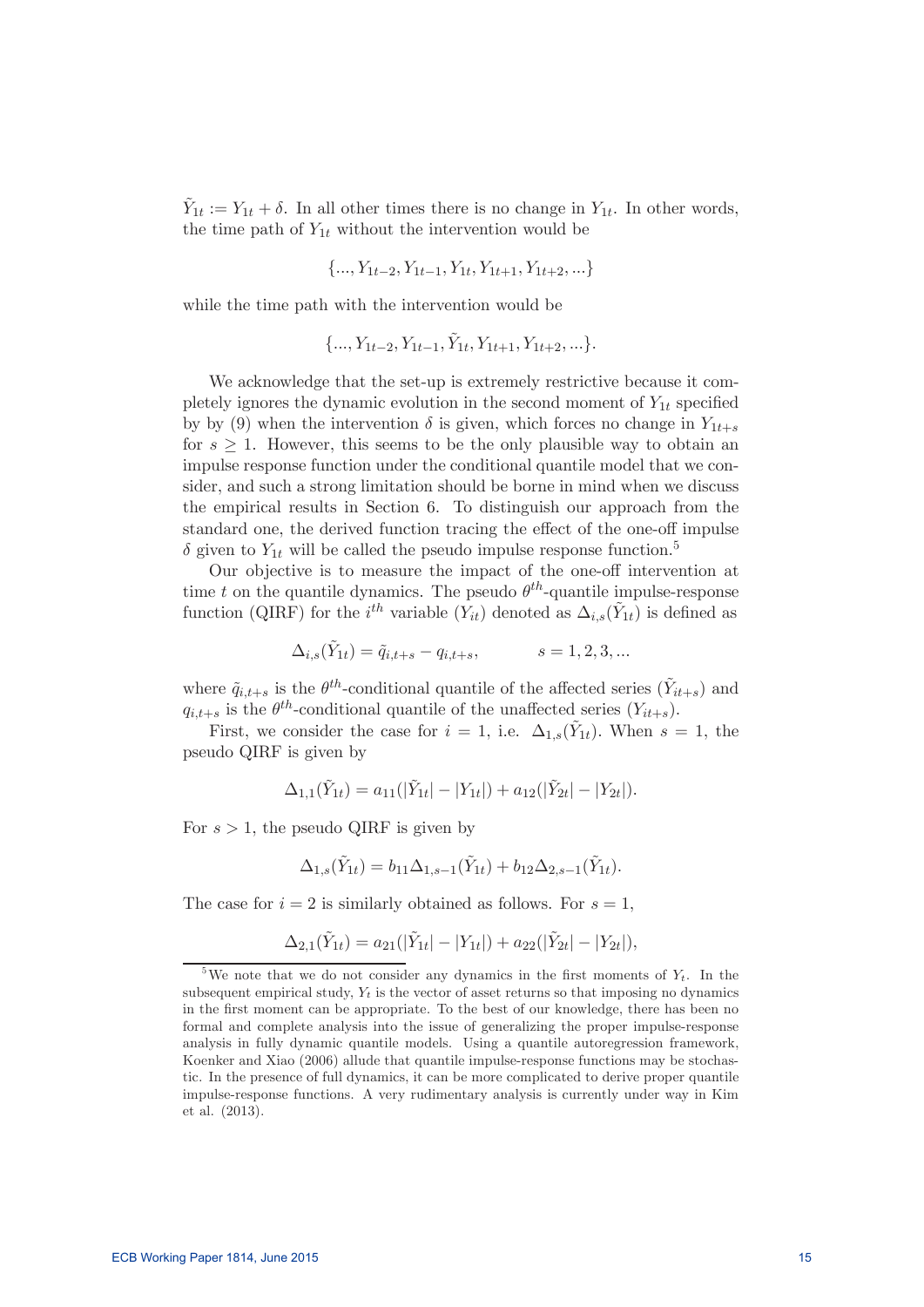while for  $s > 1$ ,

$$
\Delta_{2,s}(\tilde{Y}_{1t}) = b_{21}\Delta_{1,s-1}(\tilde{Y}_{1t}) + b_{22}\Delta_{2,s-1}(\tilde{Y}_{1t}).
$$

Now, let us define

$$
\Delta_s(\tilde{Y}_{1t}) := \begin{bmatrix} \Delta_{1,s}(\tilde{Y}_{1t}) \\ \Delta_{2,s}(\tilde{Y}_{1t}) \end{bmatrix},
$$

$$
D_{\overline{t}} = |\tilde{Y}_t| - |Y_t|.
$$
 (12)

and

Then, we can show that the pseudo QIRF is compactly expressed as follows:

$$
\Delta_s(\tilde{Y}_{1t}) = AD_t \quad \text{for } s = 1
$$
\n
$$
\Delta_s(\tilde{Y}_{1t}) = B^{(s-1)}AD_t \quad \text{for } s > 1.
$$
\n(13)

The pseudo QIRF when there is a shock (or intervention) to  $Y_{2t}$  only at time  $t$  can be analogously obtained.

It is important to be aware of two caveats in our analysis. First, if returns follow the structure in (8), shocks to  $\varepsilon_t$  will generally result in changes of  $Y_t$  which are correlated, contemporaneously and over time. In our empirical application, we take into account the contemporaneous correlation by identifying the structural shocks  $\varepsilon_{1t}$  and  $\varepsilon_{2t}$  in (8) using a standard Cholesky decomposition. However, since the DGP  $(8)$  is not fully specified, it is not possible to take into account the impact that these structural shocks have on future returns  $Y_{t+s}$ ,  $s > 1$ , unless one is willing to impose additional structure on the distribution of the error terms. We leave this important issue for future research.

Second, it is not straightforward to define impulse response functions for non-linear models; this issue has been discussed by Gallant et al. (1993), Potter (2000) and Lütkepohl (2008). The problem is that the impulse response for non-linear, non affine functions generally depends on the type of non-linearity, the history of past observations and on the impulse itself. This issue affects also our derivation, as shown in equations  $(12)$  and  $(13)$  in which the pseudo QIRF depends on the initial value  $(Y_t)$ , and is affected by the sign and magnitude of the intervention  $\delta$  through the absolute function. In our implementation, we set the variable  $Y_t$ , which is originally shocked, equal to 0. Under this particular choice, the intervention  $\delta$  always results in a larger value of  $|Y_t|$  relative to the original observation  $|Y_t|$ , which in turn makes  $D_t$  in (12) always positive. Since the pseudo QIRFs considered in this paper are linear in  $D_t$ , the resulting impulse responses retain the standard interpretation with respect to  $D_t$ . In more general cases, however, additional care in the definition of shocks and the interpretation of the quantile impulse response functions needs to be exercised.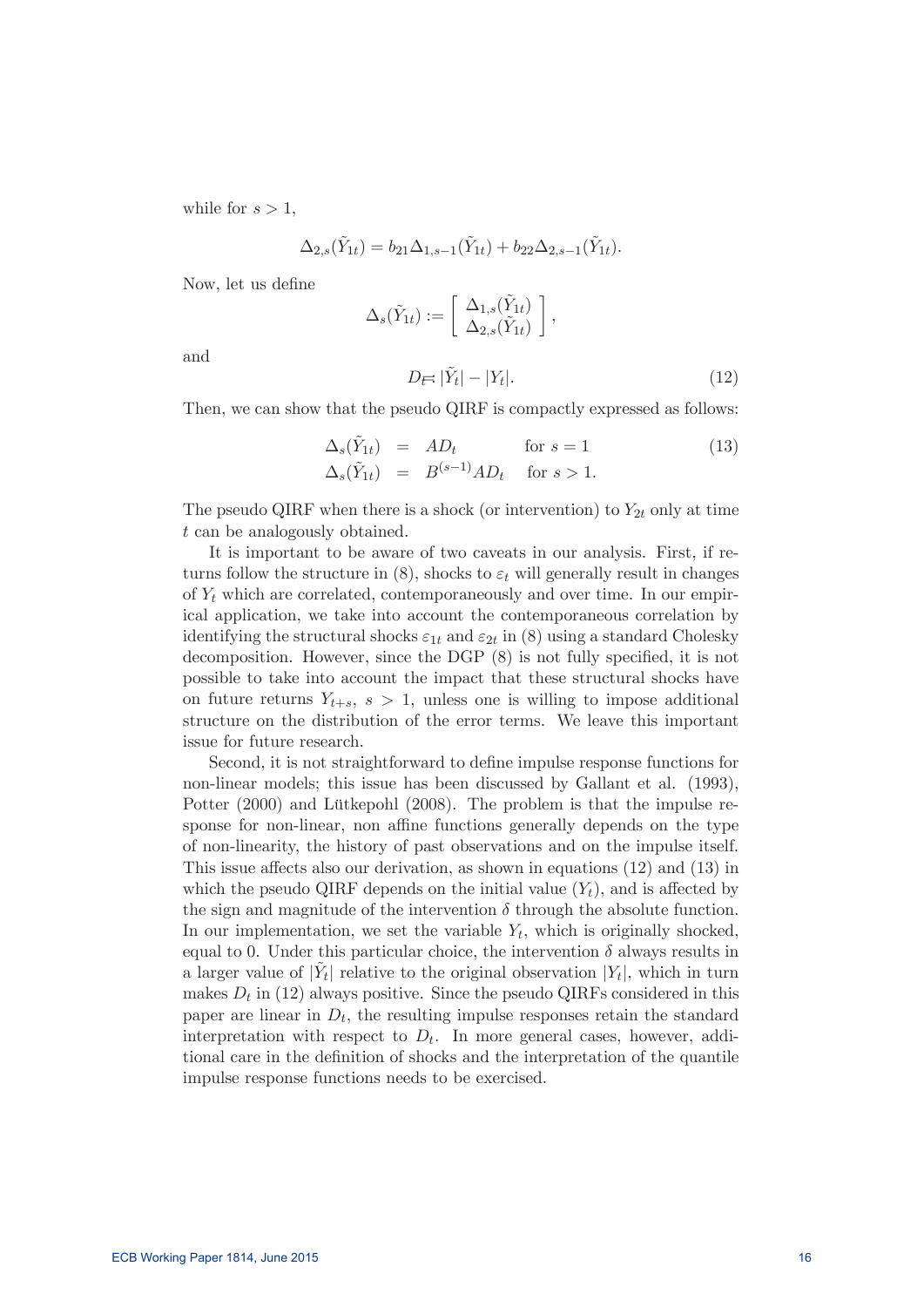### 5.1 Standard Errors for the Pseudo Quantile Impulse Response Functions

Standard errors for the quantile impulse response function can be computed by exploiting the asymptotic properties of continuous transformations of random vectors (see for instance proposition 7.4 of Hamilton 1994). Specifically, recognizing that the above pseudo QIRF is a function of the vector of parameters  $\hat{\alpha}_T$ , we obtain:

$$
T^{1/2}[\Delta_s(\tilde{Y}_{1t};\hat{\alpha}_T) - \Delta_s(\tilde{Y}_{1t};\alpha^*)] \stackrel{d}{\longrightarrow} N(0, G_s(Q^{*-1}V^*Q^{*-1})G'_s),
$$

where  $G_s := \partial \Delta_s(\tilde{Y}_{1t}; \alpha) / \partial \alpha'.$ 

The matrix  $G_s$  can be computed analytically for  $s > 1$  as follows:

$$
G_s = \partial (B^{(s-1)}AD_t)/\partial \alpha'
$$
  
=  $B^{(s-1)}\frac{\partial vec(AD_t)}{\partial \alpha'} + ((AD_t)'\otimes I_2)\frac{\partial vec(B^{(s-1)})}{\partial \alpha'},$ 

where  $\frac{\partial vec(AD_t)}{\partial \alpha'} = (D'_t \otimes I_2) \frac{\partial vec(A)}{\partial \alpha'}$  and  $\frac{\partial vec(B^{(s-1)})}{\partial \alpha'} = \left[\sum_{k=0}^{s-2} \right]$  $i=0$  $(B')^{s-2-i} \otimes B^i \big] \frac{\partial vec(B)}{\partial \alpha'}$ .

## 6 Empirics: Assessing Tail Reactions of Financial Institutions to System Wide Shocks

The financial crisis which started in 2007 has had a deep impact on the conceptual thinking of systemic risk among both academics and policy makers. There has been a recognition of the shortcomings of the measures that are tailored to dealing with institution-level risks. In particular, institutionlevel Value at Risk measures miss important externalities associated with the need to bail out systemically important banks in order to contain potentially devastating spillovers to the rest of the economy. Therefore, government and supervisory authorities may find themselves compelled to save ex post systemically important financial institutions, while these ignore ex ante any negative externalities associated with their behavior. There exists many contributions, both theoretical and empirical, as summarized, for instance, in Brunnermeier and Oehmke (2012) or Bisias et al. (2012). For the purpose of the application we have in mind, it is useful to structure the material around two contributions, the CoVaR of Adrian and Brunnermeier (2009) and the systemic expected shortfall (SES) of Acharya et al. (2010).

Both measures aim to capture the risk of a financial institution conditional on a significant negative shock hitting another financial institution or the whole financial system. Neglecting the time  $t$  subscript for notational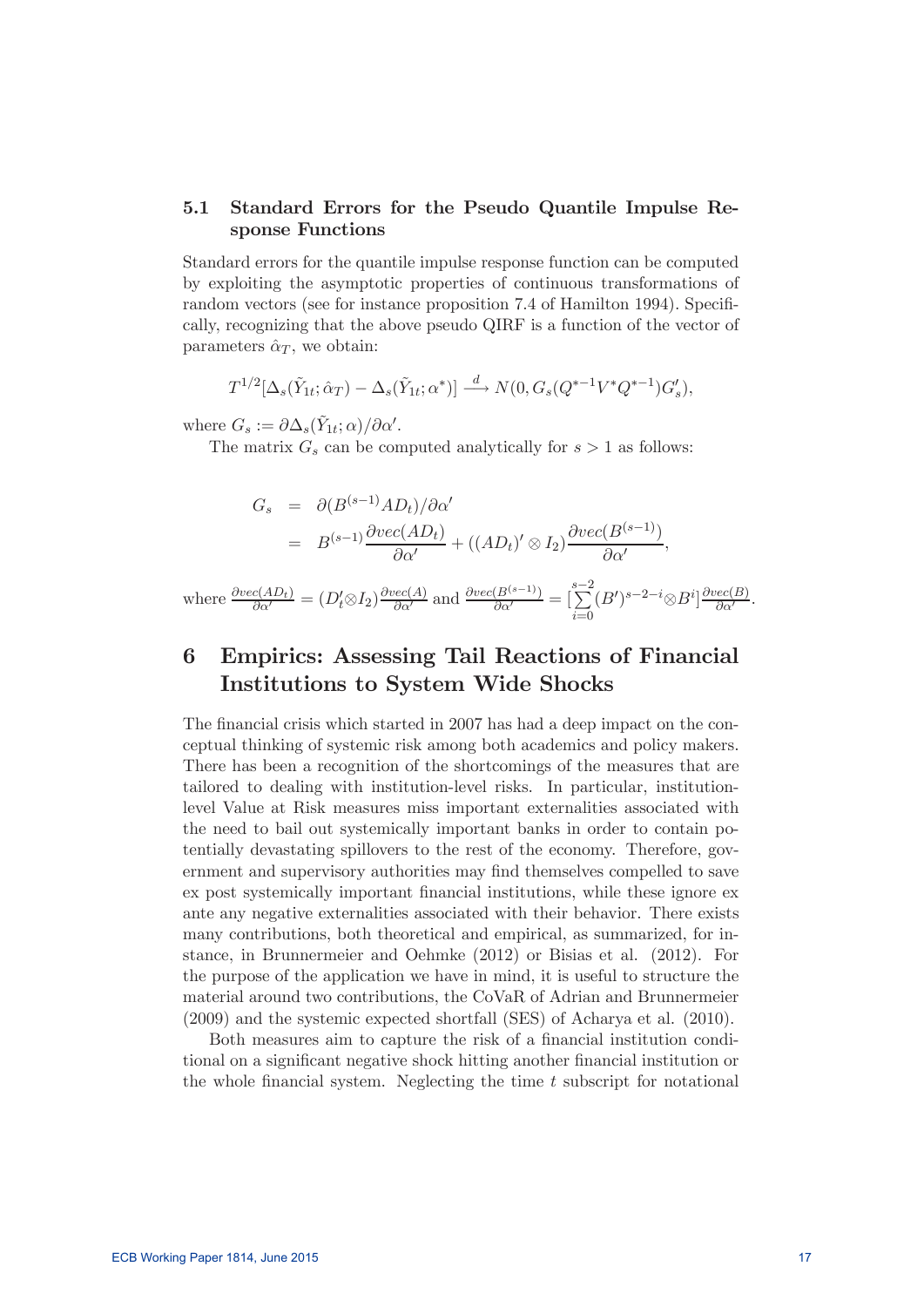convenience, the  $CoVaR_{\theta}^{j|i}$  is formally the VaR of financial institution j conditional on the return of financial institution i falling below its  $\theta^{th}$ -quantile (denoted by  $q_i^{\theta}$ ):<sup>6</sup>

$$
\Pr(Y_j < \text{CoVaR}_{\theta}^{j|i}|Y_i < q_i^{\theta}) = \theta.
$$

The systemic expected shortfall is shown to be proportional to the marginal expected shortfall, which is analogously defined as:

$$
MES_{\theta}^{j|i} = E(Y_j|Y_i < q_i^{\theta}).
$$

The main difference with respect to CoVaR is that the expectation of  $Y_i$ conditional on  $Y_i$  being hit by a tail event, rather than just the quantile, is considered. In practice, loss distributions conditional on tail events are extremely hard to estimate. One strategy is to standardize the returns by estimated volatility or quantiles, and then apply non-parametric techniques, as done in Manganelli and Engle (2002) or Brownlees and Engle (2010). An alternative is to use the extreme value theory to impose a parametric structure on the tail behavior as done in Hartmann et al. (2004).

As we will show in the rest of this section, the theoretical framework developed in this paper lends itself to a coherent modeling of the dynamics of the tail interdependence implicit in both the CoVaR and systemic expected shortfall measures. One notable advantage of our multivariate regression quantiles framework - besides providing a robust, semi-parametric technique which does not rely on strong distributional assumptions - is that it is tailored to directly model the object of interest.

In this section, we apply our model to study the spillovers that occur in the equity return quantiles of a sample of 230 financial institution around the world by estimating a bivariate 1%-VaR model. This is a special case of the fully general MVMQ-CAViaR model in that we fix the quantile index at  $\theta = 1\%$  and focus only on the multivariate aspect of the model.<sup>7</sup>

 ${}^{6}$ It is straightforward to derive an estimate of the CoVaR from the model in (10). For instance, if the conditioning event  $C^i$  is defined as  $Y_{2,t-1} = q_{2,t-1}$ , (that is, financial institution 2 is hit by a shock equal to its quantile) the associated CoVaR for financial institution 1 is given by  $q_{1,t} = c_1(\theta) + a_{11}(\theta)[Y_{1t-1}|+a_{12}(\theta)|q_{2,t-1}|+b_{11}(\theta)q_{1,t-1}+b_{12}(\theta)q_{2,t-1}.$ Incidentally, this identification scheme illustrates the potential pitfalls of choosing appropriate conditioning events for the CoVaR measures. Defining the conditioning event  $C^i$ as  $Y_{2,t-1} = q_{2,t-1}$ , as done before, neglects the fact that shock to the financial institution 2 may be correlated with that of other nancial institutions, therefore producing a potentially misleading classification of the systemic importance of financial institutions.

<sup>&</sup>lt;sup>7</sup>Although it may be computationally demanding, it is possible to focus not only on the multivariate aspect, but also the multi-quantile aspect of the full model. One possibility of allowing for such a multi-quantile aspect is to consider a robust skewness measure, such as the conditional Bowley coefficient in White et al.  $(2008)$ . Another possibility is to use this framework to compute the Delta CoVaR of Adrian and Brunnermeier (2009), which is the difference between the  $1\%$  quantile and the median.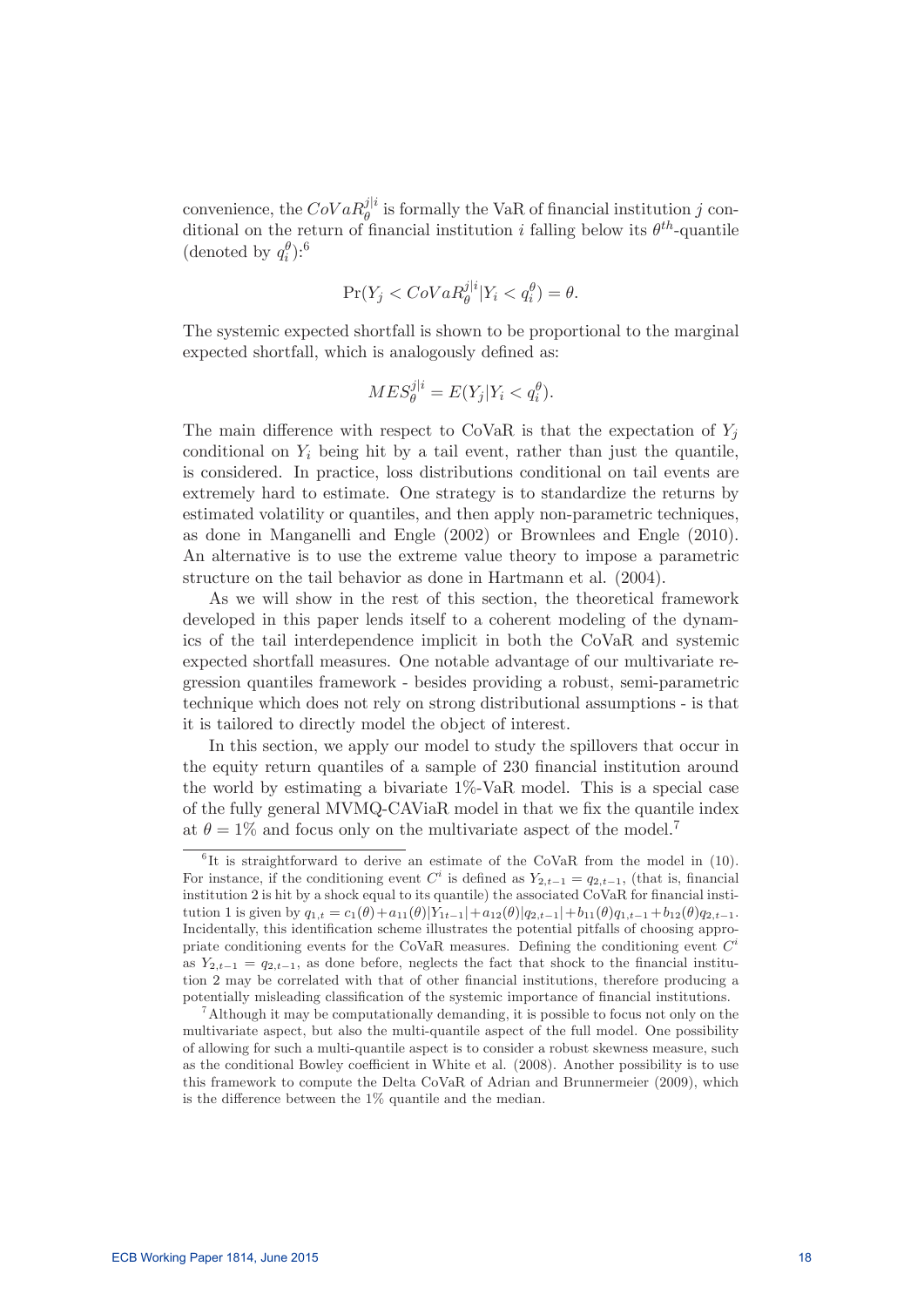Theoretically, we can jointly analyze all of 230 financial institutions in our sample, but the excessive computational burden prevents the implementation of such a joint estimation. Instead, we examine bivariate models, whereby for each of these institutions, we estimate a bivariate CAViaR model where the first variable  $Y_{1t}$  is the return on a portfolio of financial institutions, and the second variable  $Y_{2t}$  is the return on the chosen financial institution. Hence, in the end, we will estimate 230 bivariate models in total. Since  $Y_{1t}$  is the return on a portfolio and  $Y_{2t}$  is the return on a specific asset, we assume that shocks to  $Y_{1t}$  are allowed to have a direct impact on  $Y_{2t}$ , but shocks to  $Y_{2t}$  do not have a direct impact on  $Y_{1t}$ . In principle, since the financial institution is part of the index, one must exclude this financial institution from the index to ensure perfect orthogonality. In practice, since our index is equally weighted and contains a large number of stocks (96 for Europe, 70 for North America and 64 for Asia; see Table 2), the inclusion of the financial institution has a negligible impact. Assuming that the  $\theta^{th}$ -quantile processes for  $Y_{1t}$  and  $Y_{2t}$  follow the MVMQ-CAViaR(1,1) model, we employ the proposed method to estimate the bivariate model.<sup>8</sup> Any empirical evidence for non-zero off-diagonal terms in either  $A$  or  $B$  will indicate the presence of tail-dependence between the two variables.

### 6.1 Data and Optimization Strategy

The data used in this section have been downloaded from Datastream. We considered three main global sub-indices: banks, financial services, and insurances. The sample includes daily closing prices from 1 January 2000 to 6 August 2010. Prices were transformed into continuously compounded log returns, giving an estimation sample size of 2765 observations. We use 453 additional observations up to 2 May 2012, for the out-of-sample exercises. We eliminated all the stocks whose times series started later than 1 January 2000, or which stopped after this date. At the end of this process, we were left with 230 stocks.

Table 1 reports the names of the financial institutions in our sample, together with the country of origin and the sector they are associated with, as from Datastream classification. It also reports for each financial institution the average (over the period January 2000-August 2010) market value and leverage. Leverage is provided by Datastream and is defined as the ratio of short and long debt over common equity. Table 2 shows the breakdown of the stocks by sector and by geographic area. There are twice as many financial institutions classied as banks in our sample relative to those classied as financial services or insurances. The distribution across geographic areas is more balanced, with a greater number of EU financial institutions and a

 $8$ We note that imposing the location-scale shift specification in (9) can result in the bivariate CAViaR model in (10), but the converse is not true. Hence, assuming the bivariate CAViaR model in (10) does not necessarily imply the location-scale shift specication.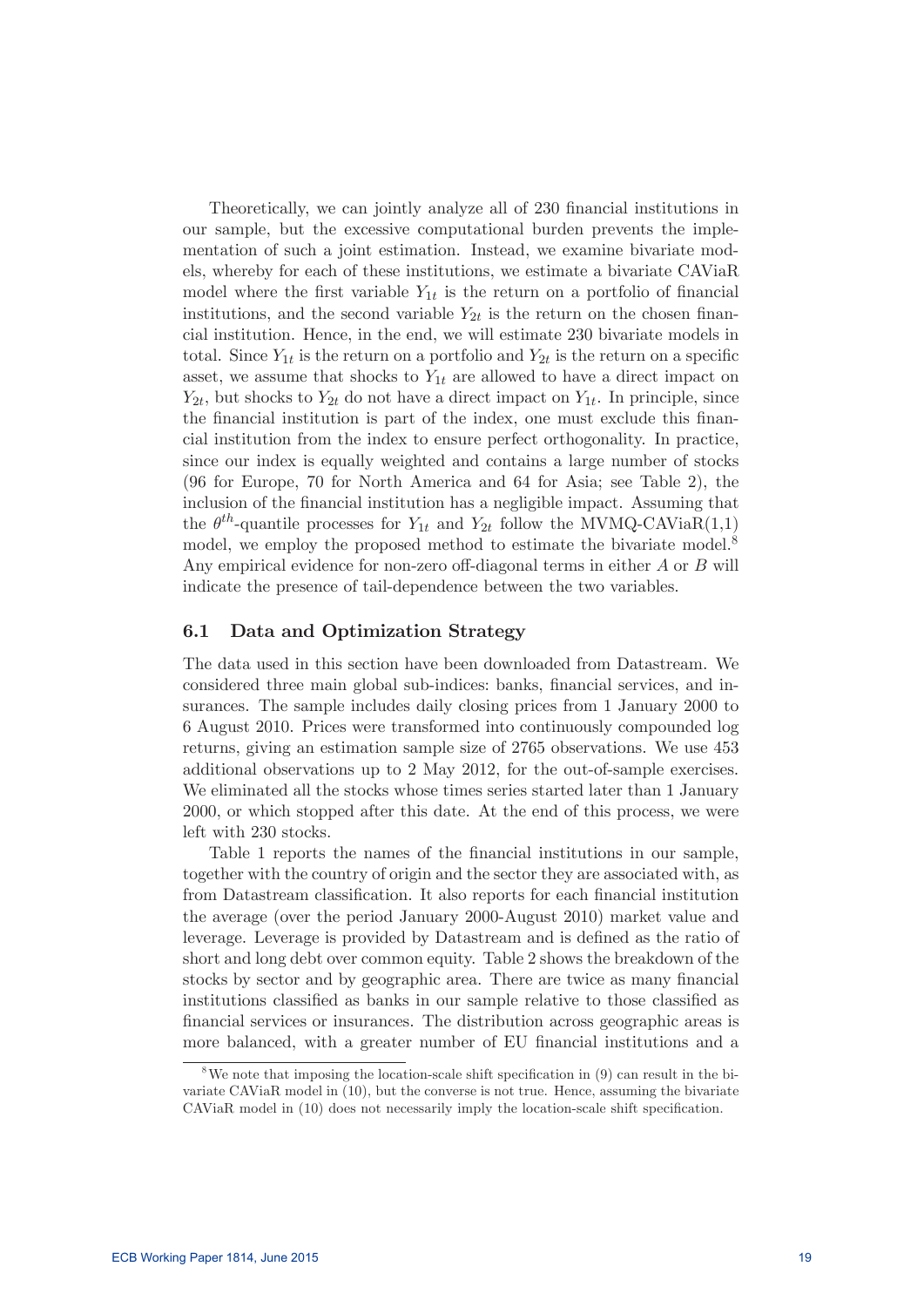slightly lower Asian representation. The proxy for the market index used in each bivariate quantile estimation is the equally weighted average of all the nancial institutions in the same geographic area, in order to avoid asynchronicity issues.

We estimated 230 bivariate 1% quantile models between the market index and each of the 230 financial institutions in our sample. It is worth mentioning that an important data assumption required to estimate the bivariate CAViaR model is the stationarity condition in Assumption 1. Financial return data such as ours are well-known to be stationary whereas their levels are integrated so that the data assumption is satisfied in our application. Each model is estimated using, as starting values in the optimization routine, the univariate CAViaR estimates and initializing the remaining parameters at zero. Next, we minimized the regression quantile objective function (7) using the fminsearch optimization function in Matlab, which is based on the Nelder-Mead simplex algorithm. In calculating the standard errors, we have set the bandwidth as suggested by Koenker (2005, pp.81) and Machado and Silva (2013). In particular, we define the bandwidth  $\hat{c}_T$ as:

$$
\hat{c}_T = \hat{\kappa}_T \left[ \Phi^{-1}(\theta + h_T) - \Phi^{-1}(\theta - h_T) \right]
$$

where  $h_T$  is defined as

$$
h_T = T^{-1/3} \left( \Phi^{-1} \left( 1 - 0.05/2 \right) \right)^{2/3} \left( \frac{1.5 \left( \phi \left( \Phi^{-1}(\theta) \right) \right)^2}{2 \left( \Phi^{-1}(\theta) \right)^2 + 1} \right)^{1/3}
$$

where  $\Phi(z)$  and  $\phi(z)$  are, respectively, the cumulative distribution and probability density functions of  $N(0, 1)$ . Following Machado and Silva (2013), we define  $\hat{\kappa}_T$  as the median absolute deviation of the  $\theta^{th}$ -quantile regression residuals.<sup>9</sup>

### 6.2 Results

Table 3 reports, as an example, the estimation results for four well-known financial institutions from different geographic areas: Barclays, Deutsche Bank, Goldman Sachs and HSBC. The diagonal autoregressive coefficients for the  $B$  matrix are around 0.90 and all of them are statistically signifi- $\text{cant}$ ,<sup>10</sup> which indicates the VaR processes are significantly autocorrelated. These findings are consistent with what is typically found in the literature

<sup>&</sup>lt;sup>9</sup>The figures and tables in the paper can be replicated using the data and Matlab codes available at www.simonemanganelli.org.

<sup>&</sup>lt;sup>10</sup>It is noted that the standard errors in Tables 3 & 4 have been computed using the asymptotic distribution result in Theorem 2. As explained in Section 3, if readers are concerned about the extreme value theory, then those standard errors should be adjusted following the procedure in Chernozhukov and Fernandez-Val (2011). The feasible inference methodology for extremal quantile model proposed in Chernozhukov and Fernandez-Val (2011) is based on a linear quantile model while our proposed model is nonlinear.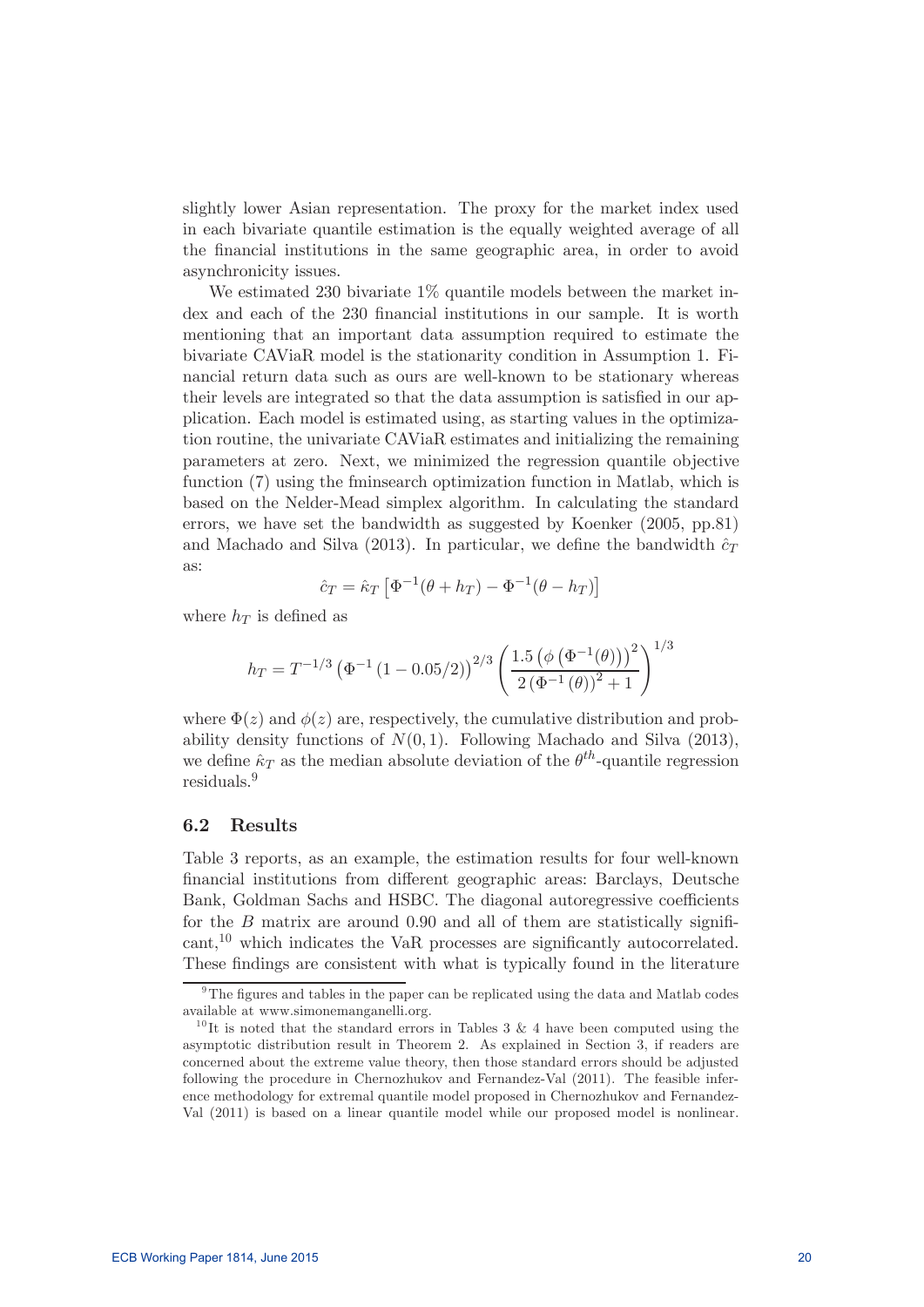using CAViaR models. Notice, however, that some of the non-diagonal coef ficients for the  $A$  or  $B$  matrices are significantly different from zero. This is the case for Barclays, Goldman Sachs, and HSBC and the examples illustrate how the multivariate quantile model can uncover dynamics that cannot be detected by estimating univariate quantile models. In general, we reject the joint null hypothesis that all off-diagonal coefficients of the matrices  $A$  and  $B$  are equal to zero at the 5% level for around 100 financial institutions out of the 230 in our sample. The resulting estimated 1% quantiles for Barclays, Deutsche Bank, Goldman Sachs and HSBC are reported in Figure 1. The quantile plots clearly reveal the generalized sharp increase in risk following the Lehman bankruptcy. Careful inspection of the plots also reveals a noticeable cross-sectional difference, with the risk for Goldman Sachs being contained to about two thirds of the risk of Barclays at the height of the crisis.

Table 4 reports summary statistics for the full cross-section of coefficients. Average values are in line with the values reported in Table 3. For instance, the autoregressive coefficient for  $b_{11}$  and  $b_{22}$  are 0.84 and 0.86 respectively. At the same time, the cross-sectional standard deviation and the min-max range reveal quite substantial heterogeneity in the estimates.

Table 5 provides an assessment of the overall performance of the 230 estimated bivariate models. The performance is based on the number of VaR exceedances both in-sample and out-of-sample. Specifically, for each of the 230 bivariate VAR for VaR models, the time series of returns is transformed into a time series of indicator functions which take value one if the return exceeds the VaR and zero otherwise. When estimating a 1% VaR, on average one should expect stock market returns to exceed the VaR 1% of the times. The first line of the table reveals that the in-sample estimates are relatively precise, as shown by the accurate average and median number of exceedances, their very low standard deviations and the relatively narrow cross-sectional min-max range. The out-of-sample performance is less accurate, as to be expected, with substantially higher standard deviations and very large min-max range. The out-of-sample performance has also been assessed by applying the out-of-sample DQ test of Engle and Manganelli (2004), which tests not only whether the number of exceedances is close to the VaR confidence level, but also whether these exceedances are not correlated over time. The test reveals that the performance of the out-ofsample VaR is not rejected at a  $5\%$  confidence level for more than half of the stocks. Note that for the out-of-sample exercise the coefficients are held xed at their estimated in-sample values.

The methodology introduced in this paper, however, allows us to go be-

Nonetheless, we conjecture that the procedure may be still applicable with some slight modications, but some non-trivial complications might arise. A formal investigation is left for further research.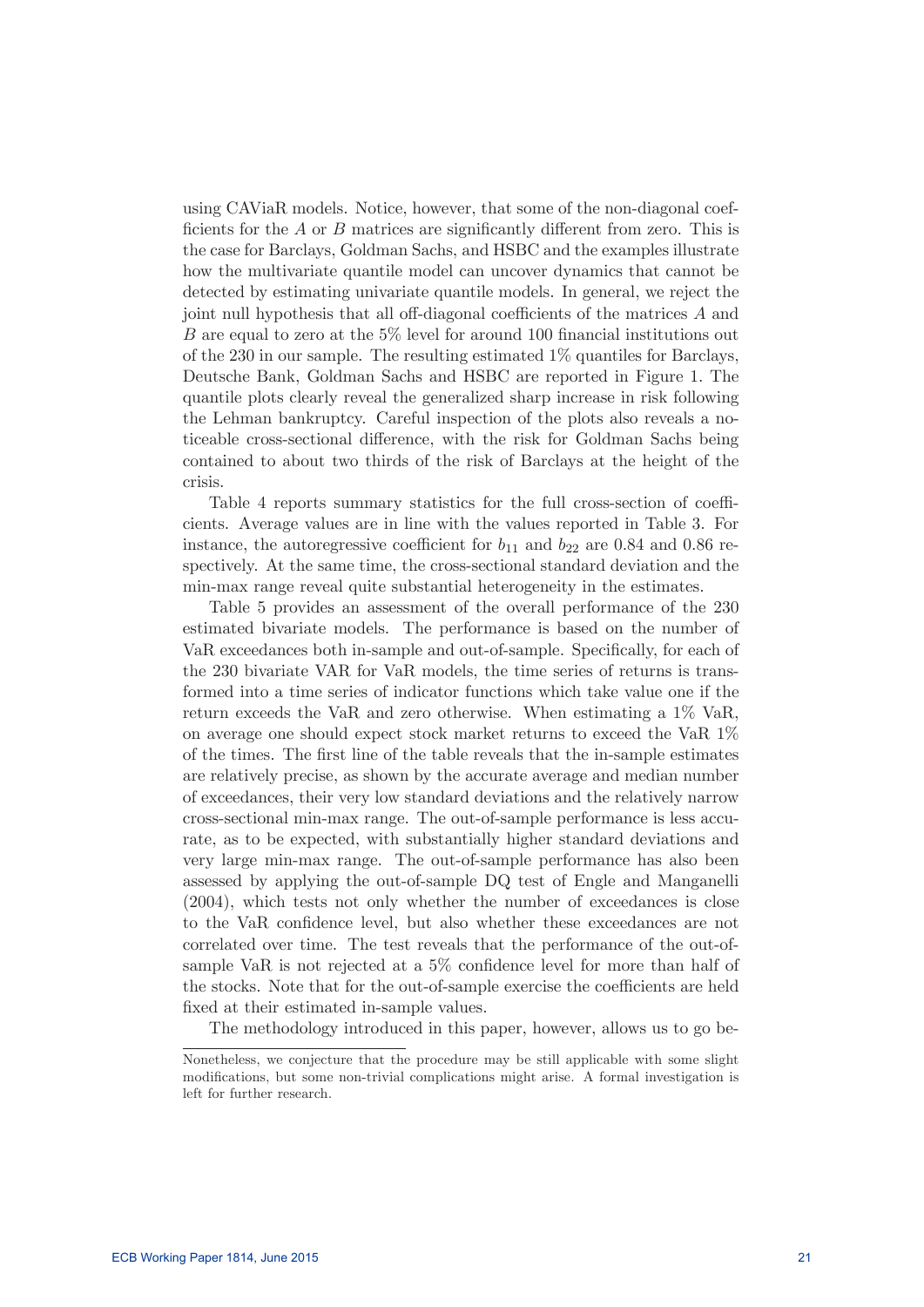yond the analysis of the univariate quantiles, and directly looks at the tail codependence between financial institutions and the market index. Figure 2 displays the impulse response of the risks (and associated 95% confidence intervals) of the four financial institutions to a 2 standard deviation shock to the market index (see the discussion in Section 5 for a detailed explanation of how the pseudo impulse-response functions are computed). The horizontal axis measures the time (expressed in days), while the vertical axis measures the change in the  $1\%$  quantiles of the individual financial institutions (expressed in percentage returns) as a reaction to the market shock. The pseudo impulse response functions track how this shock propagates through the system and how long it takes to absorb it. The shock is completely reabsorbed after the pseudo impulse response function has converged again to zero.

A closer look at the pseudo impulse response functions of the four selected financial institutions reveals a few differences in how their long run risks react to shocks. For instance, Deutsche Bank and HSBC have a similar pseudo impulse response function, although HSBC's is not statistically different from zero. Goldman Sachs quantiles, instead, exhibit very little tail codependence with the market, and not statistically signicant, as illustrated by the error bands straddling the zero line.

It should be borne in mind that each of the 230 bivariate models is estimated using a different information set (as the time series of the index and of a different financial institution is used for each estimation). Therefore, each pair produces a different estimate of the VaR of the index, simply because we condition on a different information set. Moreover, the coefficients and any quantities derived from them, such as pseudo impulse responses, are information set-specific. This means that naive comparisons across bivariate pairs can be misleading and are generally unwarranted. The proper context for comparing sensitivities and pseudo impulse responses is in a multivariate setting using a common information set. Because of the non trivial computational challenges involved, we leave this for future study.

These important caveats notwithstanding, averaging across the bivariate results can still provide useful summary information and suggest general features of the results. Accordingly, Figure 3 plots the average pseudo impulse-response functions  $\Delta_{1,s}(\tilde{\epsilon}_{2t})$  and  $\Delta_{2,s}(\tilde{\epsilon}_{1t})$  measuring the impact of a two standard deviation individual financial institution shock on the index and the impact of a two standard deviation shock to the index on the individual financial institution's risk. In the left column, the average is taken with respect to the geographical distribution. That is, the average pseudo impulse-response for the four largest euro area countries, for example, is obtained by averaging all the pseudo impulse-response functions for the German, French, Italian and Spanish nancial institutions. We notice two things. First, the impact of a shock to the index (charts in the top row) is much stronger than the impact of a shock to the individual financial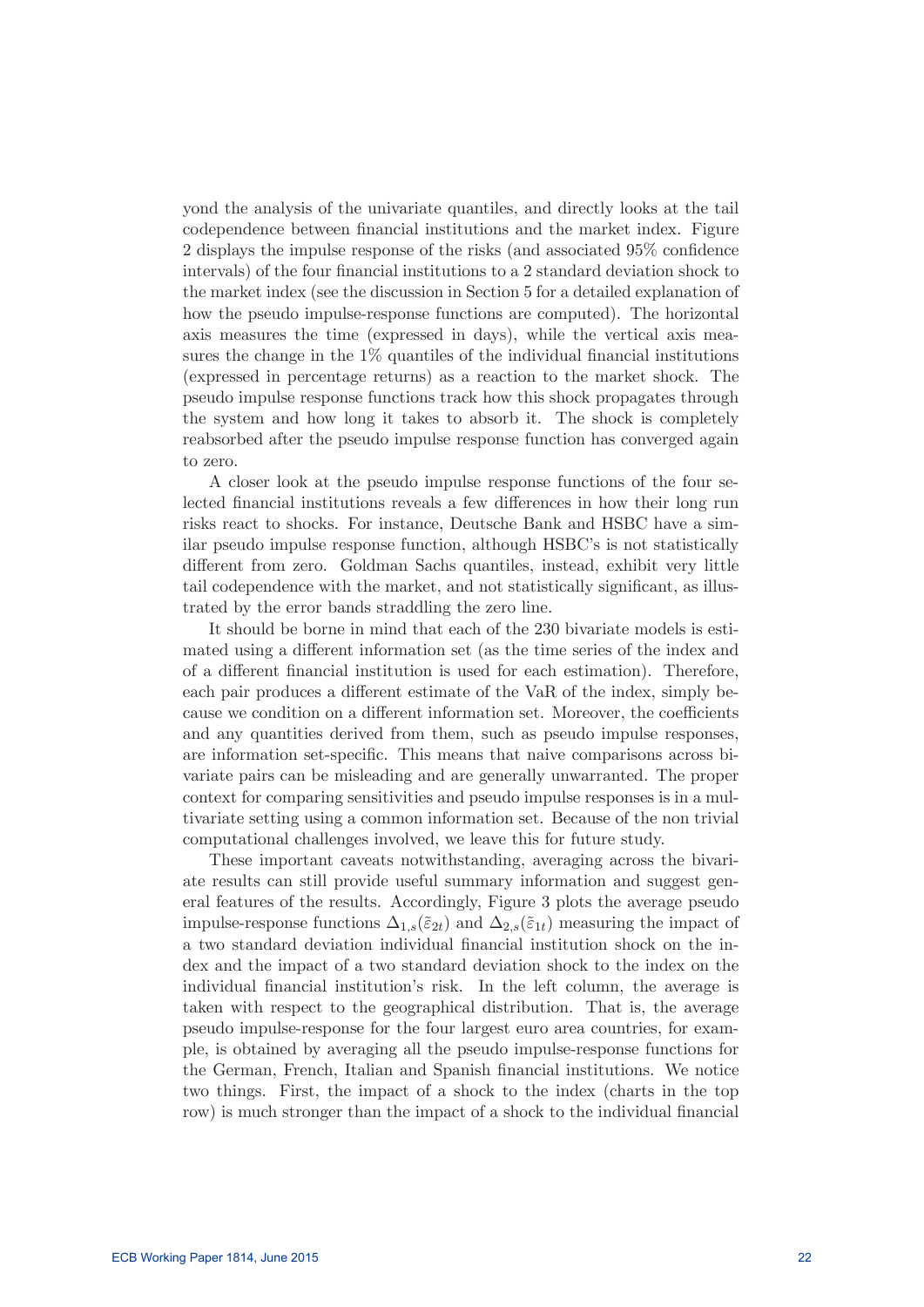institution (charts in the bottom row). This result is partly driven by our identification assumption that shocks to the index have a contemporaneous impact on the return of the single financial institutions, while the institution's specific shocks have only a lagged impact on the global financial index. Second, we notice that the risk of Japanese financial institutions appears to be on average somewhat less sensitive to global shocks than their European and North American counterparts.

The charts on the right column of Figure 3 plot the average pseudo impulse-response functions for the financial institutions grouped by line of business, i.e. banks, financial services, and insurances. We see that a shock to the index has a stronger initial impact on the group of insurance companies.

Two interesting dimensions along which pseudo impulse response functions can be aggregated are size and leverage, as reported in Table 1. Figure 4 plots the average pseudo impulse-responses to a market shock for the 30 largest and smallest financial institutions, together with those of the largest and smallest leverage. It is clear that the shocks to the index have a much greater impact on the largest and most leveraged financial institutions. A two standard deviation shock to the index produces an average initial increase in the daily VaR of the largest nancial institutions of about 1.7% and for the most leveraged of about 1.4%. This compares to an average increase in VaR of around  $0.9\%$  for the 30 smallest and least leveraged financial institutions. Interestingly, there is little overlap between the two groups of stocks.

To gauge to what extent the model correctly identifies the financial institutions whose risks are most exposed to market shocks, Figure 5 plots the average quantiles of the two sets of financial institutions identified in Figure 4. Specifically, the charts in the top panels of the figure, track the estimated in-sample quantiles developments of the 30 largest/smallest and most/least leveraged financial institutions. The charts in the bottom panels replicate the same exercise with the out-of-sample data.

The figure presents two striking facts. First, during normal times, i.e. between 2004 and mid-2007, the quantiles of the largest/smallest financial institutions are roughly equal. Actually, there are some periods in 2003 in which the quantiles of the smallest financial institutions exceeded the quantiles of the largest ones. The second striking fact is that the situation changes abruptly in periods of market turbulence. For instance, at the beginning of the sample, in 2001-2003, the quantiles of the largest financial institutions increased significantly more than that of the smallest ones. The change in behavior during crisis periods is even more striking from 2008 onwards, showing a greater exposure to common shocks. The bottom panels reveal that similar results hold for the out-of-sample period. Of particular notice is the sharp drop in the out-of-sample quantile for the group of the largest financial institutions which occurred on 12 August, 2011, the beginning of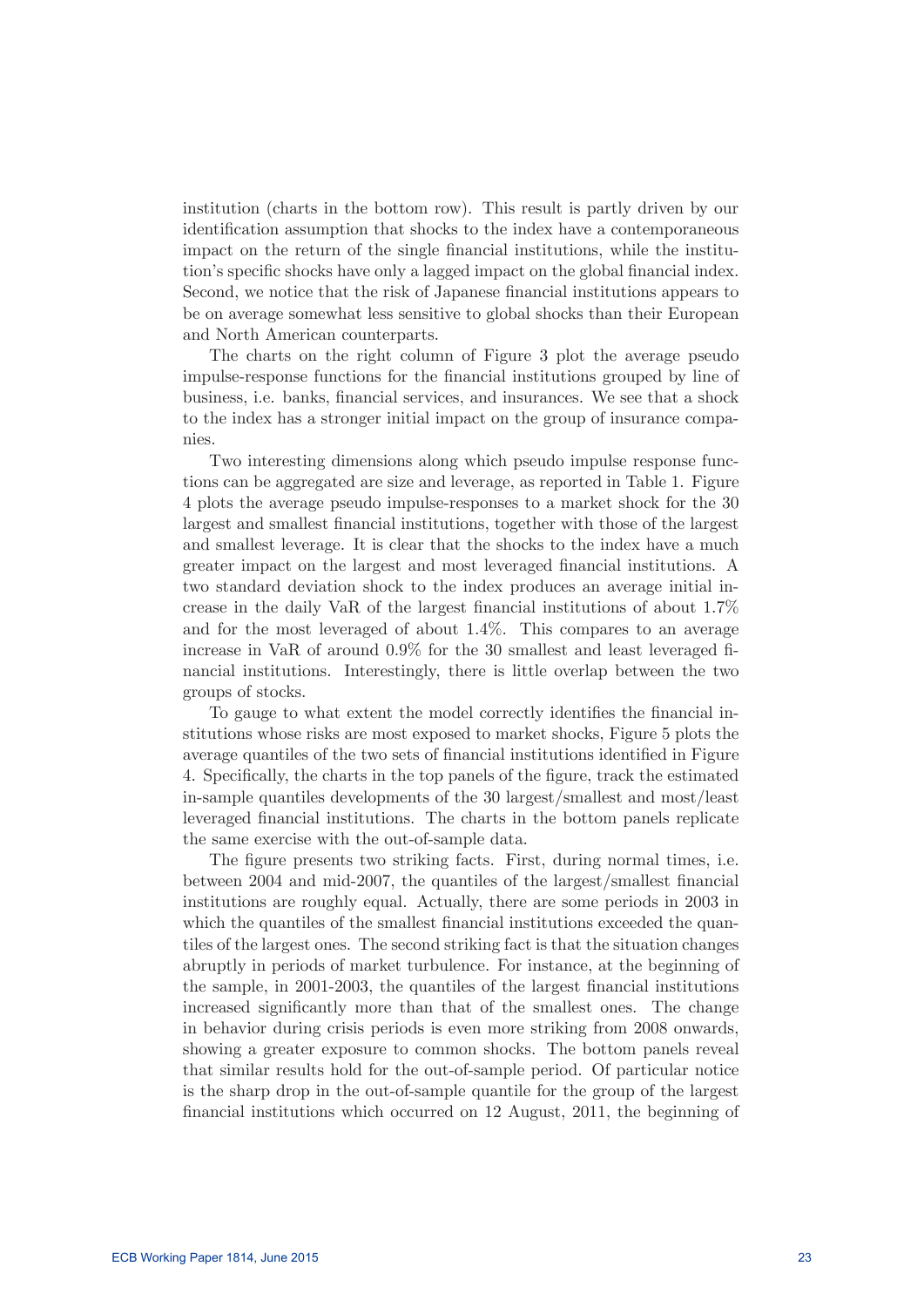the second phase of the euro area sovereign debt crisis.

This application illustrates how the proposed methodology can usefully inform policy makers by helping identify the set of financial institutions which may be most exposed to common shocks, especially in times of crisis. Of course, this should only be considered as a partial model-based screening device for the identification of the most systemic banks. Further analysis, market intelligence and sound judgment are other necessary elements to produce a reliable risk assessment method for the larger and more complex financial groups.

Again, we emphasize that the results presented in these figures merely summarize the pattern of the results found in the bivariate analysis of our 230 financial institutions. Cross-comparisons could be improved by estimating for instance a 3- or 4- or  $n$ -variate system using a common information set, or adopting an appropriate factor structure which would minimize the number of parameters to be estimated. Alternatively, one could impose that the  $B$  matrix in  $(11)$  is diagonal, which would be equivalent to assuming that the parameters of the system are variation free, as in Engle et al. (1983). This assumption would have the added advantage of allowing a separate estimation of each quantile. That is, for an  $n$ -variate system, the optimization problem in  $(7)$  can be broken down into  $n$  independent optimization problems, which in turn would considerably increase the computational tractability.

## 7 Conclusion

We have developed a theory ensuring the consistency and asymptotic normality of multivariate and multi-quantile models. Our theory is general enough to comprehensively cover models with multiple random variables, multiple confidence levels and multiple lags of the quantiles.

We conducted an empirical analysis in which we estimate a vector autoregressive model for the Value at Risk — VAR for VaR — using returns of individual financial institutions from around the world. By examining the pseudo impulse-response functions, we can study the nancial institutions' long run risk reactions to shocks to the overall index. Judging from our bivariate models, we found that the risk of Asian financial institutions tend to be less sensitive to system wide shocks, whereas insurance companies exhibit a greater sensitivity to global shocks. We also found wide differences on how financial institutions react to different shocks. Both in-sample and out-ofsample analyses reveal that largest and most leveraged financial institutions are those whose risk increases the most in periods of market turbulence.

The methods developed in this paper can be applied to many other contexts. For instance, many stress-test models are built from vector autoregressive models on credit risk indicators and macroeconomic variables.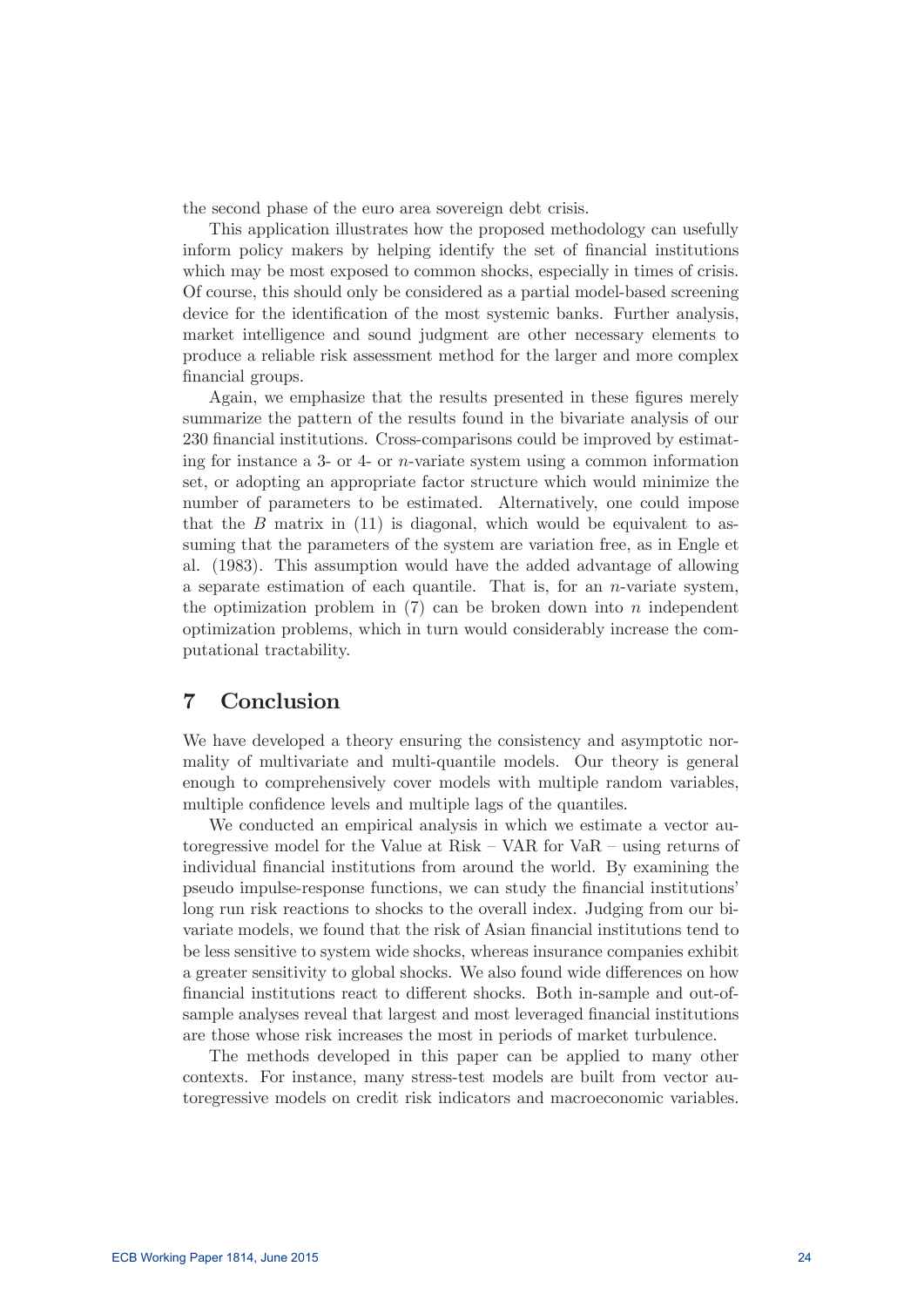Starting from the estimated mean and adding assumptions on the multivariate distribution of the error terms, one can deduce the impact of a macro shock on the quantile of the credit risk variables. Our methodology provides a convenient alternative for stress testing, by allowing researchers to estimate vector autoregressive processes directly on the quantiles of interest, rather than on the mean.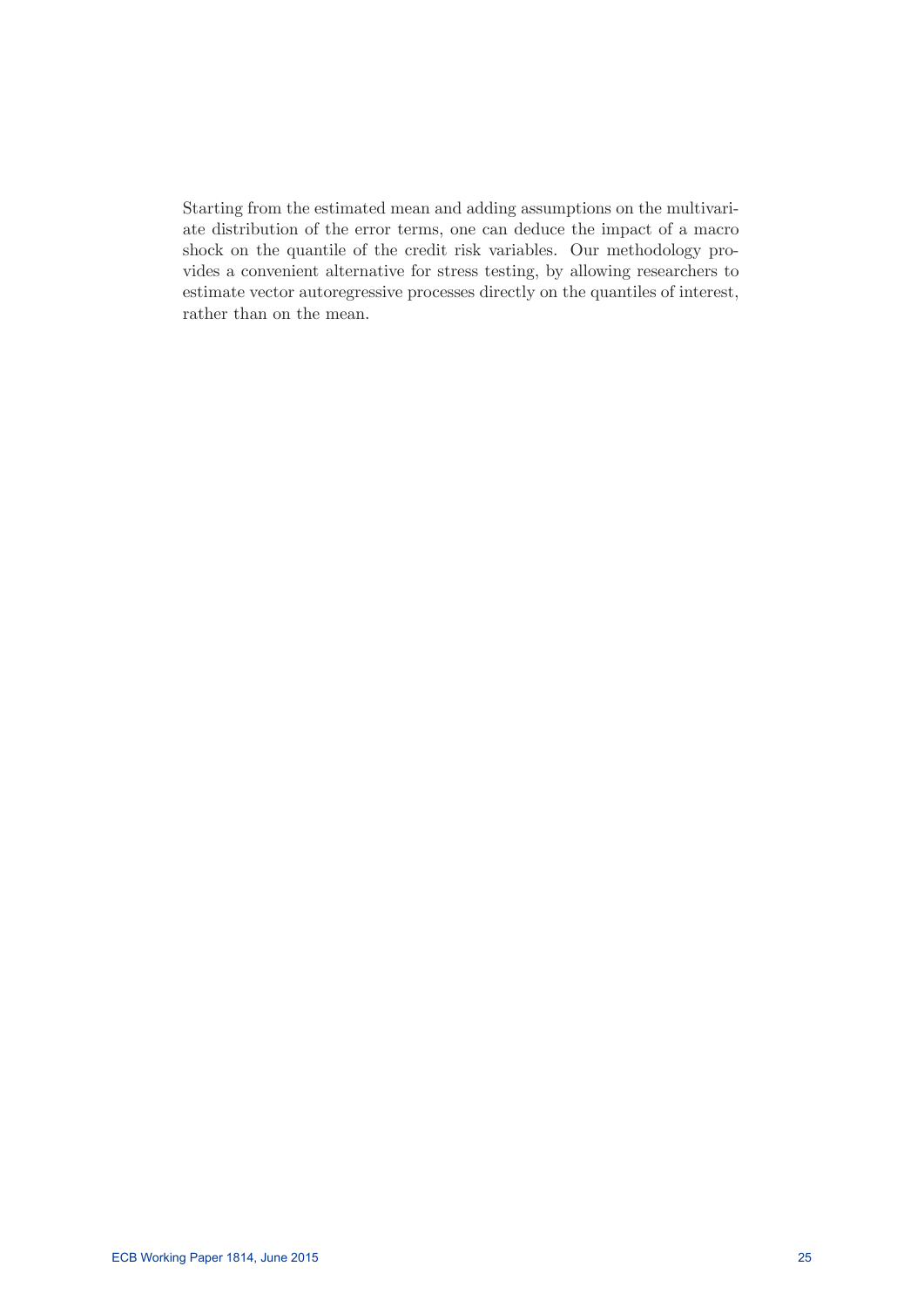### References

- [1] Abrevaya, J., Dahl, C.M., 2008. The effects of birth inputs on birthweight: evidence from quantile estimation on panel data. Journal of Business and Economic Statistics 26, 379-397.
- [2] Acharya, V., Pedersen, L., Philippon, T., Richardson, M., 2010. Measuring systemic risk. Technical report, Department of Finance, NYU.
- [3] Adrian, T., Brunnermeier, M., 2009. CoVaR. Manuscript, Princeton University.
- [4] Andersen, T. G., Bollerslev, T., Diebold, F. X., Labys, P., 2003. Modeling and forecasting realized volatility. Econometrica 71, 579-625.
- [5] Andrews, D.W.K., 1988. Laws of large numbers for dependent nonidentically distributed random variables. Econometric Theory 4, 458- 467.
- [6] Bartle, R., 1966. The Elements of Integration. Wiley, New York.
- [7] Bisias, D., Flood, M., Lo, A.W., Valavanis, S., 2012. A survey of systemic risk analytics. Office of Financial Research Working Paper.
- [8] Brownlees, C.T., Engle, R.F., 2010. Volatility, correlation and tails for systemic risk measurement. Manuscript, Stern School of Business, New York University.
- [9] Brunnermeier, M., Oehmke, M., 2012. Bubbles, financial crises, and systemic risk. Handbook of Finance and Economics, forthcoming.
- [10] Chernozhukov, V., 2005. Extremal quantile regression. The Annals of Statistics 33, 806-839.
- [11] Chernozhukov, V., Umantsev, L., 2001. Conditional value-at-risk: aspects of modeling and estimation. Empirical Economics 26, 271-292.
- [12] Chernozhukov, V., Fernandez-Val, I., Galichon, A., 2010. Quantile and probability curves without crossing. Econometrica 78, 1093-1125.
- [13] Chernozhukov, V., Fernandez-Val, I., 2011. Inference for extremal conditional quantile models, with an application to market and birthweight risks. Review of Economic Studies 78, 559-589.
- [14] Engle, R.F., Hendry, D.F., Richard, J.-F., 1983. Exogeneity. Econometrica 51, 277-304.
- [15] Engle, R.F., Manganelli, S., 2004. CAViaR: conditional autoregressive value at risk by regression quantiles. Journal of Business & Economic Statistics 22, 367-381.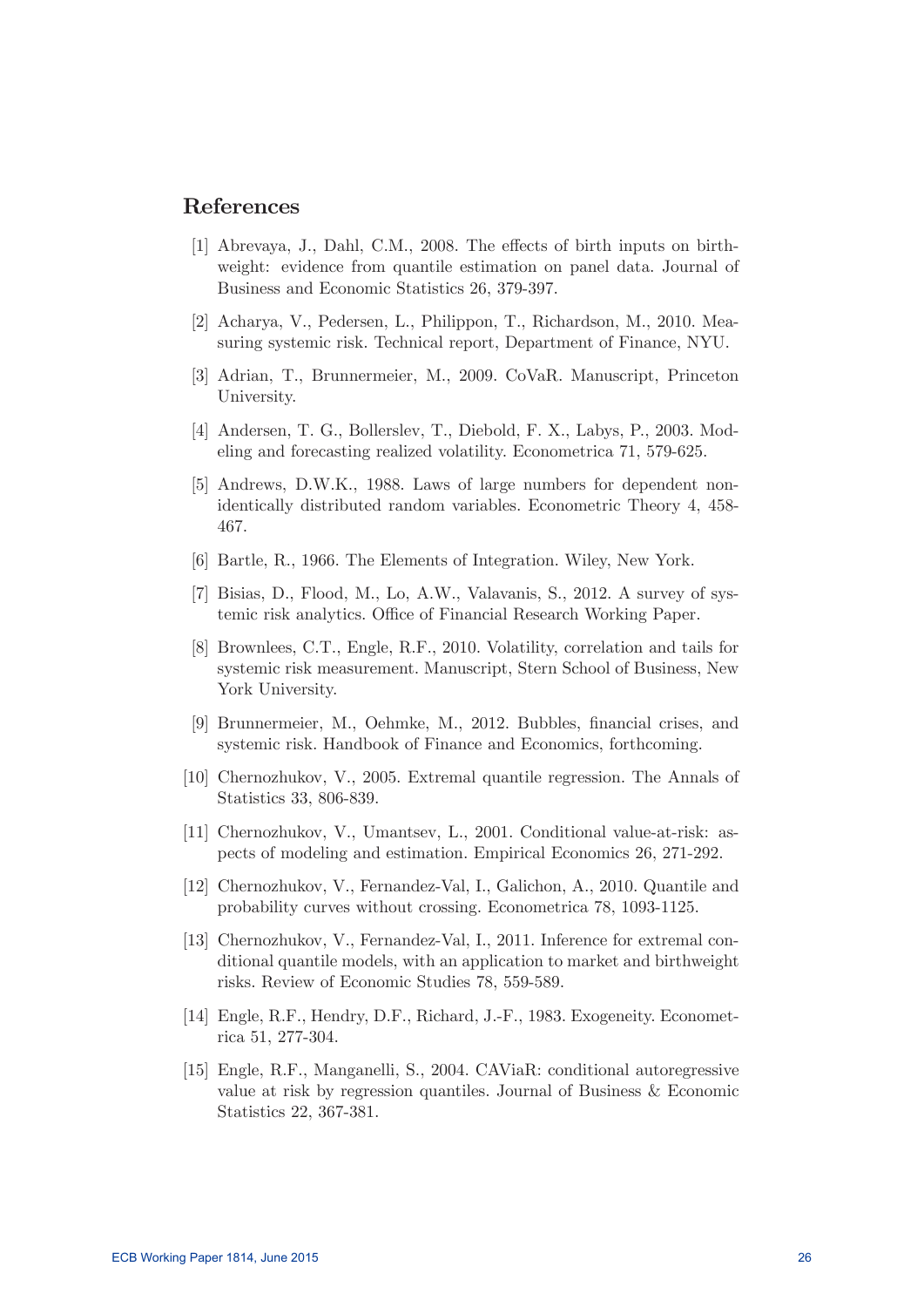- [16] Gallant, A.R., Rossi, P.E., Tauchen, G., 1993. Nonlinear dynamic structures. Econometrica 61, 871-908.
- [17] Galvao, A.F., 2011. Quantile regression for dynamic panel data with fixed effects. Journal of Econometrics 164, 142-157.
- [18] Hamilton, J.D., 1994. Time Series Analysis, Princeton University Press, Princeton.
- [19] Hartmann, P., Straetmans, S., de Vries, C.G., 2004. Asset market linkages in crisis periods. Review of Economics and Statistics 86, 313-326.
- [20] Huber, P.J., 1967. The behavior of maximum likelihood estimates under nonstandard conditions. Proceedings of the Fifth Berkeley Symposium on Mathematical Statistics and Probability. Berkeley: University of California Press, pp. 221-233.
- [21] Jun, S.J., Pinkse, J., 2009. Efficient semiparametric seemingly unrelated quantile regression estimation. Econometric Theory 25, 1392-1414.
- [22] Kim, T.H., White, H., 2003. Estimation, inference, and specication testing for possibly misspecified quantile regression. In T. Fomby and C. Hill, eds., Maximum Likelihood Estimation of Misspecified Models: Twenty Years Later. New York: Elsevier, pp. 107-132.
- [23] Kim, T.H., Lee, D.J., Mizen, P., 2012. Conditional quantiles in VAR models and the asymmetric effects of monetary policy, Discussion Paper, University of Connecticut.
- [24] Koenker, R., 2005. Quantile Regression. Cambridge University Press, Cambridge.
- [25] Koenker, R., Bassett, G., 1978. Regression quantiles. Econometrica 46, 33-50.
- [26] Koenker, R., Xiao, Z., 2004. Unit root quantile autoregression inference. Journal of the American Statistical Association 99, 775-787.
- [27] Koenker, R., Xiao, Z., 2006. Quantile autoregression. Journal of the American Statistical Association 101, 980-990.
- [28] Komunjer, I., 2005. Quasi-maximum likelihood estimation for conditional quantiles. Journal of Econometrics 128, 127-164.
- [29] Komunjer, I., Vuong, Q., 2006. Efficient conditional quantile estimation: the time series case. Discussion Paper 2006-10, University of California at San Diego, Department of Economics.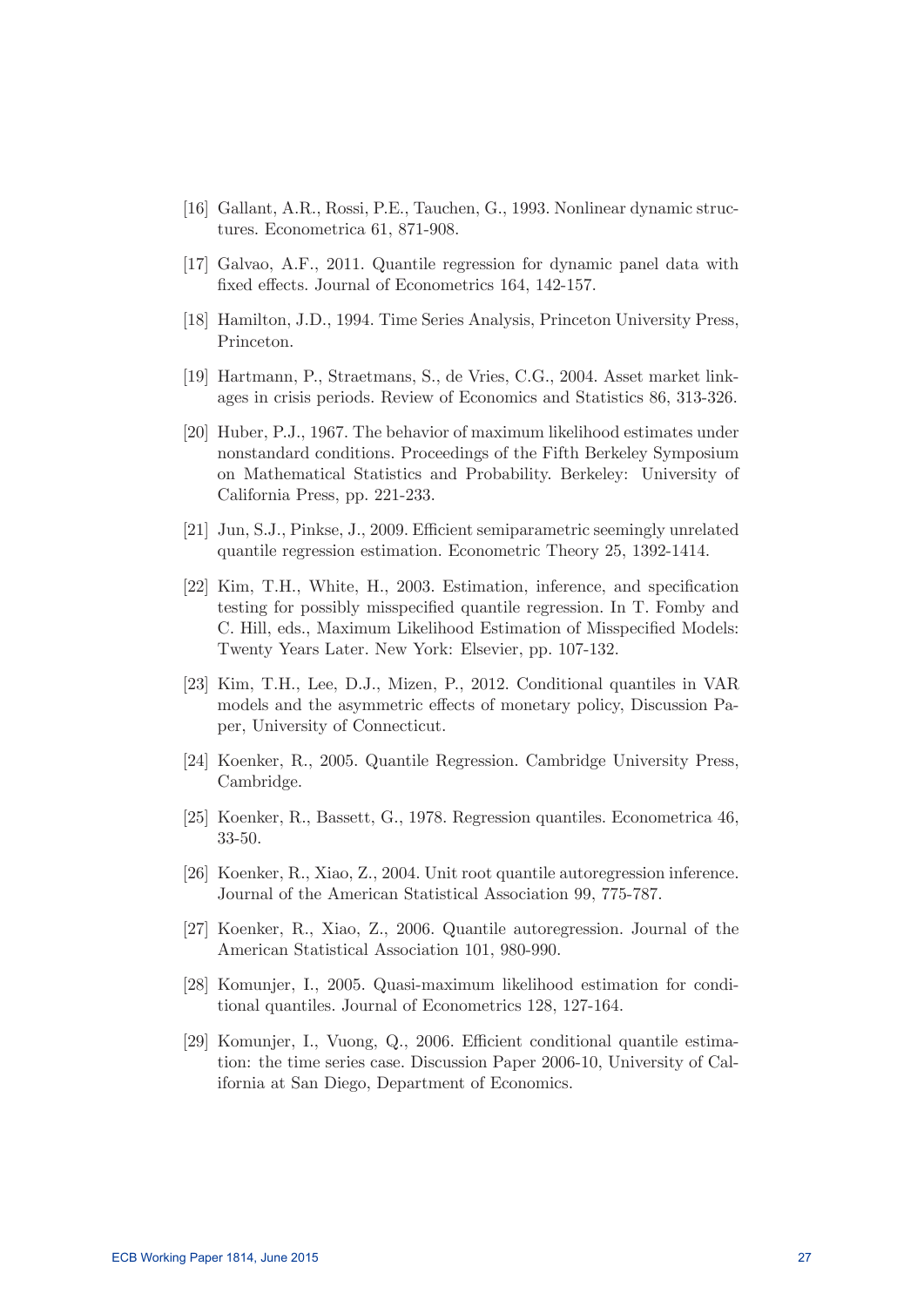- [30] Komunjer, I., Vuong, Q., 2007a. Semiparametric efficiency bound and M-estimation in time-series models for conditional quantiles. Discussion Paper, University of California at San Diego, Department of Economics.
- [31] Komunjer, I., Vuong, Q., 2007b. Efficient estimation in dynamic conditional quantile models. Discussion Paper, University of California at San Diego, Department of Economics.
- [32] Lamarche, C., 2010. Robust penalized quantile regression estimation and inference for panel data. Journal of Econometrics 157, 396-408.
- [33] Machado, J.A.F., Silva, J.M.C.S., 2013. Quantile regression and heteroskedasticity, Discussion Paper, University of Essex, Department of Economics.
- [34] Mammen, E., 1991. Nonparametric regression under qualitative smoothness assumptions. The Annals of Statistics 19, 741-759.
- [35] Manganelli, S., Engle, R.F., 2002. Value at risk models in finance. ECB Working Paper No. 75.
- [36] Lütkepohl, H., 2008. Impulse response function. The New Palgrave Dictionary of Economics, 2nd ed, 154-157.
- [37] Newey, W.K., Powell, J.L., 1990. Efficient estimation of linear and type I censored regression models under conditional quantile restrictions. Econometric Theory 6, 295-317.
- [38] Otsu, T., 2003. Empirical likelihood for quantile regression. Discussion Paper, University of Wisconsin, Madison, Department of Economics.
- [39] Potter, S.M., 2000. Nonlinear impulse response functions. Journal of Economic Dynamics & Control 24, 1425-1446.
- [40] Powell, J., 1984. Least absolute deviations estimators for the censored regression model. Journal of Econometrics 25, 303-325.
- [41] Stinchcombe, M., White, H., 1998. Consistent specification testing with nuisance parameters present only under the alternative. Econometric Theory 14, 295-324.
- [42] Weiss, A., 1991. Estimating nonlinear dynamic models using least absolute error estimation. Econometric Theory 7, 46-68.
- [43] White, H., 1994. Estimation, Inference and Specification Analysis. Cambridge University Press, New York.
- [44] White, H., 2001. Asymptotic Theory for Econometricians. Academic Press, San Diego.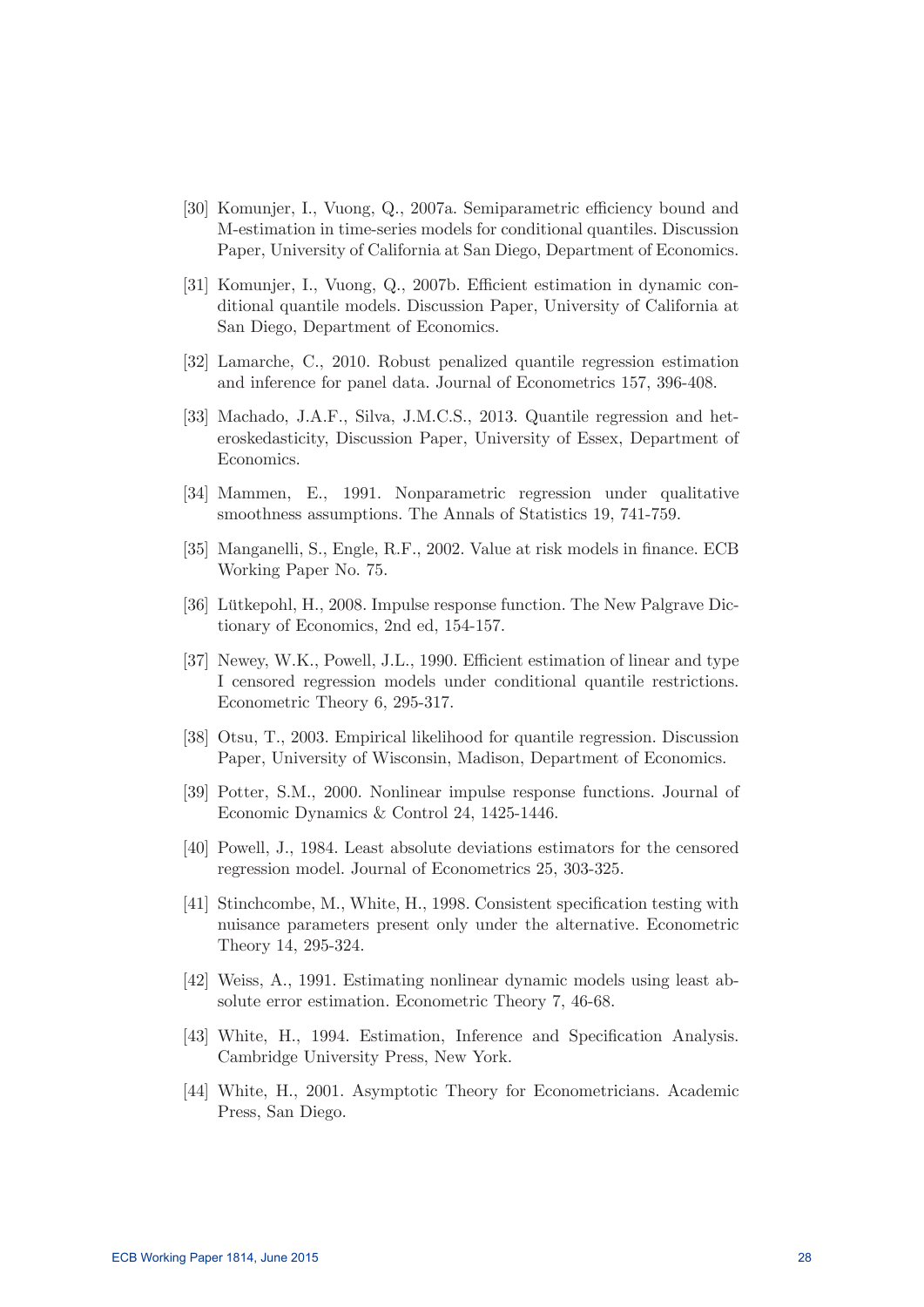- [45] White, H., 2006. Approximate nonlinear forecasting methods. In G. Elliott, C.W.J. Granger, and A. Timmermann, eds., Handbook of Economic Forecasting. New York: Elsevier, pp. 460-512.
- [46] White, H., Kim, T.H., Manganelli, S., 2008. Modeling autoregressive conditional skewness and kurtosis with multi-quantile CAViaR. In J. Russell and M. Watson, eds., Volatility and Time Series Econometrics: A Festschrift in Honor of Robert F. Engle.
- [47] Xiao, Z., 2009. Quantile cointegrating regression. Journal of Econometrics 150, 248-260.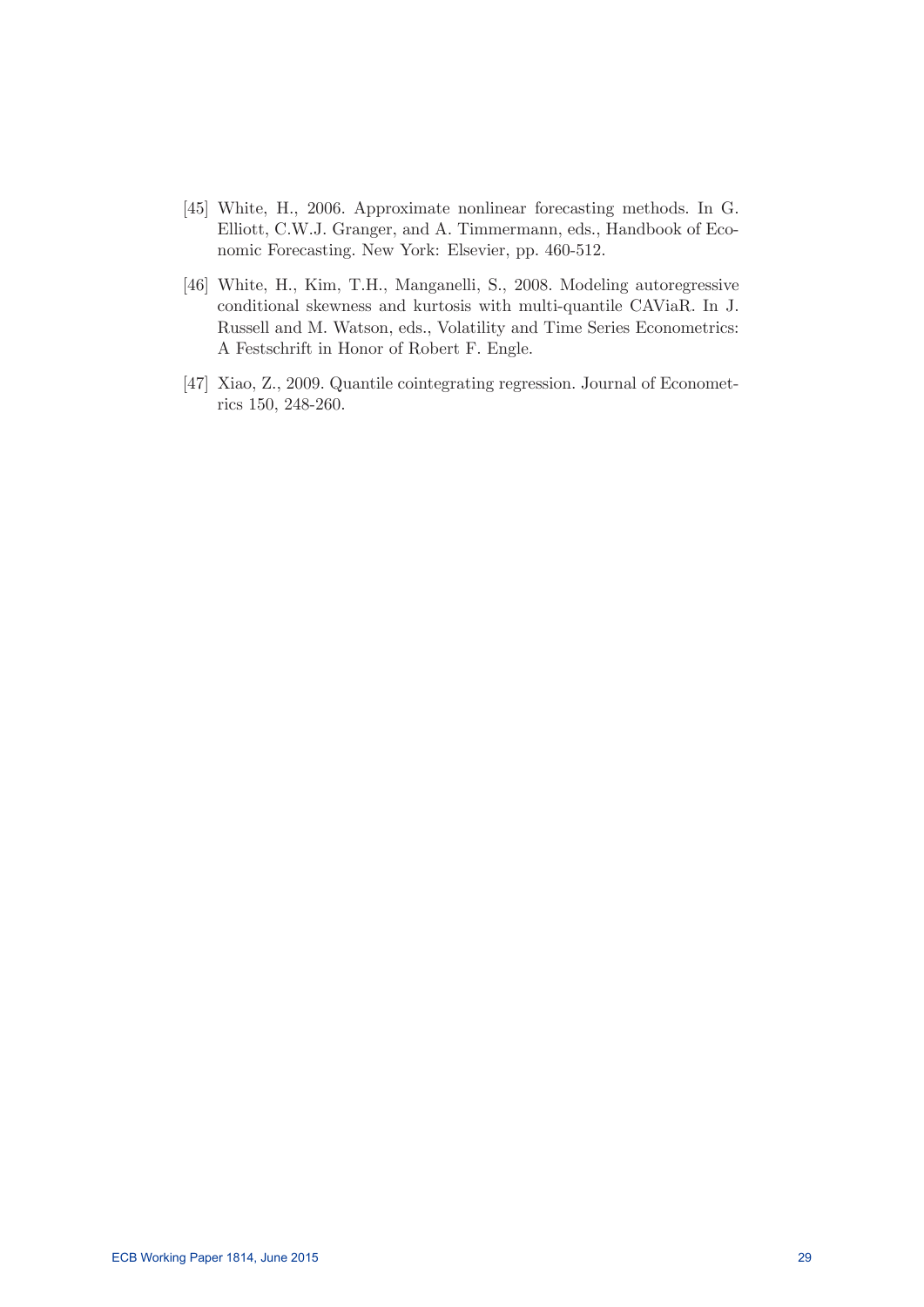## Appendix

We establish the consistency of  $\hat{\alpha}_T$  by applying the results of White (1994). For this, we impose the following moment and domination conditions. In stating this next condition and where convenient elsewhere, we exploit stationarity to omit explicit reference to all values of  $t$ .

## **Assumption 5** (i) For  $i = 1, ..., n$ ,  $E|Y_{it}| < \infty$ ; (ii) Let us define  $D_{0,t} := \max_{i=1,...,n} \max_{j=1,...,p} \sup_{\alpha \in \mathbb{A}}$  $\sup_{\alpha\in\mathbb{A}}|q_{i,j,t}(\cdot,\alpha)|.$

Then  $E(D_{0,t}) < \infty$ .

Proof of Theorem 1 We verify the conditions of corollary 5.11 of White (1994), which delivers  $\hat{\alpha}_T \rightarrow \alpha^*$ , where

$$
\hat{\alpha}_T := \arg \max_{\alpha \in \mathbb{A}} T^{-1} \sum_{t=1}^T \varphi_t(Y_t, q_t(\cdot, \alpha)),
$$

and  $\varphi_t(Y_t, q_t(\cdot, \alpha)) := -\left\{ \sum_{i=1}^n \sum_{j=1}^p \rho_{\theta_{ij}}(Y_{it} - q_{i,j,t}(\cdot, \alpha)) \right\}$ . Assumption 1 ensures White's Assumption 2.1. Assumption 3(i) ensures White's Assumption 5.1. Our choice of  $\rho_{\theta_{ij}}$  satisfies White's Assumption 5.4. To verify White's Assumption 3.1, it suffices that  $\varphi_t(Y_t, q_t(\cdot, \alpha))$  is dominated on A by an integrable function (ensuring White's Assumption  $3.1(a,b)$ ), and that for each  $\alpha$  in A,  $\{\varphi_t(Y_t, q_t(\cdot, \alpha))\}$  is stationary and ergodic (ensuring White's Assumption 3.1(c), the strong uniform law of large numbers (ULLN)). Stationarity and ergodicity is ensured by Assumptions 1 and 3(i). To show domination, we write

$$
|\varphi_t(Y_t, q_t(\cdot, \alpha))| \leq \sum_{i=1}^n \sum_{j=1}^p |\rho_{\theta_{ij}}(Y_{it} - q_{i,j,t}(\cdot, \alpha))|
$$
  
\n
$$
= \sum_{i=1}^n \sum_{j=1}^p |(Y_{it} - q_{i,j,t}(\cdot, \alpha))(\theta_{ij} - 1_{[Y_{it} - q_{i,j,t}(\cdot, \alpha) \leq 0]})|
$$
  
\n
$$
\leq 2 \sum_{i=1}^n \sum_{j=1}^p (|Y_{it}| + |q_{i,j,t}(\cdot, \alpha)|)
$$
  
\n
$$
\leq 2p \sum_{i=1}^n |Y_{it}| + 2np|D_{0,t}|,
$$

so that

$$
\sup_{\alpha \in \mathbb{A}} |\varphi_t(Y_t, q_t(\cdot, \alpha))| \le 2p \sum_{i=1}^n |Y_{it}| + 2np|D_{0,t}|.
$$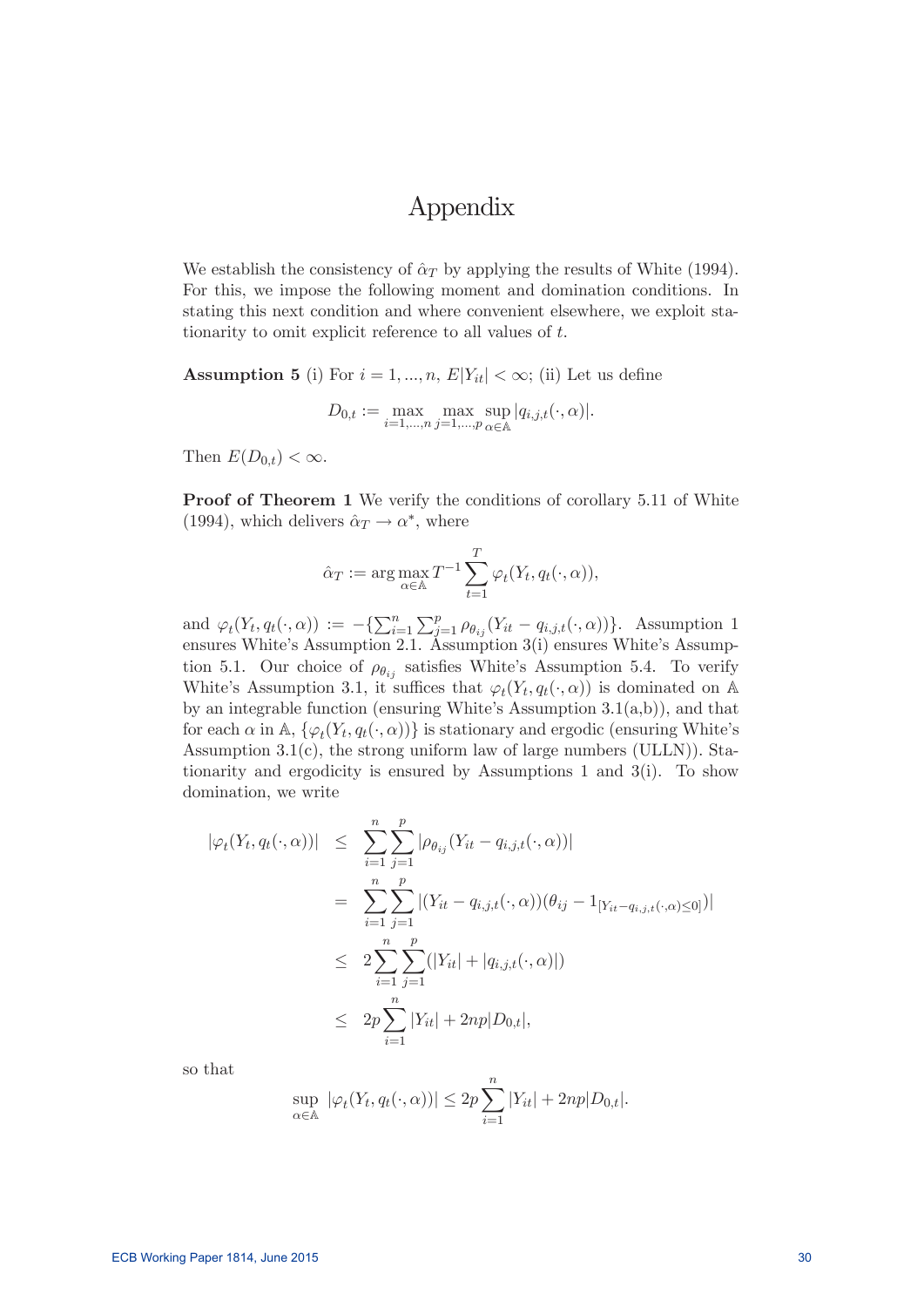Thus,  $2p \sum_{i=1}^n |Y_{it}| + 2np|D_{0,t}|$  dominates  $|\varphi_t(Y_t, q_t(\cdot, \alpha))|$ ; this has finite expectation by Assumption 5(i,ii).

White's Assumption 3.2 remains to be verified; here, this is the condition that  $\alpha^*$  is the unique maximizer of  $E(\varphi_t(Y_t, q_t(\cdot, \alpha))$ . Given Assumptions  $2(ii.b)$  and  $4(i)$ , it follows through the argument that directly parallels to that of the proof by White (1994, corollary 5.11) that for all  $\alpha \in \mathbb{A}$ ,

$$
E(\varphi_t(Y_t, q_t(\cdot, \alpha)) \le E(\varphi_t(Y_t, q_t(\cdot, \alpha^*))).
$$

Thus, it suffices to show that the above inequality is strict for  $\alpha \neq \alpha^*$ . Consider  $\alpha \neq \alpha^*$  such that  $||\alpha - \alpha^*|| > \epsilon$ , and let  $\Delta(\alpha) := \sum_{i=1}^n \sum_{j=1}^p E(\Delta_{i,j,t}(\alpha))$ with  $\Delta_{i,j,t}(\alpha) := \rho_{\theta_{ij}}(Y_{it}-q_{i,j,t}(\cdot,\alpha)) - \rho_{\theta_{ij}}(Y_{it}-q_{i,j,t}(\cdot,\alpha^*))$ . It will suffice to show that  $\Delta(\alpha) > 0$ . First, we define the "error"  $\varepsilon_{i,j,t} := Y_{it} - q_{i,j,t}(\cdot, \alpha^*)$ and let  $f_{i,j,t}(\cdot)$  be the density of  $\varepsilon_{i,j,t}$  conditional on  $\mathcal{F}_{t-1}$ . Noting that  $\delta_{i,j,t}(\alpha, \alpha^*) := q_{i,j,t}(\cdot, \alpha) - q_{i,j,t}(\cdot, \alpha^*)$ , we next can show through some algebra and Assumption 2(ii.a) that

$$
E(\Delta_{i,j,t}(\alpha)) = E[\int_0^{\delta_{i,j,t}(\alpha,\alpha^*)} (\delta_{i,j,t}(\alpha,\alpha^*) - s) f_{i,j,t}(s) ds]
$$
  
\n
$$
\geq E[\frac{1}{2}\delta_\epsilon^2 1_{[\delta_{i,j,t}(\alpha,\alpha^*)] > \delta_\epsilon]} + \frac{1}{2}\delta_{i,j,t}(\alpha,\alpha^*)^2 1_{[\delta_{i,j,t}(\alpha,\alpha^*)] \leq \delta_\epsilon]}]
$$
  
\n
$$
\geq \frac{1}{2}\delta_\epsilon^2 E[1_{[\delta_{i,j,t}(\alpha,\alpha^*)] > \delta_\epsilon]}].
$$

The first inequality above comes from the fact that Assumption  $2(ii.a)$  implies that for any  $\delta > 0$  sufficiently small, we have  $f_{i,j,t}(s) > \delta$  for  $|s| < \delta$ . Thus,

$$
\Delta(\alpha) \quad := \sum_{i=1}^{n} \sum_{j=1}^{p} E(\Delta_{i,j,t}(\alpha)) \geq \frac{1}{2} \delta_{\epsilon}^{2} \sum_{i=1}^{n} \sum_{j=1}^{p} E[1_{[|\delta_{i,j,t}(\alpha,\alpha^{*})|>\delta_{\epsilon}]}]
$$
\n
$$
= \frac{1}{2} \delta_{\epsilon}^{2} \sum_{i=1}^{n} \sum_{j=1}^{p} P[|\delta_{i,j,t}(\alpha,\alpha^{*})| > \delta_{\epsilon}] \geq \frac{1}{2} \delta_{\epsilon}^{2} \sum_{(i,j)\in\mathcal{I}} P[|\delta_{i,j,t}(\alpha,\alpha^{*})| > \delta_{\epsilon}]
$$
\n
$$
\geq \frac{1}{2} \delta_{\epsilon}^{2} P[\cup_{(i,j)\in\mathcal{I}} \{|\delta_{i,j,t}(\alpha,\alpha^{*})| > \delta_{\epsilon}\}] > 0,
$$

where the final inequality follows from Assumption 4(i.b). As  $\alpha$  is arbitrary, the result follows.  $\blacksquare$ 

Next, we establish the asymptotic normality of  $T^{1/2}(\hat{\alpha}_T - \alpha^*)$ . We use a method originally proposed by Huber (1967) and later extended by Weiss  $(1991)$ . We first sketch the method before providing formal conditions and the proof.

Huber's method applies to our estimator  $\hat{\alpha}_T$ , provided that  $\hat{\alpha}_T$  satisfies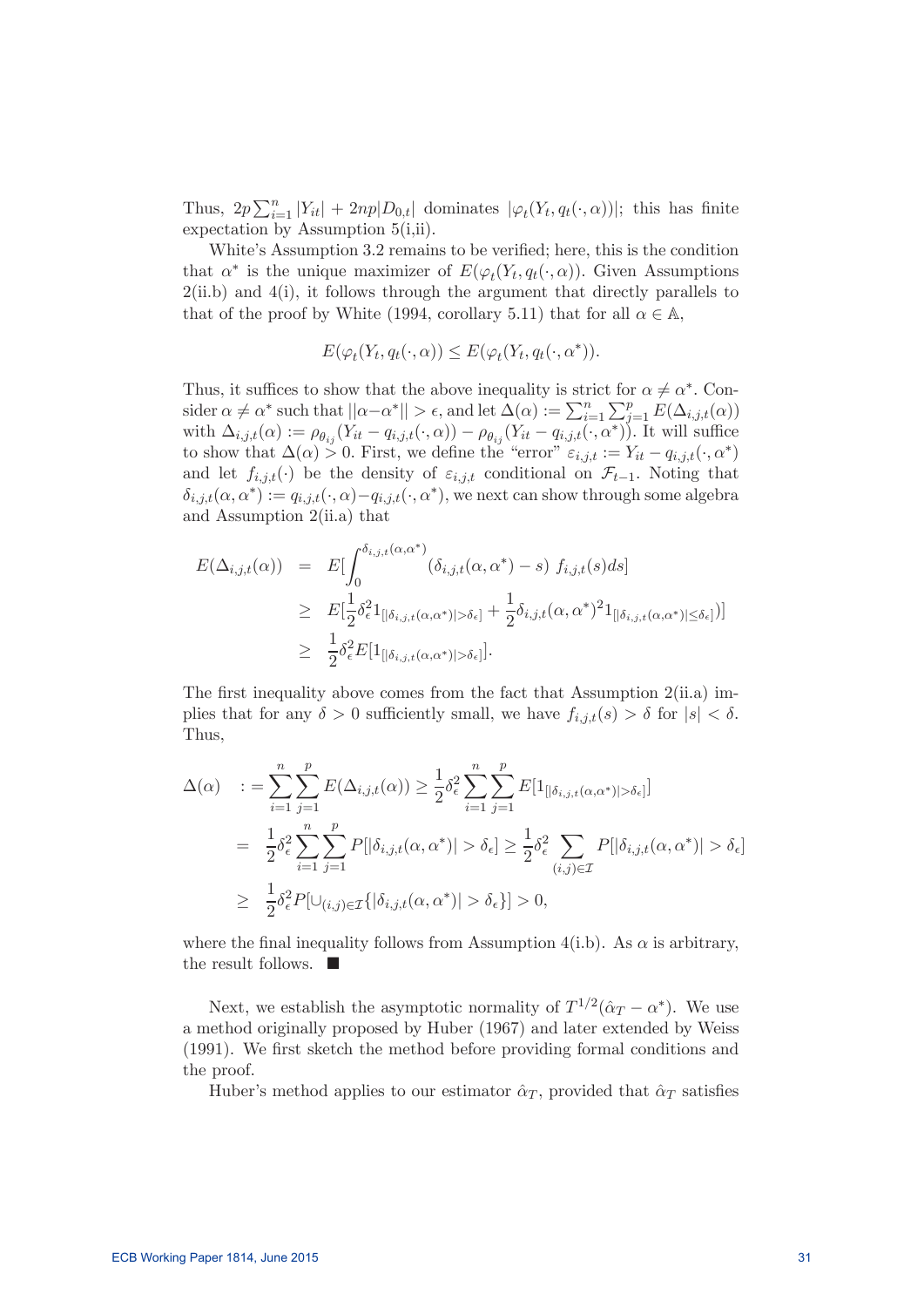the asymptotic first order conditions

$$
T^{-1} \sum_{t=1}^{T} \{ \sum_{i=1}^{n} \sum_{j=1}^{p} \nabla q_{i,j,t}(\cdot, \hat{\alpha}_T) \; \psi_{\theta_{ij}}(Y_{it} - q_{i,j,t}(\cdot, \hat{\alpha}_T)) \} = o_p(T^{1/2}), \quad (14)
$$

where  $\nabla q_{i,j,t}(\cdot,\alpha)$  is the  $\ell \times 1$  gradient vector with elements  $(\partial/\partial \alpha_s)q_{i,j,t}(\cdot,\alpha), s =$  $1, ..., \ell$ , and  $\psi_{\theta_{ij}}(Y_{it}-q_{i,j,t}(\cdot, \hat{\alpha}_T))$  is a generalized residual. Our first task is thus to ensure that equation (14) holds.

Next, we define

$$
\lambda(\alpha) := \sum_{i=1}^n \sum_{j=1}^p E[\nabla q_{i,j,t}(\cdot,\alpha)\psi_{\theta_{ij}}(Y_{it} - q_{i,j,t}(\cdot,\alpha))].
$$

With  $\lambda(\alpha)$  continuously differentiable at  $\alpha^*$  interior to A, we can apply the mean value theorem to obtain

$$
\lambda(\alpha) = \lambda(\alpha^*) + Q_0(\alpha - \alpha^*),\tag{15}
$$

where  $Q_0$  is an  $\ell \times \ell$  matrix with  $(1 \times \ell)$  rows  $Q_{0,s} = \nabla' \lambda(\bar{\alpha}_{(s)})$ , where  $\bar{\alpha}_{(s)}$ is a mean value (different for each s) lying on the segment connecting  $\alpha$  and  $\alpha^*, s = 1, ..., \ell$ . It is straightforward to show that the correct specification ensures that  $\lambda(\alpha^*)$  is zero. We will also show that

$$
Q_0 = -Q^* + O(||\alpha - \alpha^*||), \tag{16}
$$

where  $Q^* := \sum_{i=1}^n \sum_{j=1}^p E[f_{i,j,t}(0) \nabla q_{i,j,t}(\cdot, \alpha^*) \nabla' q_{i,j,t}(\cdot, \alpha^*)]$  with  $f_{i,j,t}(0)$ representing the value at zero of the density  $f_{i,j,t}$  of  $\varepsilon_{i,j,t} := Y_{it} - q_{i,j,t}(\cdot, \alpha^*),$ conditional on  $\mathcal{F}_{t-1}$ . Combining equations (15) and (16) and putting  $\lambda(\alpha^*)$  = 0, we obtain

$$
\lambda(\alpha) = -Q^*(\alpha - \alpha^*) + O(||\alpha - \alpha^*||^2). \tag{17}
$$

The next step is to show that

$$
T^{1/2}\lambda(\hat{\alpha}_T) + H_T = o_p(1),\tag{18}
$$

where  $H_T := T^{-1/2} \sum_{t=1}^T \eta_t^*$ , with  $\eta_t^* := \sum_{i=1}^n \sum_{j=1}^p \nabla q_{i,j,t}(\cdot, \alpha^*) \psi_{\theta_{ij}}(\varepsilon_{i,j,t}).$ Equations (17) and (18) then yield the following asymptotic representation of our estimator  $\hat{\alpha}_T$ :

$$
T^{1/2}(\hat{\alpha}_T - \alpha^*) = Q^{*-1}T^{-1/2} \sum_{t=1}^T \eta_t^* + o_p(1).
$$
 (19)

As we impose conditions sufficient to ensure that  $\{\eta_t^*, \mathcal{F}_t\}$  is a martingale difference sequence (MDS), a suitable central limit theorem (e.g., theorem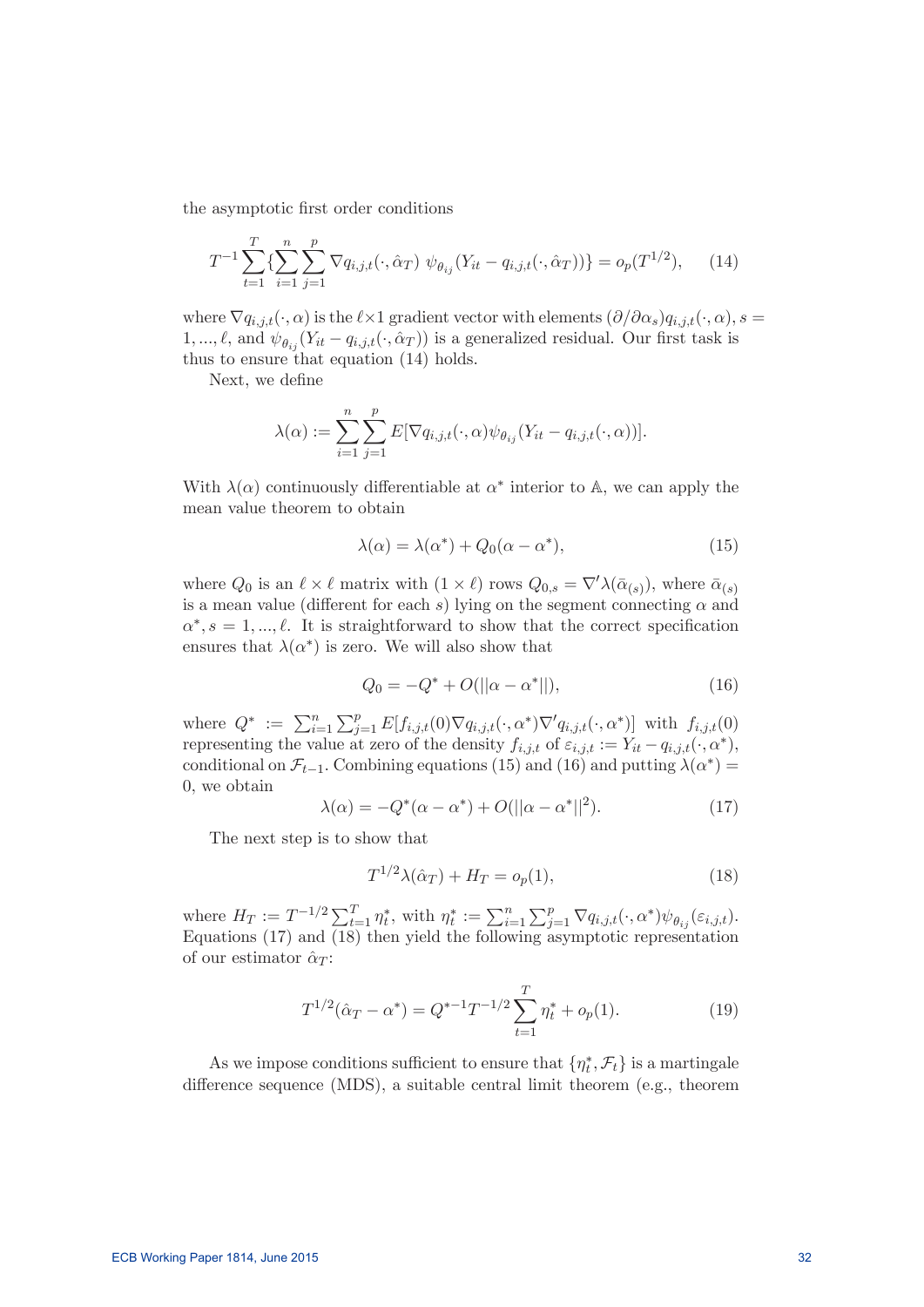5.24 in White, 2001) is applied to equation (19) to yield the desired asymptotic normality of  $\hat{\alpha}_T$ :

$$
T^{1/2}(\hat{\alpha}_T - \alpha^*) \xrightarrow{d} N(0, Q^{*-1}V^*Q^{*-1}), \tag{20}
$$

where  $V^* := E(\eta_t^*\eta_t^*)$ .

We now strengthen the conditions given in the text to ensure that each step of the above argument is valid.

**Assumption 2** (iii) (a) There exists a finite positive constant  $f_0$  such that for each i and t, each  $\omega \in \Omega$ , and each  $y \in \mathbb{R}$ ,  $f_{it}(\omega, y) \leq f_0 < \infty$ ; (b) There exists a finite positive constant  $L_0$  such that for each i and t, each  $\omega \in \Omega$ , and each  $y_1, y_2 \in \mathbb{R}$ ,  $|f_{it}(\omega, y_1) - f_{it}(\omega, y_2)| \leq L_0|y_1 - y_2|$ .

Next we impose sufficient differentiability of  $q_t$  with respect to  $\alpha$ .

**Assumption 3** (ii) For each t and each  $\omega \in \Omega$ ,  $q_t(\omega, \cdot)$  is continuously differentiable on A; (iii) For each t and each  $\omega \in \Omega$ ,  $q_t(\omega, \cdot)$  is twice continuously differentiable on  $\mathbb{A}$ .

To exploit the mean value theorem, we require that  $\alpha^*$  belongs to  $int(\mathbb{A})$ , the interior of A.

Assumption 4 (ii)  $\alpha^* \in int(\mathbb{A})$ .

Next, we place domination conditions on the derivatives of  $q_t$ .

**Assumption 5** (iii) We define

$$
D_{1,t} := \max_{i=1,\dots,n} \max_{j=1,\dots,p} \max_{s=1,\dots,\ell} \sup_{\alpha \in \mathbb{A}} |(\partial/\partial \alpha_s) q_{i,j,t}(\cdot, \alpha)|.
$$

Then (a)  $E(D_{1,t}) < \infty$ ; (b)  $E(D_{1,t}^2) < \infty$ ;

 $(iv)$  Let us define

$$
D_{2,t} := \max_{i=1,\dots,n} \max_{j=1,\dots,p} \max_{s=1,\dots,\ell} \max_{h=1,\dots,\ell} \sup_{\alpha \in \mathbb{A}} |(\partial^2/\partial \alpha_s \partial \alpha_h) q_{i,j,t}(\cdot, \alpha)|.
$$

Then (a)  $E(D_{2,t}) < \infty$ ; (b)  $E(D_{2,t}^2) < \infty$ .

**Assumption 6** (i)  $Q^* := \sum_{i=1}^n \sum_{j=1}^p E[f_{i,j,t}(0) \nabla q_{i,j,t}(\cdot, \alpha^*) \nabla^{\prime} q_{i,j,t}(\cdot, \alpha^*)]$  is positive definite; (ii)  $V^* := E(\eta_t^*\eta_t^*)$  is positive definite.

Assumptions 3(ii) and 5(iii.a) are additional assumptions that help to ensure that equation (14) holds. Further imposing Assumptions 2(iii), 3(iii.a),  $4(ii)$ , and  $5(iv.a)$  suffices to ensure that equation (17) holds. The additional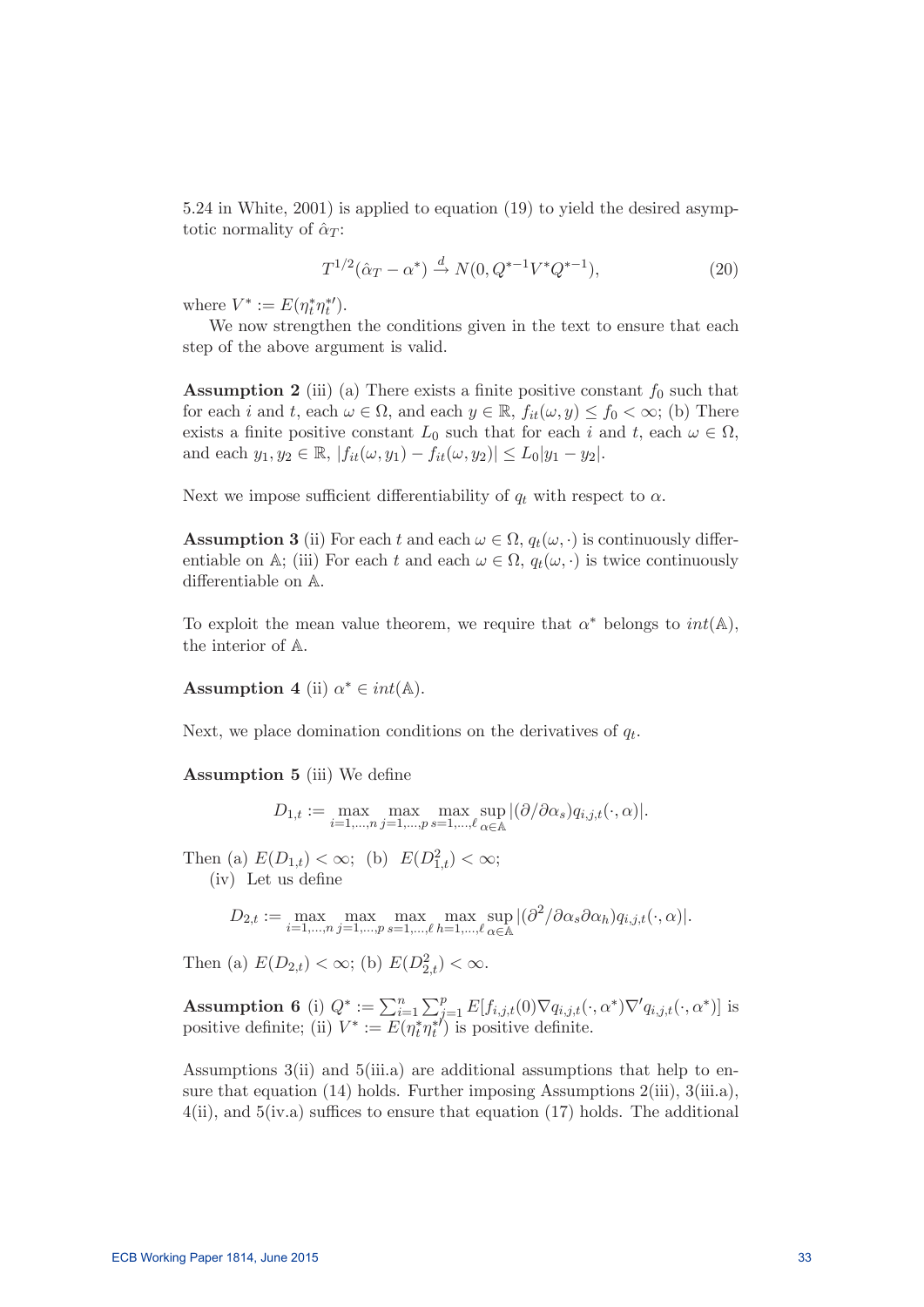regularity provided by Assumptions  $5(iii.b)$ ,  $5(iv.b)$ , and  $6(i)$  ensures that equation (18) holds. Assumptions 5(iii.b) and 6(ii) help ensure the availability of the MDS central limit theorem. We now have conditions that are sufficient to prove the asymptotic normality of our MVMQ-CAViaR estimator.

Proof of Theorem 2 As outlined above, we first prove

$$
T^{-1/2} \sum_{t=1}^{T} \{ \sum_{i=1}^{n} \sum_{j=1}^{p} \nabla q_{i,j,t}(\cdot, \hat{\alpha}_T) \; \psi_{\theta_{ij}}(Y_{it} - q_{i,j,t}(\cdot, \hat{\alpha}_T)) \} = o_p(1). \tag{21}
$$

The existence of  $\nabla q_{i,j,t}$  is ensured by Assumption 3(ii). Let  $e_i$  be the  $\ell \times 1$ unit vector with the  $i<sup>th</sup>$  element equal to one and the rest zero, and let

$$
G_s(c) := T^{-1/2} \sum_{t=1}^T \sum_{i=1}^n \sum_{j=1}^p \rho_{\theta_{ij}} (Y_{it} - q_{i,j,t}(\cdot, \hat{\alpha}_T + c e_s)),
$$

for any real number c. Then, by the definition of  $\hat{\alpha}_T$ ,  $G_s(c)$  is minimized at  $c = 0$ . Let  $H_s(c)$  be the derivative of  $G_s(c)$  with respect to c from the right. Then

$$
H_s(c) = -T^{-1/2} \sum_{t=1}^T \sum_{i=1}^n \sum_{j=1}^p \nabla_s q_{i,j,t}(\cdot, \hat{\alpha}_T + ce_s) \psi_{\theta_{ij}}(Y_{it} - q_{i,j,t}(\cdot, \hat{\alpha}_T + ce_s)),
$$

where  $\nabla_s q_{i,j,t}(\cdot,\hat{\alpha}_T + c e_s)$  is the  $s^{th}$  element of  $\nabla q_{i,j,t}(\cdot,\hat{\alpha}_T + c e_s)$ . Using the facts that (i)  $H_s(c)$  is non-decreasing in c and (ii) for any  $\epsilon > 0$ ,  $H_s(-\epsilon) \leq 0$ and  $H_s(\epsilon) \geq 0$ , we have

$$
|H_s(0)| \leq H_s(\epsilon) - H_s(-\epsilon)
$$
  
\n
$$
\leq T^{-1/2} \sum_{t=1}^T \sum_{i=1}^n \sum_{j=1}^p |\nabla_s q_{i,j,t}(\cdot, \hat{\alpha}_T)| 1_{[Y_{it} - q_{i,j,t}(\cdot, \hat{\alpha}_T) = 0]}
$$
  
\n
$$
\leq T^{-1/2} \max_{1 \leq t \leq T} D_{1,t} \sum_{t=1}^T \sum_{i=1}^n \sum_{j=1}^p 1_{[Y_{it} - q_{i,j,t}(\cdot, \hat{\alpha}_T) = 0]},
$$

where the last inequality follows from the domination condition imposed in Assumption 5(iii.a). Because  $D_{1,t}$  is stationary,  $T^{-1/2}$  max $_{1 \leq t \leq T} D_{1,t}$  =  $o_p(1)$ . The second term is bounded in probability given Assumption 2(i,ii.a) (see Koenker and Bassett, 1978, for details): that is,

$$
\sum_{t=1}^{T} \sum_{i=1}^{n} \sum_{j=1}^{p} 1_{[Y_{it} - q_{i,j,t}(\cdot, \hat{\alpha}_T) = 0]} = O_p(1).
$$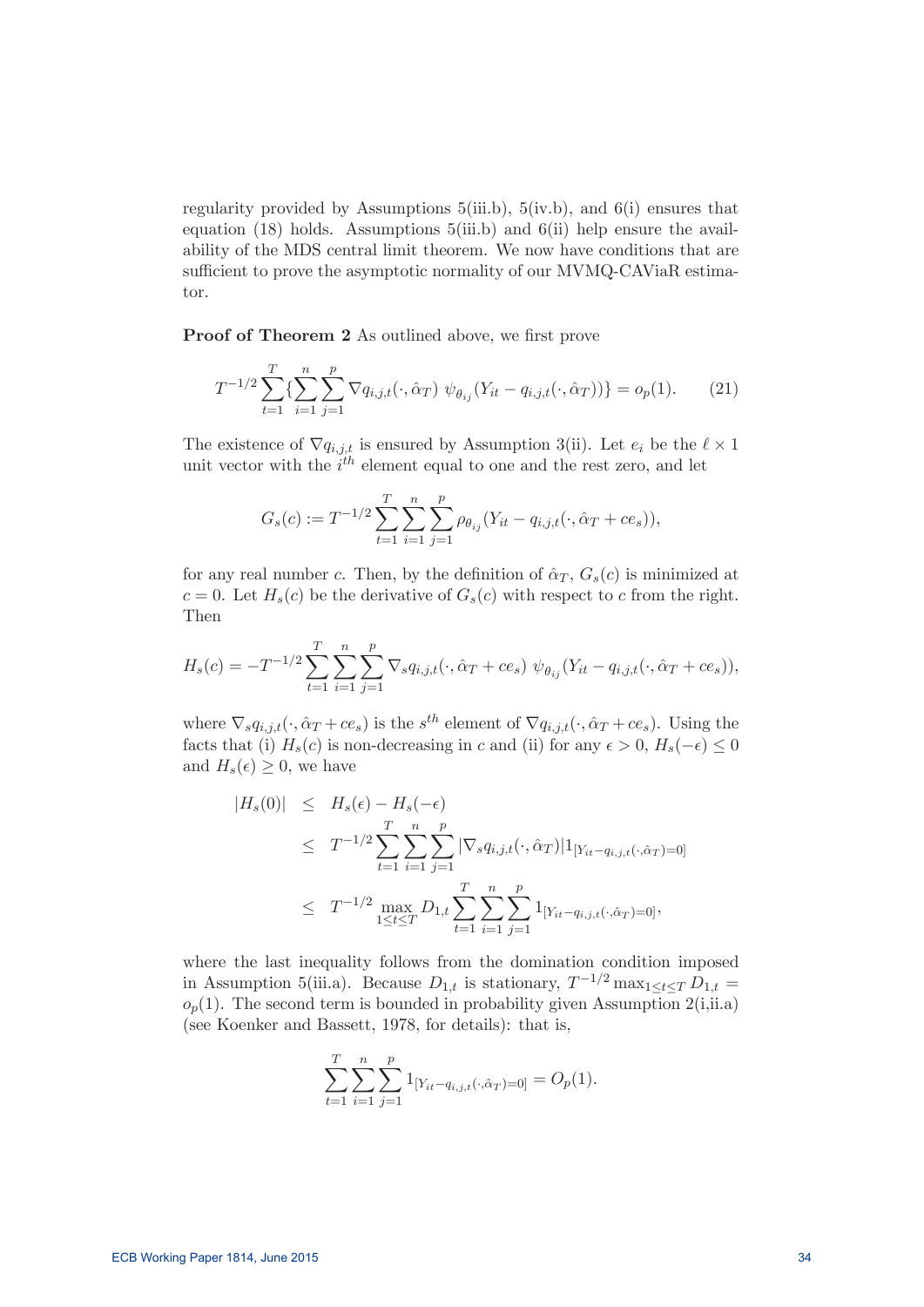Since  $H_s(0)$  is the  $s^{th}$  element of  $T^{-1/2} \sum_{t=1}^T \sum_{i=1}^n \sum_{j=1}^p \nabla q_{i,j,t}(\cdot, \hat{\alpha}_T) \psi_{\theta_{ij}}(Y_{it}$  $q_{i,i,t}(\cdot,\hat{\alpha}_T)$ , the claim in (21) is proven.

Next, for each  $\alpha \in A$ , Assumptions 3(ii) and 5(iii.a) ensure the existence and finiteness of the  $\ell \times 1$  vector

$$
\lambda(\alpha) \quad := \sum_{i=1}^{n} \sum_{j=1}^{p} E[\nabla q_{i,j,t}(\cdot, \alpha) \psi_{\theta_{ij}}(Y_{it} - q_{i,j,t}(\cdot, \alpha))]
$$

$$
= \sum_{i=1}^{n} \sum_{j=1}^{p} E[\nabla q_{i,j,t}(\cdot, \alpha) \int_{\delta_{i,j,t}(\alpha, \alpha^*)}^{0} f_{i,j,t}(s) ds],
$$

where  $\delta_{i,j,t}(\alpha, \alpha^*) := q_{i,j,t}(\cdot, \alpha) - q_{i,j,t}(\cdot, \alpha^*)$  and  $f_{i,j,t}(s) = (d/ds)F_{it}(s +$  $q_{i,j,t}(\cdot,\alpha^*)$  represents the conditional density of  $\varepsilon_{i,j,t} := Y_{it} - q_{i,j,t}(\cdot,\alpha^*)$ with respect to Lebesgue measure. The differentiability and domination conditions provided by Assumptions 3(iii) and 5(iv.a) ensure (e.g., by Bartle, 1966, corollary 5.9) the continuous differentiability of  $\lambda(\alpha)$  on A, with

$$
\nabla \lambda(\alpha) = \sum_{i=1}^{n} \sum_{j=1}^{p} E[\nabla \{\nabla' q_{i,j,t}(\cdot, \alpha) \int_{\delta_{i,j,t}(\alpha, \alpha^*)}^{0} f_{i,j,t}(s) ds \}].
$$

Since  $\alpha^*$  is interior to A by Assumption 4(ii), the mean value theorem applies to each element of  $\lambda(\alpha)$  to yield

$$
\lambda(\alpha) = \lambda(\alpha^*) + Q_0(\alpha - \alpha^*),\tag{22}
$$

for  $\alpha$  in a convex compact neighborhood of  $\alpha^*$ , where  $Q_0$  is an  $\ell \times \ell$  matrix with  $(1 \times \ell)$  rows  $Q_s(\bar{\alpha}_{(s)}) = \nabla' \lambda(\bar{\alpha}_{(s)})$ , where  $\bar{\alpha}_{(s)}$  is a mean value (different for each s) lying on the segment connecting  $\alpha$  and  $\alpha^*$  with  $s = 1, ..., \ell$ . The chain rule and an application of the Leibniz rule to  $\int_{\delta_{i,j,t}(\alpha,\alpha^{*})}^{0} f_{i,j,t}(s)ds$  then give

$$
Q_s(\alpha) = A_s(\alpha) - B_s(\alpha),
$$

where

$$
A_s(\alpha) := \sum_{i=1}^n \sum_{j=1}^p E[\nabla_s \nabla' q_{i,j,t}(\cdot, \alpha) \int_{\delta_{i,j,t}(\alpha, \alpha^*)}^0 f_{i,j,t}(s) ds]
$$
  

$$
B_s(\alpha) := \sum_{i=1}^n \sum_{j=1}^p E[f_{i,j,t}(\delta_{i,j,t}(\alpha, \alpha^*)) \nabla_s q_{i,j,t}(\cdot, \alpha) \nabla' q_{i,j,t}(\cdot, \alpha)].
$$

Assumption 2(iii) and the other domination conditions (those of Assumption 5) then ensure that

$$
A_s(\bar{\alpha}_{(s)}) = O(||\alpha - \alpha^*||)
$$
  
\n
$$
B_s(\bar{\alpha}_{(s)}) = Q_s^* + O(||\alpha - \alpha^*||),
$$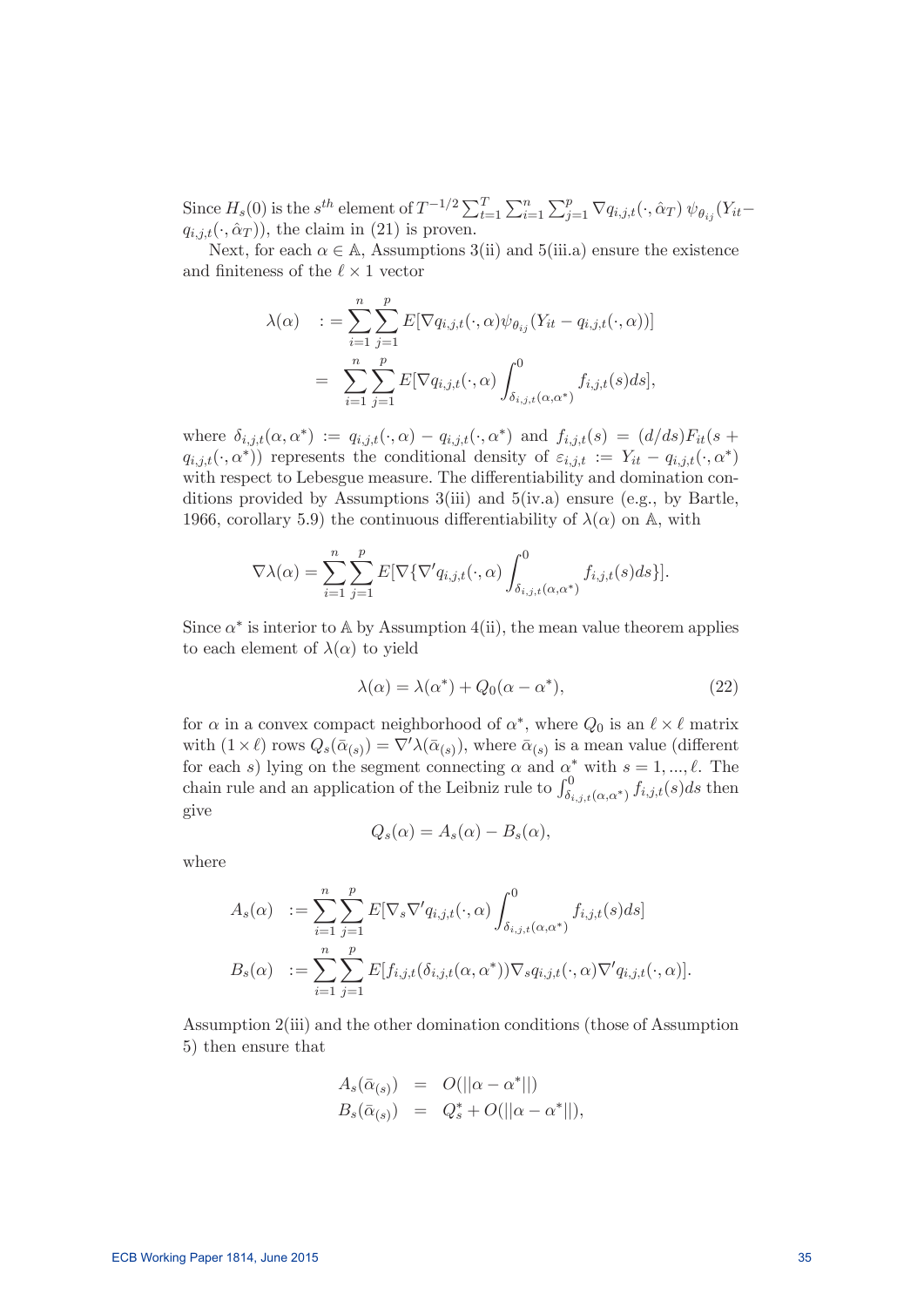where  $Q_s^* := \sum_{i=1}^n \sum_{j=1}^p E[f_{i,j,t}(0) \nabla_s q_{i,j,t}(\cdot, \alpha^*) \nabla' q_{i,j,t}(\cdot, \alpha^*)].$  Letting  $Q^* := \sum_{i=1}^n \sum_{j=1}^p E[f_{i,j,t}(0) \nabla q_{i,j,t}(\cdot, \alpha^*) \nabla' q_{i,j,t}(\cdot, \alpha^*)],$  we obtain  $\sum_{i=1}^n \sum_{j=1}^p E[f_{i,j,t}(0) \nabla q_{i,j,t}(\cdot, \alpha^*) \nabla' q_{i,j,t}(\cdot, \alpha^*)],$  we obtain

$$
Q_0 = -Q^* + O(||\alpha - \alpha^*||). \tag{23}
$$

Next, we have that  $\lambda(\alpha^*)=0$ . To show this, we write

$$
\lambda(\alpha^*) = \sum_{i=1}^n \sum_{j=1}^p E[\nabla q_{i,j,t}(\cdot, \alpha^*) \psi_{\theta_{ij}}(Y_{it} - q_{i,j,t}(\cdot, \alpha^*))]
$$
  

$$
= \sum_{i=1}^n \sum_{j=1}^p E(E[\nabla q_{i,j,t}(\cdot, \alpha^*) \psi_{\theta_{ij}}(Y_{it} - q_{i,j,t}(\cdot, \alpha^*)) | \mathcal{F}_{t-1}])
$$

$$
= \sum_{i=1}^{n} \sum_{j=1}^{p} E(\nabla q_{i,j,t}(\cdot, \alpha^*) E[\psi_{\theta_{ij}}(Y_{it} - q_{i,j,t}(\cdot, \alpha^*)) | \mathcal{F}_{t-1}])
$$
  

$$
= \sum_{i=1}^{n} \sum_{j=1}^{p} E(\nabla q_{i,j,t}(\cdot, \alpha^*) E[\psi_{\theta_{ij}}(\varepsilon_{i,j,t}) | \mathcal{F}_{t-1}])
$$
  

$$
= 0,
$$

as  $E[\psi_{\theta_{ij}}(\varepsilon_{i,j,t}) | \mathcal{F}_{t-1}] = \theta_{ij} - E[1_{[Y_{it} \leq q^*_{i,j,t}]} | \mathcal{F}_{t-1}] = 0$ , by definition of  $q^*_{i,j,t}$ for  $i = 1, ..., n$  and  $j = 1, ..., p$  (see equation (3)). Combining  $\lambda(\alpha^*)=0$  with equations (22) and (23), we obtain

$$
\lambda(\alpha) = -Q^*(\alpha - \alpha^*) + O(||\alpha - \alpha^*||^2). \tag{24}
$$

The next step is to show that

$$
T^{1/2}\lambda(\hat{\alpha}_T) + H_T = o_p(1) \tag{25}
$$

where  $H_T := T^{-1/2} \sum_{t=1}^T \eta_t^*$ , with  $\eta_t^* := \eta_t(\alpha^*)$  and  $\eta_t(\alpha) := \sum_{i=1}^n \sum_{j=1}^p \nabla q_{i,j,t}(\cdot, \alpha)$  $\psi_{\theta_{ij}}(Y_{it}-q_{i,j,t}(\cdot,\alpha)).$  Let  $u_t(\alpha,d) := \sup_{\{\tau:||\tau-\alpha||\leq d\}} ||\eta_t(\tau)-\eta_t(\alpha)||$ . By the results of Huber (1967) and Weiss (1991), to prove  $(25)$  it suffices to show the following: (i) there exist  $a > 0$  and  $d_0 > 0$  such that  $||\lambda(\alpha)|| \ge a||\alpha - \alpha^*||$ for  $||\alpha - \alpha^*|| \leq d_0$ ; (ii) there exist  $b > 0$ ,  $d_0 > 0$ , and  $d \geq 0$  such that  $E[u_t(\alpha, d)] \leq bd$  for  $||\alpha - \alpha^*|| + d \leq d_0$ ; and (iii) there exist  $c > 0, d_0 > 0$ , and  $d \geq 0$  such that  $E[u_t(\alpha, d)^2] \leq cd$  for  $||\alpha - \alpha^*|| + d \leq d_0$ .

The condition that  $Q^*$  is positive-definite in Assumption 6(i) is sufficient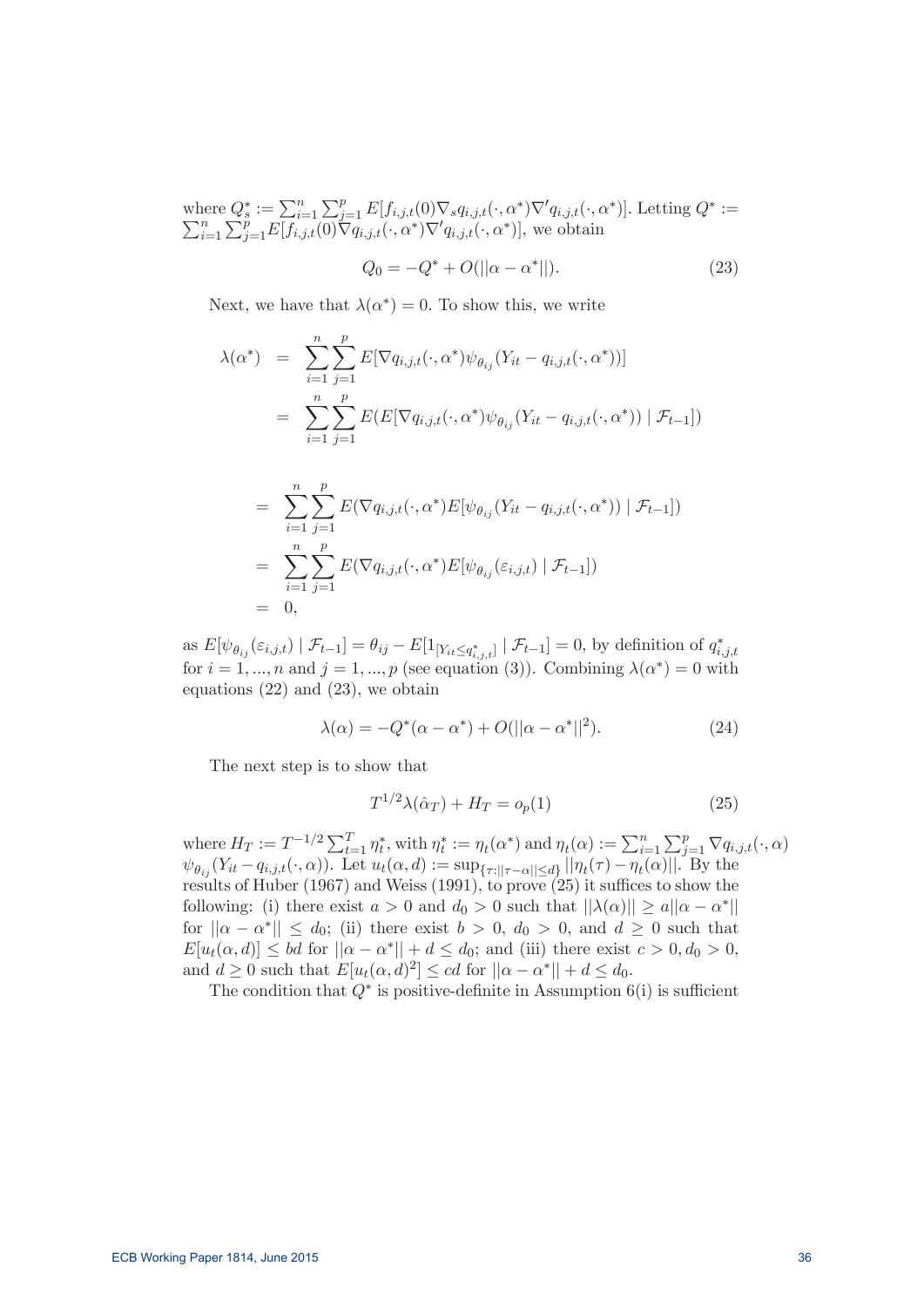for (i). For (ii), we have that for the given (small)  $d > 0$ 

$$
u_{t}(\alpha, d)
$$
\n
$$
\leq \sup_{\{\tau:||\tau-\alpha||\leq d\}} \sum_{i=1}^{n} \sum_{j=1}^{p} ||\nabla q_{i,j,t}(\cdot, \tau) \psi_{\theta_{ij}}(Y_{it} - q_{i,j,t}(\cdot, \tau)) - \nabla q_{i,j,t}(\cdot, \alpha) \psi_{\theta_{ij}}(Y_{it} - q_{i,j,t}(\cdot, \alpha))||
$$
\n
$$
\leq \sum_{i=1}^{n} \sum_{j=1}^{p} \sup_{\{\tau:||\tau-\alpha||\leq d\}} ||\psi_{\theta_{ij}}(Y_{it} - q_{i,j,t}(\cdot, \tau))|| \times \sup_{\{\tau:||\tau-\alpha||\leq d\}} ||\nabla q_{i,j,t}(\cdot, \tau) - \nabla q_{i,j,t}(\cdot, \alpha)||
$$
\n
$$
+ \sum_{i=1}^{n} \sum_{j=1}^{p} \sup_{\{\tau:||\tau-\alpha||\leq d\}} ||\psi_{\theta_{ij}}(Y_{it} - q_{i,j,t}(\cdot, \alpha)) - \psi_{\theta_{ij}}(Y_{it} - q_{i,j,t}(\cdot, \tau))||
$$
\n
$$
\times \sup_{\{\tau:||\tau-\alpha||\leq d\}} ||\nabla q_{i,j,t}(\cdot, \alpha)||
$$
\n
$$
\leq npD_{2,t}d + D_{1,t} \sum_{i=1}^{n} \sum_{j=1}^{p} 1_{[[Y_{it} - q_{i,j,t}(\cdot, \alpha)] < D_{1,t}d]}
$$

using the following: (i)  $||\psi_{\theta_{ij}}(Y_{it}-q_{i,j,t}(\cdot,\tau))|| \leq 1$ ; (ii)  $||\psi_{\theta_{ij}}(Y_{it}-q_{i,j,t}(\cdot,\alpha)) \|\psi_{\theta_{ij}}(Y_{it}-q_{i,j,t}(\cdot,\tau))\| \leq 1_{\left[\frac{|Y_{it}-q_{i,j,t}(\cdot,\alpha)|<|q_{i,j,t}(\cdot,\tau)-q_{i,j,t}(\cdot,\alpha)|\right]};}$  and (iii) the mean value theorem applied to  $\nabla q_{i,j,t}(\cdot, \tau)$  and  $q_{i,j,t}(\cdot, \alpha)$ . Hence, we have

 $E[u_t(\alpha,d)] \leq npC_0d + 2npC_1f_0d$ 

for some constants  $C_0$  and  $C_1$ , given Assumptions 2(iii.a), 5(iii.a), and 5(iv.a). Hence, (ii) holds for  $b = npC_0 + 2npC_1f_0$  and  $d_0 = 2d$ . The last condition (iii) can be similarly verified by applying the  $c_r$ -inequality to the last equation above with  $d < 1$  (so that  $d^2 < d$ ) and using Assumptions  $2(iii.a), 5(iii.b), and 5(iv.b).$  As a result, equation  $(25)$  is verified.

Combining equations (24) and (25) yields

$$
Q^*T^{1/2}(\hat{\alpha}_T - \alpha^*) = T^{-1/2} \sum_{t=1}^T \eta_t^* + o_p(1).
$$

However,  $\{\eta_t^*, \mathcal{F}_t\}$  is a stationary ergodic martingale difference sequence (MDS). In particular,  $\eta_t^*$  is measurable- $\mathcal{F}_t$ , and we can show that

$$
E(\eta_t^*|\mathcal{F}_{t-1}) = E(\sum_{i=1}^n \sum_{j=1}^p \nabla q_{i,j,t}(\cdot, \alpha^*) \psi_{\theta_{ij}}(\varepsilon_{i,j,t}) | \mathcal{F}_{t-1})
$$
  

$$
= \sum_{i=1}^n \sum_{j=1}^p \nabla q_{i,j,t}(\cdot, \alpha^*) E(\psi_{\theta_{ij}}(\varepsilon_{i,j,t}) | \mathcal{F}_{t-1})
$$
  

$$
= 0
$$

because  $E[\psi_{\theta_{ij}}(\varepsilon_{i,j,t}) | \mathcal{F}_{t-1}] = 0$  for all  $i = 1, ..., n$  and  $j = 1, ..., p$ . Assumption 5(iii.b) ensures that  $V^* := E(\eta_t^*\eta_t^*)$  is finite. The MDS central limit the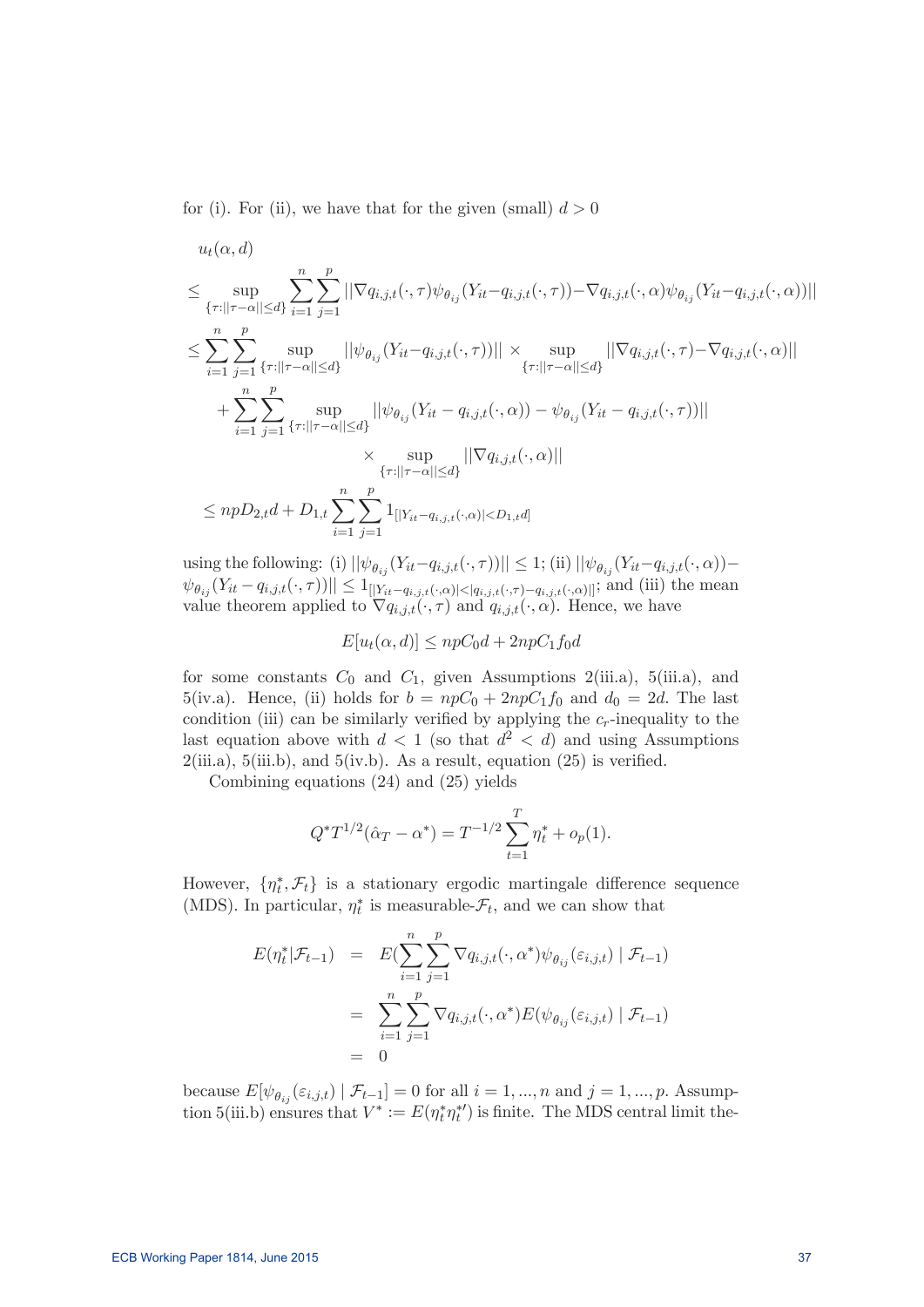orem (e.g., theorem 5.24 of White, 2001) applies, provided  $V^*$  is positive definite (as ensured by Assumption 6(ii)) and that  $T^{-1} \sum_{t=1}^{T} \eta_t^* \eta_t^{*'} = V^* + o_p(1)$ , which is ensured by the ergodic theorem. The standard argument now gives

$$
V^{*-1/2}Q^*T^{1/2}(\hat{\alpha}_T - \alpha^*) \stackrel{d}{\to} N(0, I),
$$

which completes the proof.  $\blacksquare$ 

To establish the consistency of  $\hat{Q}_T$ , we strengthen the domination condition on  $\nabla q_{i,j,t}$  and impose conditions on  $\{\hat{c}_T\}$ .

Assumption 5 (iii)(c)  $E(D_{1,t}^3) < \infty$ .

**Assumption 7**  $\{\hat{c}_T\}$  is a stochastic sequence and  $\{c_T\}$  is a non-stochastic sequence such that (i)  $\hat{c}_T/c_T \stackrel{p}{\rightarrow} 1$ ; (ii)  $c_T = o(1)$ ; and (iii)  $c_T^{-1} = o(T^{1/2})$ .

**Proof of Theorems 3 & 4:** Theorems 3 & 4 can be proved by extending similar results in White, Kim, and Manganelli (2008). We do not report the proof to save space, but the complete proof of Theorems 3 & 4 can be found at the following website: http://web.yonsei.ac.kr/thkim/downloadable.html.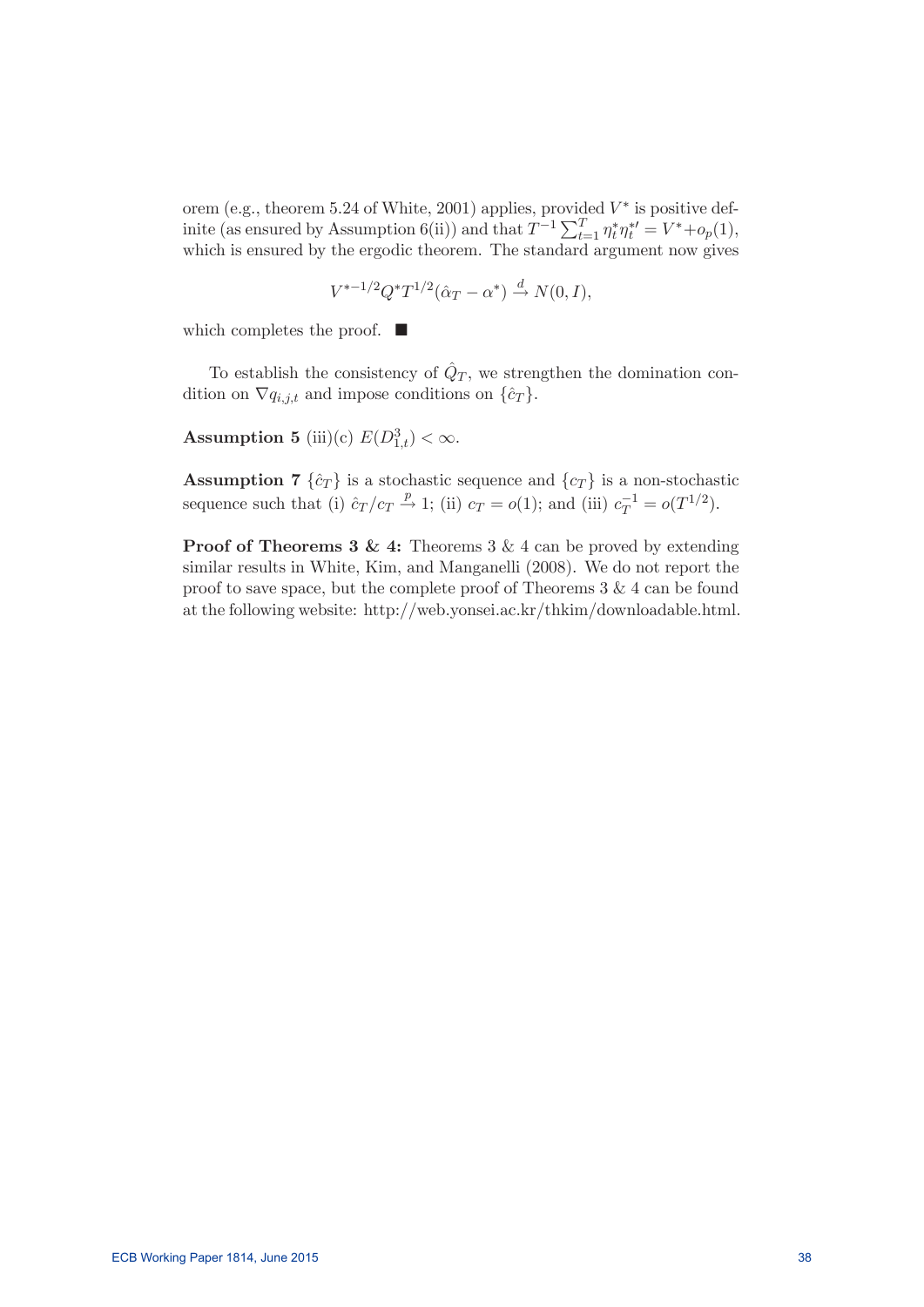|                          | Table 1 - Financial institutions included in the sample |                            |                              |            |              |                  |                     |                                  |                        |                                     |          |               |                       |                    |                                              |                                               |             |             |              |                  |
|--------------------------|---------------------------------------------------------|----------------------------|------------------------------|------------|--------------|------------------|---------------------|----------------------------------|------------------------|-------------------------------------|----------|---------------|-----------------------|--------------------|----------------------------------------------|-----------------------------------------------|-------------|-------------|--------------|------------------|
|                          | <b>NAME</b>                                             | <b>MNEM</b>                | <b>CTRY</b>                  | <b>SEC</b> | $\gtrapprox$ | LEV              |                     | <b>NAME</b>                      | <b>MNEM</b>            | <b>CTRY</b>                         | SEC      | Š             | LEV                   |                    | <b>NAME</b>                                  | <b>MNEM</b>                                   | <b>CTRY</b> | SEC         | ΧN           | LEV              |
|                          | 77 BANK                                                 | SSBK                       | 山                            | ВK         | 2294         | $\overline{c}$   | $\mathcal{S}$       | FUKUOKA FINANCIAL GP.            | FUKU                   | 山                                   | BK       | 3713          | $\frac{1}{2}$         |                    | SVENSKA HANDBKN.'A'                          | <b>SVK</b>                                    | SE          | ВK          | 13288        | 1397             |
|                          | ALLIED IRISH BANKS                                      | <b>ALBK</b>                | $\mathop{_\square}\nolimits$ | BK         | 12724        | 765              | 51                  | SOCIETE GENERALE                 | SGE                    | E                                   | ВK       | 42042         | $\overline{a}$        | $\geq$             | <b>NAMEDBANK A</b>                           | SWED                                          | SE          | BK          | 9828         | 1230             |
|                          | ALPHA BANK                                              | PIST                       | õ                            | ВK         | 6916         | 1020             | $\mathcal{S}^2$     | <b>GUNMA BANK</b>                | GMAB                   | $\approx$                           | ВK       | 2845          | $\Theta$              | $\overline{a}$     | <b>SYDBANK</b>                               | <b>GXS</b>                                    | БK          | ВK          | 1404         | 620              |
|                          | AUS. AND NZ. BANKING GP                                 | <b>ANZX</b>                | Ę                            | ВK         | 27771        | 444              | S                   | HSBC HOLDINGS                    | HSBC                   | Ĕ                                   | ВK       | 56260         | 287                   | $\approx$          | SAN-IN GODO BANK                             | SIGB                                          | 乌           | ВK          | 1285         |                  |
| $\circ$                  | <b>BANK OF IRELAND</b><br><b>AWA BANK</b>               | <b>AWAT</b><br><b>BKIR</b> | 乌<br>$\mathbb{E}$            | ВK<br>ВK   | 1314<br>1170 | 50<br>905        | 24<br>55            | HANG SENG BANK<br>HACHIJUNI BANK | HABT<br><b>HSBA</b>    | HK<br>$\approx$                     | ВK<br>BK | 3208<br>24971 | $\overline{18}$<br>27 | 104<br>$\tilde{e}$ | SHINKIN CENTRAL BANK PF<br><b>SHIGA BANK</b> | <b>SKCB</b><br>SHIG                           | 乌<br>乌      | ВK<br>BK    | 1372<br>1399 | 8<br>821         |
|                          | <b>BANKINTER 'R'</b>                                    | BKT                        | $_{\rm ES}$                  | ВK         | 3985         | 1447             | 56                  | <b>HIGO BANK</b>                 | <b>HIGO</b>            | 乌                                   | BK       | 1361          |                       | 105                | SUMITOMO MITSUI FINL.GP.                     | <b>SMFI</b>                                   | $\approx$   | ВK          | 45061        | 835              |
| $\infty$                 | <b>BARCLAYS</b>                                         | BARC                       | GB                           | ВK         | 57032        | 1146             | 57                  | HIROSHIMA BANK                   | <b>HRBK</b>            | $\approx$                           | BK       | 2713          | 119                   | 106                | <b>SUMITOMO TRUST &amp; BANK</b>             | <b>SUMT</b>                                   | 乌           | ВK          | 10546        | 434              |
|                          | <b>BB&amp;T</b>                                         | BBT                        | S                            | ВK         | 18048        | 209              | 58                  | HOKUHOKU FINL GP                 | <b>HFIN</b>            | $\approx$                           | BK       | 2870          | $\Xi$                 | Ξ                  | <b>SUNTRUST BANKS</b>                        | STI                                           | $_{\rm SS}$ | BK          | 19413        | $\overline{20}$  |
| $\subseteq$              | <b>BANCA CARIGE</b>                                     | <b>CRG</b>                 | E                            | ВK         | 3629         | 427              | 59                  | HUDSON CITY BANC                 | <b>HCBK</b>            | US.                                 | BK       | 5827          | 374                   | 108                | SUNCORP-METWAY                               | <b>SUNX</b>                                   | QV          | $_{\rm SF}$ | 6732         | 259              |
|                          | BANCA MONTE DEI PASCHI                                  | <b>BNPS</b>                | E                            | Ж          | 9850         | 859              | 8                   | HUNTINGTON BCSH.                 | HBAN                   | S                                   | ВK       | 4569          | 203                   | 109                | <b>SURUGA BANK</b>                           | <b>SURB</b>                                   | 乌           | ВK          | 2522         |                  |
| $\overline{c}$           | BANCA POPOLARE DI MILANO                                | <b>IMG</b>                 | E                            | BK         | 3095         | 523              | $\overline{6}$      | HYAKUGO BANK                     | <b>OBAN</b>            |                                     | BK       | 1350          | $\overline{c}$        | $\overline{110}$   | TORONTO-DOMINION BANK                        | $\beta$                                       | ే           | БK          | 31271        | $\overline{132}$ |
| $\overline{3}$           | <b>BANCA PPO.DI SONDRIO</b>                             | <b>BPSO</b>                | E                            | ВK         | 2608         | 350              | 2                   | HY AKUJUSHI BANK                 | OFBK                   | $\approx$                           | ВK       | 1794          | 53                    | $\equiv$           | <b>US BANCORP</b>                            | USB                                           | S           | BK          | 46133        | 265              |
| $\overline{z}$           | BANCA PPO EMILIA ROMAGNA                                | BPE                        | E                            | ВK         | 3397         | 693              | S                   | INTESA SANPAOLO                  | $_{\rm ISP}$           | E                                   | BK       | 35996         | 715                   | 112                | UBS 'R'                                      | <b>UBSN</b>                                   | 舌           | BK          | 76148        | 1587             |
| $\overline{15}$          | BBV.ARGENTARIA                                          | <b>BBVA</b>                | $\mathbb{E}S$                | ВK         | 53390        | 795              | ₹                   | IYO BANK                         | IVOT                   | $\approx$                           | BK       | 2604          | 27                    | $\frac{3}{2}$      | UNICREDIT                                    | UCG                                           | E           | ВK          | 47237        | 695              |
| $\geq$                   | <b>BANCO COMR.PORTUGUES 'R</b>                          | BCP                        | E                            | ВK         | 8638         | 1030             | 65                  | JP MORGAN CHASE & CO.            | IPM                    | S                                   | BK       | 113168        | 391                   | $\frac{4}{11}$     | UNITED OVERSEAS BANK                         | UOBS                                          | SG          | ВK          | 13924        | 215              |
| $\overline{\phantom{0}}$ | BANCO DE VALENCIA                                       | <b>BVA</b>                 | $_{\rm ES}$                  | BK         | 2904         | 740              | 8                   | JYSKE BANK                       | <b>IYS</b>             | ĎК                                  | BK       | 2165          | 654                   | 115                | VALIANT <sup>R</sup>                         | VATN                                          | ₹           | ВK          | 1643         | 322              |
| $\frac{8}{2}$            | <b>BANCO ESPIRITO SANTO</b>                             | BES                        | E                            | ВK         | 5455         | 826              | 67                  | JOYO BANK                        | <b>OXOI</b>            | $\mathrel{\mathop{\triangleright}}$ | BK       | 3732          | 48                    | 116                | WELLS FARGO & CO                             | <b>WFC</b>                                    | ĽS          | ВK          | 98812        | 260              |
| $\overline{19}$          | <b>BANCO POPOLARE</b>                                   | BP                         | E                            | ВK         | 6441         | <b>644</b>       | $\frac{8}{2}$       | JUROKU BANK                      | JURT                   | A                                   | BK       | 1707          | 43                    | $\overline{11}$    | WESTPAC BANKING                              | WBCX                                          | ₹           | BK          | 29154        | 470              |
| $\approx$                | BANCO POPULAR ESPANOL                                   | POP                        | ES                           | BK         | 12750        | 662              | 69                  | KBC GROUP                        | KB                     | BE                                  | BK       | 22340         | 587                   | $\frac{8}{18}$     | WING HANG BANK                               | WHBK                                          | HK          | BK          | 2023         | $\theta$         |
| $\overline{z}$           | <b>BANCO SANTANDER</b>                                  | SCH                        | $_{\rm ES}$                  | ВK         | 73236        | 702              | R                   | KAGOSHIMA BANK                   | KABK                   | 乌                                   | ВK       | 1239          | 29                    | $\frac{1}{2}$      | YAMAGUCHI FINL GP                            | <b>YMCB</b>                                   | 白           | ВK          | 2246         | $\mathbb{Z}$     |
| $\mathbb{Z}$             | <b>BNP PARIBAS</b>                                      | <b>BNP</b>                 | E                            | ВK         | 63471        | $700\,$          |                     | KEIYO BANK                       | CSOG                   | $\approx$                           | BK       | 1220          |                       | 20                 | <b>SIGROUP</b>                               | $\equiv$                                      | පී          | $S_{\rm F}$ | 7289         | $\overline{6}$   |
| $\mathbb{Z}^2$           | <b>BANK OF AMERICA</b>                                  | BAC                        | S                            | ВK         | 142503       | 363              | $\mathbb{R}^2$      | <b>KEYCORP</b>                   | KEY                    | US                                  | BK       | 10460         | 271                   | $\overline{21}$    | ABERDEEN ASSET MAN.                          | <b>ADN</b>                                    | පී          | ÅМ          | 1274         | $\mathcal{C}$    |
| $\frac{1}{2}$            | BANK OF EAST ASIA                                       | <b>BEAA</b>                | HK                           | BK         | 5094         | 88               | 73                  | LLOYDS BANKING GROUP             | <b>LLOY</b>            | GB                                  | BK       | 48830         | 798                   | 122                | ACKERMANS & VAN HAAREN                       | ACK                                           | BE          | SF          | 1673         | 36               |
| $\mathbb{Z}^2$           | <b>BANK OF KYOTO</b>                                    | <b>KYTB</b>                | 山                            | ВK         | 2692         | $\frac{4}{3}$    | Ħ                   | M&T BK.                          | <b>NTB</b>             | S                                   | BK       | 9208          | 184                   | 23                 | AMP                                          | <b>AMPX</b>                                   | QV          | Ξ           | 10594        | 316              |
| 26                       | <b>BANK OF MONTREAL</b>                                 | BMO                        | ే                            | ВK         | 20647        | 256              | 75                  | MEDIOBANCA                       | $_{\rm MB}$            | $\mathbb H$                         | BK       | 10754         | 577                   | 124                | ASX                                          | <b>ASXX</b>                                   | Z           | ß           | 2761         |                  |
| $\overline{z}$           | <b>BK.OF NOVA SCOTIA</b>                                | BNS                        | ే                            | ВK         | 30637        | 285              | 76                  | MARSHALL & ILSLEY                | $\overline{\rm M}$     | <b>SD</b>                           | BK       | 7132          | 226                   | 25                 | <b>ACOM</b>                                  | <b>ACOM</b>                                   | 乌           | ö           | <b>7911</b>  | 213              |
| $^{28}$                  | <b>BANK OF QLND.</b>                                    | <b>BOQX</b>                | QV                           | BK         | 955          | $14$             | F                   | MIZUHO TST. & BKG.               | YATR                   | 白                                   | BK       | 6843          | 1562                  | 126                | AMERICAN EXPRESS                             | $\ensuremath{\mathsf{A}\mathsf{X}\mathsf{P}}$ | ĽS          | ö           | 56536        | 407              |
| $_{29}$                  | <b>BANK OF YOKOHAMA</b>                                 | УОКО                       | 鸟                            | ВK         | 7081         | 62               | $\frac{8}{2}$       | NATIONAL BK.OF GREECE            | ETE                    | õ                                   | ВK       | 12524         | 289                   | $\overline{27}$    | BANK OF NEW YORK MELLON                      | BK                                            | S           | ΚŅ          | 31034        | 93               |
| ್ಲ                       | BENDIGO & ADELAIDE BANK                                 | <b>BENX</b>                | Ę                            | ВK         | 1284         | 45               | $\mathbb{R}$        | <b>NATIXIS</b>                   | $\text{KN@F}$          | Æ                                   | ВK       | 9709          | 1283                  | 28                 | <b>BLACKROCK</b>                             | $_{\rm BLK}$                                  | S           | ΚN          | 9237         | $\overline{18}$  |
| $\overline{3}$           | COMMERZBANK (XET)                                       | CBKX                       | E                            | BK         | 14330        | 1908             | 80                  | NORDEA BANK                      | NDA                    | SE <sub></sub>                      | BK       | 26268         | 612                   | 29                 | <b>CI FINANCIAL</b>                          | CIX                                           | ే           | ΚX          | 3263         | $\frac{1}{2}$    |
| $\mathfrak{L}$           | CREDIT SUISSE GROUP N                                   | CSGN                       | 품                            | BK         | 52691        | 1224             | $\overline{\infty}$ | NANTO BANK                       | <b>NANT</b>            | $\approx$                           | BK       | 1330          | S                     | 30                 | CLOSE BROTHERS GROUP                         | <b>CBG</b>                                    | පී          | 5           | 1912         | $\widetilde{5}$  |
| 33                       | CREDITO VALTELLINES                                     | <b>CVAL</b>                | $\mathbb H$                  | ВK         | 1044         | $\mathfrak{A}^2$ | 82                  | NATIONAL AUS.BANK                | <b>NABX</b>            | $\lambda$ U                         | BK       | 35923         | 489                   | $\overline{5}$     | CIENALEAPTF.                                 | NAT                                           | 岊           | 5F          | 4428         | 48               |
| 24                       | CANADIAN IMP.BK.COM                                     | <b>E</b>                   | ే                            | ВK         | 18855        | 266              | S <sub>3</sub>      | NAT.BK.OF CANADA                 | $\leq$                 | ే                                   | ВK       | 6175          | 487                   | $\overline{32}$    | CRITERIA CAIXACORP                           | CABK                                          | $_{\rm ES}$ | ВK          | 17005        | $\overline{127}$ |
| 35                       | <b>CHIBA BANK</b>                                       | CHBK                       |                              | ВK         | 4979         | 59               | $\mathfrak{A}$      | NY.CMTY.BANC.                    | <b>NYCB</b>            | S                                   | BK       | 4287          | 301                   | 133                | CHALLENGER FINL.SVS.GP.                      | CGFX                                          | ΚU          | E           | 1026         | 807              |
| 96                       | CHUGOKU BANK                                            | <b>CHUT</b>                | 白                            | BK         | 2549         | $\mathfrak{B}$   | 85                  | NISHI-NIPPON CITY BANK           | <b>NSHI</b>            | $\mathbb{H}$                        | BK       | 2172          | 128                   | 134                | CHARLES SCHWAB                               | SCHW                                          | Ľ           | R           | 21839        | 21               |
| $\mathbb{Z}$             | CHUO MITSUI TST.HDG.                                    | <b>SMTH</b>                | 乌                            | ВK         | 5436         | 1836             | 86                  | NORTHERN TRUST                   | <b>NTRS</b>            | S                                   | ΧŅ       | 12419         | 248                   | 135                | <b>CHINA EVERBRIGHT</b>                      | <b>IHDH</b>                                   | Ě           | 55          | 1746         |                  |
|                          | CITIGROUP                                               |                            | <b>US</b>                    | ВK         | 95444        | 479              | 2                   | OGAKI KYORITSU BANK              | <b>OKBT</b>            | 乌                                   | BK       | 1493          | 78                    | 36                 | COMPUTERSHARE                                | CPUX                                          | Ę           | £           | 2880         | 76               |
|                          | COMERICA                                                | CMA                        | ĽS                           | ВK         | 8053         | 158              | 88                  | OVERSEA-CHINESE BKG              | ОСВС                   | SG                                  | BK       | 12231         | 148                   | $\overline{37}$    | CREDIT SAISON                                | <b>SECR</b>                                   | 白           | ö           | 4428         | 405              |
| ₽                        | COMMONWEALTH BK.OF AUS.                                 | CBAX                       | $\overline{A}$               | ВK         | 36847        | 378              | 89                  | BANK OF PIRAEUS                  | PEIR                   | $\widetilde{\mathbb{G}}$            | BK       | 4172          | 646                   | 138                | DAIWA SECURITIES GROUP                       | DS@N                                          | 白           | R           | 11452        | 526              |
|                          | DANSKE BANK                                             | DAB                        | БK                           | BK         | 16690        | 1527             | 8                   | PNC FINL.SVS.GP.                 | PNC                    | S                                   | BK       | 18560         | 179                   | [39]               | EURAZEO                                      | $_{\rm \rm ERF}$                              | E           | 55          | 3798         | $\approx$        |
| ₽                        | DBS GROUP HOLDINGS                                      | DBSS                       | $_{\rm SG}$                  | BK         | 15398        | 127              |                     | POHJOLA PANKKI A                 | <b>POH</b>             | $\overline{\text{h}}$               | BK       | 1502          | 1075                  | $\overline{4}$     | EATON VANCE NV                               | $\mathbb{E}\mathsf{V}$                        | <b>SD</b>   | ΚŊ          | 3009         | 88               |
|                          | DEUTSCHE BANK (XET)                                     | DBKX                       | 呂                            | BK         | 46986        | 959              | 92                  | PEOPLES UNITED FINANCIAL         | PBCT                   | S                                   | BK       | 3631          | 99                    | $\overline{4}$     | EQUIFAX                                      | EFX                                           | ĽS          | 5F          | 4028         | 152              |
| 聿                        | DEXIA                                                   | DEX                        | $_{\rm BE}$                  | BK         | 19402        | 3037             | $\mathfrak{S}$      | ROYAL BANK OF SCTL GP.           | <b>RBS</b>             | GB                                  | BK       | 72590         | 619                   | 142                | FRANKLIN RESOURCES                           | BEN                                           | <b>US</b>   | ΚŅ          | 17121        | Ξ                |
|                          | DNB NOR                                                 | DNB                        | $\frac{1}{2}$                | ВK         | 10378        | 694              | ੜ                   | REGIONS FINL.NEW                 | RF                     | US                                  | BK       | 10203         | 159                   | 143                | GAM HOLDING                                  | GAM                                           | Ŧ           | ă           | 6116         | $\Xi$            |
| ≆                        | DAISHI BANK                                             | <b>DANK</b>                | 乌                            | ВK         | 1440         | $\overline{6}$   |                     | RESONA HOLDINGS                  | DBHI                   | 乌                                   | ВK       | 15946         | 1123                  | 144                | GBL NEW                                      | <b>GBLN</b>                                   | BE          | 5F          | 11164        | $\infty$         |
|                          | EFG EUROBANK ERGASIAS                                   | EFG                        | õ                            | ВK         | 7806         | 518              | 86                  | ROYAL BANK CANADA                | $\mathbb{R}\mathbb{Y}$ | $\mathcal{L}$                       | BK       | 41843         | 214                   | 145                | GOLDMAN SACHS GP                             | GS                                            | S           | R           | 56514        | 752              |
| 48                       | ERSTE GROUP BANK                                        | ERS                        | $\rm \chi T$                 | ВK         | 10674        | 1193             | 57                  | k<br><b>SEB</b>                  | SEA                    | $\rm SE$                            | BK       | 11159         | 1073                  | 146                | ICAP                                         | $\ensuremath{\mbox{\textbf{IA}}}\xspace$      | GB          | Ŋ           | 3359         | 57               |
| $\frac{9}{4}$            | FIFTH THIRD BANCORP                                     | <b>FITB</b>                | US                           | BK         | 22587        | 196              |                     | STANDARD CHARTERED               | <b>STAN</b>            | GB                                  | BK       | 27161         | 323                   | 147                | IGM FINL                                     | IGM                                           | ే           | AM          | 7608         | $\frac{4}{5}$    |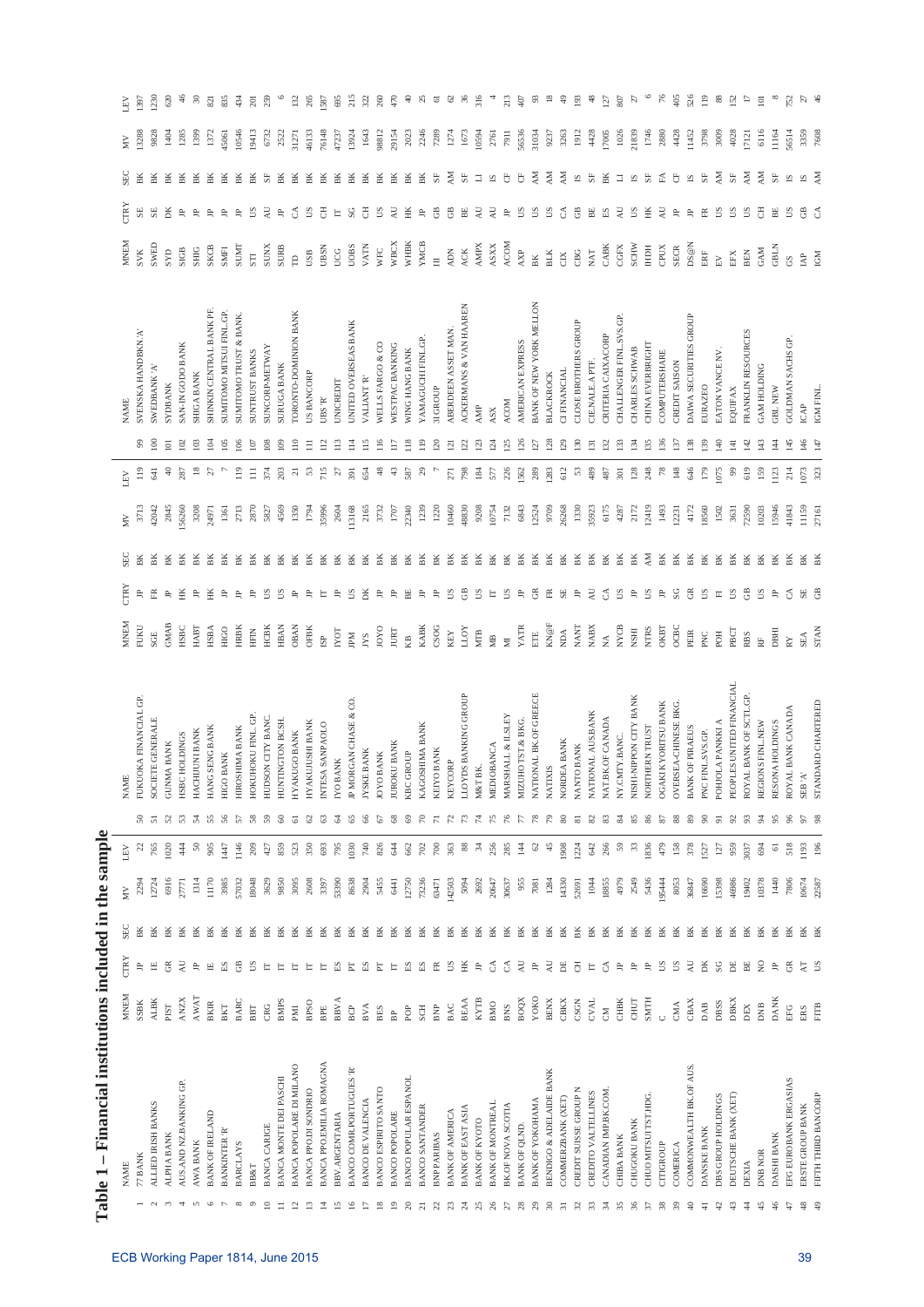|                 | <b>NAME</b>               | <b>MANEM</b>                                   | <b>CTRY</b> | <b>SEC</b>         | ΧŅ    | LEV             |                | <b>NAME</b>                   | <b>MNEM</b>    | <b>CTRY</b> | <b>SEC</b> | Š     | LEV                     |                  | <b>NAME</b>                     | <b>MNEM</b>      | <b>CTRY</b> | <b>SEC</b> | ΧŅ         | ГEЛ            |
|-----------------|---------------------------|------------------------------------------------|-------------|--------------------|-------|-----------------|----------------|-------------------------------|----------------|-------------|------------|-------|-------------------------|------------------|---------------------------------|------------------|-------------|------------|------------|----------------|
| $\frac{48}{5}$  | INDUSTRIVARDEN'A'         |                                                | SE          | 55                 | 3053  | 26              | 176            | AGEAS (EX-FORTIS)             | AGS            | BE          | E          | 29250 | 1005                    | 204              | MS&AD INSURANCE GP.HDG.         | <b>MSAD</b>      |             | ē          | 11765      | 15             |
| $\frac{1}{2}$   | INTERMEDIATE CAPITAL GP.  | è                                              | GB          | 5F                 | 1313  | 201             | E              | ALLIANZ (XET)                 | <b>ALV</b>     | Б           | Ε          | 61436 | 585                     | 205              | MUENCHENER RUCK. (XET)          | MUV <sub>2</sub> | E           | RE         | 34913      | 36             |
| 30              | <b>KINNEVIK B</b>         | KIVB                                           | SE          | 55                 | 1754  | 75              | 178            | <b>AMLIN</b>                  | HNI.           | GB          | ECI        | 1602  | $\overline{0}$          | 206              | MANULIFE FINANCIAL              | <b>MFC</b>       | ే           | コ          | 30007      | \$             |
| $\overline{5}$  | INVESTOR 'B'              | <b>ISBF</b>                                    | SE          | 55                 | 6807  | 28              | 179            | <b>AON</b>                    | <b>AON</b>     | S           | 兽          | 9825  | 50                      | 207              | MARKEL                          | ZКI              | S           | R          | 2872       | S              |
| 52              | <b>LEGG MASON</b>         | N                                              | S           | ΚŇ                 | 6342  | $\frac{1}{4}$   | 180            | <b>GENERALI</b>               |                | E           | 긑          | 40022 | Ξ                       | 208              | MARSH & MCLENNAN                | <b>MMC</b>       | S           | В          | 20242      | 8              |
| 53              | MAN GROUP                 | EMG                                            | GB          | ΚŅ                 | 8969  | $\frac{4}{4}$   | $\overline{8}$ | <b>AVIVA</b>                  | ÄV.            | GB          | $\Box$     | 25396 | 95                      | 209              | <b>OLD MUTUAL</b>               | <b>INC</b>       | පී          | $\Box$     | 9499       | 55             |
| $\frac{1}{2}$   | MARFIN INV.GP.HDG.        | E                                              | GR          | 5F                 | 1843  | 69              | 182            | AXA ASIA PACIFIC HDG          | <b>AXAX</b>    | Q           | Ξ          | 5778  | 45                      | 210              | PRUDENTIAL                      | PRU              | පි          | ∃          | 23335      | 2              |
| 55              | MACQUARIE GROUP           | <b>MQG</b>                                     | Z           | $^{15}$            | 8431  | 767             | 183            | <b>AXA</b>                    | NIDI           | £           | 긑          | 51760 | 3                       | $\overline{211}$ | PARTNERRE                       | PRE              | <b>S</b>    | RE         | 3417       | $\tilde{=}$    |
| 56              | MITSUB.UFJ LSE. & FINANCE | DIMIL                                          |             | 5F                 | 1983  | 1379            | ≊              | <b>ALLSTATE</b>               | ALL            | S           | ECI        | 27680 | 29                      | 212              | POWER CORP.CANADA               | POW              | ే           | $\Box$     | 8636       | ᇹ              |
| 57              | MIZUHO SECURITIES         | <b>NJPS</b>                                    |             | $_{\rm IS}$        | 2849  | 673             | 185            | AMERICAN INTL.GP              | AIG            | S           | E          | 38736 | 410                     | 213              | POWER FINL.                     | PWF              | ే           | $\Box$     | 15644      | 76             |
| $\frac{58}{2}$  | <b>MOODY'S</b>            | <b>MCO</b>                                     | S           | 55                 | 9359  | 168             | 186            | ARCH CAP.GP.                  | <b>ACGL</b>    | S           | ECI        | 2382  | $\overline{c}$          | 214              | PROGRESSIVE OHIO                | PGR              | S           | EQ         | 13604      | 36             |
| S)              | MORGAN STANLEY            | MS                                             | S           | $^{15}$            | 58285 | 1018            | 187            | BALOISE-HOLDING AG            | <b>BALN</b>    | 품           | F          | 4015  | Ξ                       | 215              | <b>QBE INSURANCE GROUP</b>      | QBEX             | Ę           | RE         | 10440      | ₽              |
| 8               | NOMURA HDG.               | $\mathbf{N}\mathfrak{A}\mathfrak{G}\mathbf{N}$ |             | N                  | 30838 | 782             | 188            | BERKSHIRE HATHAWAY 'B'        | BRKB           | <b>US</b>   | RE         | 30983 | 22                      | 216              | RSA INSURANCE GROUP             | RSA              | GB          | 巨          | 6902       | 45             |
| $\overline{6}$  | ORIX                      | ORIX                                           |             | 5F                 | 11756 | 703             | 189            | <b>ASSURANCES</b><br>E.       | $\overline{5}$ | £           | ∃          | 10038 | 102                     | 217              | RENAISSANCERE HDG               | <b>RNR</b>       | US          | RE         | 2934       | $\overline{0}$ |
| $\mathcal{S}$   | PARGESA'B'                | PARG                                           | ᅗ           | 5F                 | 5168  | 28              | $\frac{8}{2}$  | <b>CHUBB</b>                  | CB             | S           | E          | 15311 | 25                      | 218              | <b>K. OdNNS</b>                 | <b>SAMA</b>      | E           | EQ         | 8669       | 36             |
| $\mathcal{C}$   | PROVIDENT FINANCIAL       | PFG                                            | GB          | ö                  | 2623  | 250             | $\overline{5}$ | <b>CINCINNATI FINI</b>        | CINF           | S           | ē          | 6277  | 26                      | 219              | <b>SCORSE</b>                   | SCO              | 臣           | 밆          | 2395       | 22             |
| ₹               | PERPETUAL                 | PPTX                                           | R           | ΚN                 | 1383  | 45              | 192            | EVEREST RE GP                 | RE             | S           | RE         | 4391  | 26                      | 220              | <b>STOREBRAND</b>               | <b>STB</b>       | ş           | 巨          | 2292       | $\mathbb{S}$   |
| 165             | RATOS B'                  | RTBF                                           | SE          | ${\rm S}^{\rm F}$  | 1693  | 55              | 193            | FAIRFAX FINL.HDG.             | HH             | ే           | E          | 3013  | 68                      | 221              | SWISS LIFE HOLDING              | <b>SLHN</b>      | 舌           | Ξ          | 5522       | இ              |
| $\overline{6}$  | <b>SCHRODERS</b>          | SDR                                            | GB          | ÅМ                 | 3641  | 16              | 흐              | <b>GREAT WEST LIFECO</b>      | GWO            | ే           | Ξ          | 17341 | 45                      | 222              | <b>SWISS RE'R'</b>              | <b>RUKN</b>      | Ŧ           | RE         | 24129      |                |
| $\overline{67}$ | <b>NTR</b>                | <b>NTIS</b>                                    | SJ          | ö                  | 13762 | 3477            | 195            | HANNOVER RUCK. (XET)          | HNR1           | Б           | 뛵          | 3838  | $\mathcal{S}^{\bullet}$ | 223              | TOPDANMARK                      | TOP              | DK          | E          | 1703       | 96             |
| 68              | <b>SOFINA</b>             | SOF                                            | BE          | 5F                 | 2537  |                 | 196            | HELVETIA HOLDING N            | <b>HEPN</b>    | 舌           | 긑          | 1802  |                         | 224              | TORCHMARK                       | <b>TMK</b>       | US          | $\Box$     | <b>901</b> | ສ              |
| 69              | <b>STATE STREET</b>       | <b>STT</b>                                     | S           | ΚŅ                 | 18719 | 390             | 197            | HARTFORD FINL SVS.GP          | HIG            | S           | 긑          | 17070 | 36                      | 225              | <b>TRAVELERS COS</b>            | TRV              | S           | EQ         | 20617      | 55             |
| g               | <b>T ROWE PRICE GP</b>    | TROW                                           | S           | ΚŅ                 | 8380  | $\overline{15}$ | 198            | ING GROEP                     | ğ              | ž           | Ξ          | 58049 | 794                     | 226              | UNUM GROUP                      | <b>UNN</b>       | S           | E          | 6169       | ੩              |
| Ξ               | ID AMERITRADE HOLDING     | <b>AMTD</b>                                    | S           | $\overline{\rm s}$ | 6486  | $\frac{40}{5}$  | 199            | <b>JARDINE LLOYD THOMPSON</b> | ЛT             | GB          | ₿          | 1564  | $\overline{5}$          | 227              | <b>VIENNA INSURANCE GROUP A</b> | <b>WNST</b>      | Ę           | 긑          | 3254       | ₽              |
| $\overline{12}$ | WENDEL                    | MF@F                                           | 臣           | 55                 | 3513  | 315             | 200            | <b>JEGAL &amp; GENERAL</b>    | LGEN           | GB          | ∃          | 12162 | 57                      | 228              | W R BERKLEY                     | WRB              | S           | R          | 3609       | 45             |
| 173             | ACE                       | ACE                                            | S           | E                  | 13111 | $28$            | <b>201</b>     | <b>INCOLNNAT</b>              | LNC            | S           | Ξ          | 9677  | 38                      | 229              | XL GROUP                        |                  | S           | E          | 9148       | ಸ              |
| 174             | <b>AEGON</b>              | <b>AGN</b>                                     | ž           | コ                  | 26400 | $\overline{8}$  | 202            | LOEWS                         |                | S           | Q          | 14101 | 58                      | 230              | ZURICH FINANCIAL SVS.           | ZURN             | Ŧ           | EH         | 28299      | S              |
| I75             | <b>AFLAC</b>              | AFL                                            | S           | Ц                  | 19805 | 28              | 203            | <b>MAPFRE</b>                 | MAP            | ES          | EЦ         | 5059  | $\ddot{ }$              |                  |                                 |                  |             |            |            |                |

Consumer Finance, FA = Financial Administration, LI = Life Insurance, PCI = Property & Casualty Insurance, FLI = Full Line Insurance, IB = Insurance Broker, RE Consumer Finance, FA = Financial Administration, LI = Life Insurance, PCI = Property & Casualty Insurance, FLI = Full Line Insurance, IB = Insurance Broker, RE = Reinsurance. The average market value (MV) in million \$ and leverage (LEV) over the period 2000-2010 are also reported. The leverage is computed as short and  $=$  Reinsurance. The average market value (MV) in million \$ and leverage (LEV) over the period 2000-2010 are also reported. The leverage is computed as short and Note: The abbreviation for the sector classification are as follows:  $BK = Bank$ ,  $AM = Asset Management$ ,  $SF = Specialty Finance$ ,  $IS = Investment Service$ ,  $CF =$ *Note:* The abbreviation for the sector classification are as follows:  $BK = Bank$ ,  $AM = Asset Management$ ,  $SIF = Specialty Finance$ ,  $IS = Inversion$  Service,  $CF =$ long term debt over common equity. Classification as provided by Datastream. long term debt over common equity. Classification as provided by Datastream.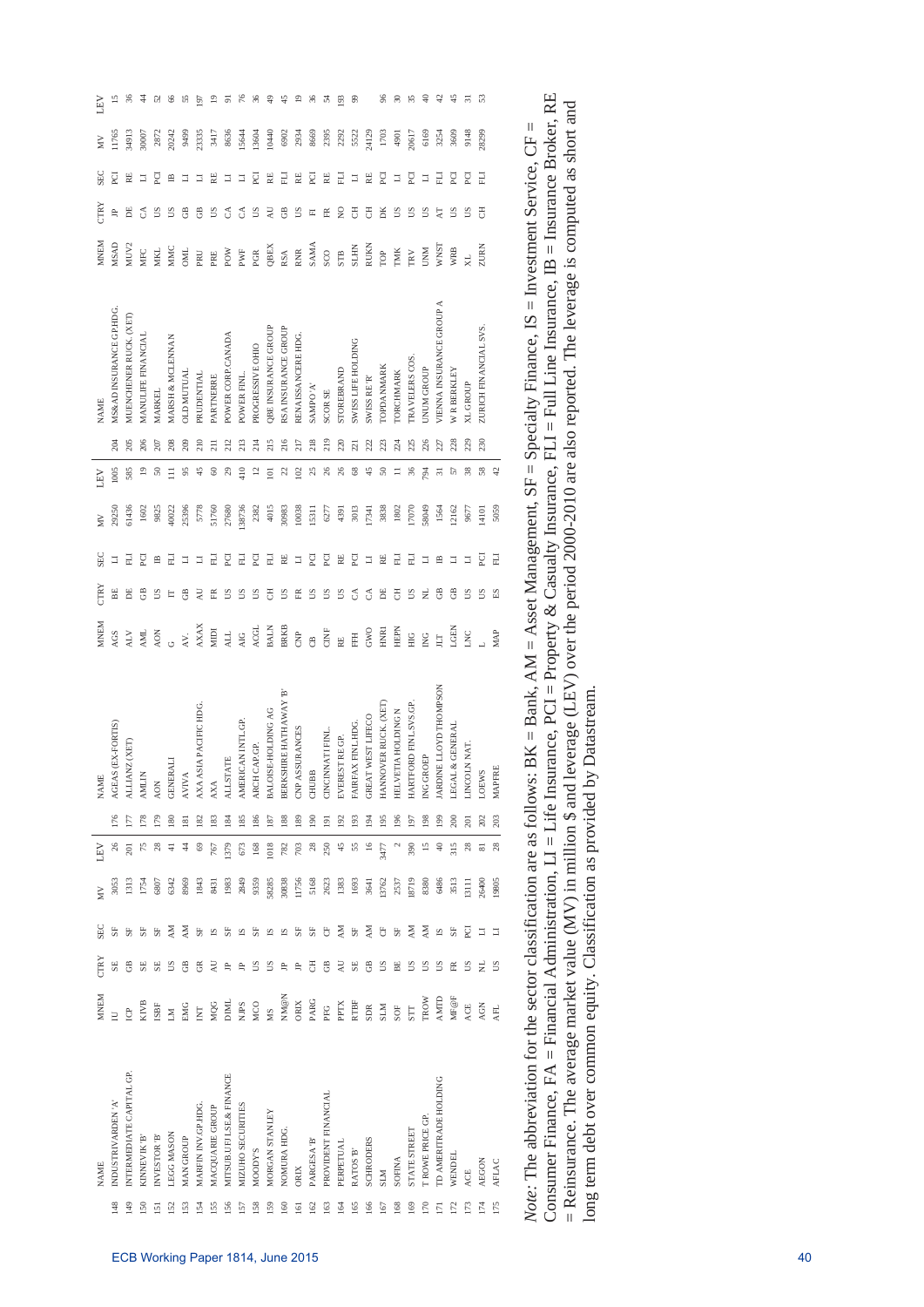|                                                 |                          | <b>Banks</b>             | <b>Financial Services</b> |                             |                       |                     |                             | <b>Total</b>    | <b>Insurance</b>         |                                     |                        |                            |                    | <b>Total</b>  | <b>Total</b>             |
|-------------------------------------------------|--------------------------|--------------------------|---------------------------|-----------------------------|-----------------------|---------------------|-----------------------------|-----------------|--------------------------|-------------------------------------|------------------------|----------------------------|--------------------|---------------|--------------------------|
|                                                 |                          |                          | Management<br>Asset       | Specialty<br><b>Finance</b> | Investment<br>Service | Consumer<br>Finance | Administration<br>Financial |                 | Insurance<br>Life        | Property &<br>Insurance<br>Casualty | Full Line<br>Insurance | Insurance<br><b>Broker</b> | insurance<br>$Re-$ |               |                          |
| <b>Europe</b>                                   | AT                       | $\overline{\phantom{0}}$ | $\circ$                   | $\circ$                     | $\circ$               | $\circ$             | 0                           | ◒               | 0                        | $\circ$                             |                        | $\circ$                    | 0                  |               |                          |
|                                                 | BE                       | $\sim$                   | $\circ$                   | 4                           | $\circ$               | $\circ$             | 0                           |                 |                          | ○                                   |                        | $\circ$                    | $\circ$            |               | $\sim$ $\sim$            |
|                                                 | E                        | $\sim$                   | $\circ$                   | 0                           | 0                     | ⊂                   | ⊂                           |                 | ⊂                        | ⊂                                   |                        | ○                          | $\mathbf{\sim}$    |               | S                        |
|                                                 | DK                       | ് ന                      | ○                         | ○                           | $\circ$               |                     |                             |                 |                          |                                     |                        | ○                          | ⊂                  |               |                          |
|                                                 | FO                       | $\omega$                 |                           |                             | $\circ$               | ⊂                   | ⊂                           |                 |                          |                                     |                        | ⊂                          |                    | m             | $\overline{\mathcal{U}}$ |
|                                                 | $\mathbb{E} \mathbf{S}$  | $\circ$                  | $\circ$                   | ∊                           | $\circ$               | c                   |                             | ∊               |                          |                                     |                        | ⊂                          | ⊂                  |               |                          |
|                                                 | $\overline{\mathbb{H}}$  | $\overline{\phantom{0}}$ | ᅌ                         | $\circ$                     | $\circ$               | ○                   |                             |                 |                          |                                     |                        | ○                          | ⊂                  |               |                          |
|                                                 | 臣                        | $\omega$                 | $\circ$                   | $\mathbf{\sim}$             | 0                     |                     |                             | $\mathbf{a}$    |                          |                                     |                        | ⊂                          |                    |               | $\infty$                 |
|                                                 | GB                       | 4                        | $\omega$                  | $\mathbf{\sim}$             | $\mathbf{C}$          |                     |                             | ∞               |                          |                                     |                        |                            | ⊂                  |               | $\overline{I}$           |
|                                                 | GR                       | $\overline{a}$           | $\circ$                   |                             | 0                     | ⊂                   |                             |                 | ○                        |                                     |                        | ⊂                          | ○                  |               | n                        |
|                                                 | $\mathbb{H}%$            | $\mathcal{L}$            | $\circ$                   | 0                           | $\circ$               | ⊂                   | 0                           | $\bullet$       | ○                        | 0                                   |                        | ○                          | ○                  |               | $\mathbf{\mathcal{L}}$   |
|                                                 | $\Box$                   | $\overline{10}$          | $\circ$                   | $\circ$                     | $\circ$               | ⊂                   | ⊂                           | $\bullet$       | $\circ$                  | $\circ$                             |                        | ⊂                          | ⊂                  |               |                          |
|                                                 | <b>Z</b>                 | $\circ$                  | $\circ$                   | $\circ$                     | $\circ$               | ○                   | ⊂                           | $\bullet$       | $\sim$                   | 0                                   |                        | ○                          | ○                  | $\mathbf{c}$  | $\overline{\mathcal{L}}$ |
|                                                 | $\widetilde{\mathsf{z}}$ | $\overline{\phantom{a}}$ | $\circ$                   | $\circ$                     | $\circ$               | ○                   | 0                           | $\bullet$       | $\circ$                  | $\circ$                             |                        | $\circ$                    | $\circ$            |               | $\boldsymbol{\omega}$    |
|                                                 | F                        | $\mathcal{L}$            | $\circ$                   | $\circ$                     | $\circ$               | $\circ$             | ○                           | $\bullet$       | $\circ$                  | $\circ$                             | $\circ$                | $\circ$                    | $\circ$            | $\bullet$     | $\overline{\mathcal{L}}$ |
|                                                 | SE                       | $\overline{4}$           | $\circ$                   | 4                           | $\circ$               | $\circ$             | ⊂                           | ₹               | $\circ$                  | $\circ$                             | ∊                      | $\circ$                    | $\circ$            | $\bullet$     | $^{\circ}$               |
| $\_Total$                                       |                          | 48                       | 4                         | $\mathbf{14}$               | $\mathbf{\mathbf{a}}$ | $\blacksquare$      | $\bullet$                   | $\overline{21}$ | $\bullet$                | $\mathbf{\tilde{5}}$                | $\mathbf{10}$          | $\blacksquare$             | 4                  | 27            | $\frac{96}{2}$           |
| North America                                   | $\mathcal{L}$            | $\circ$                  | $\mathcal{L}$             | $\circ$                     | 0                     | $\circ$             | 0                           | $\mathbf{a}$    | 4                        |                                     | 0                      | $\circ$                    | $\circ$            | S             | 13                       |
|                                                 | SU                       | $18\,$                   | $\infty$                  | $\mathbf{C}$                | 4                     | $\sim$              | ○                           | $\overline{16}$ | 4                        | $\Box$                              | $\mathbf{C}$           | $\sim$                     | 4                  | 23            | 57                       |
| <b>Total</b>                                    |                          | $\overline{a}$           | $\overline{10}$           | $\mathbf{\Omega}$           | 4                     | $\mathbf{\Omega}$   | 0                           | 18              | $\infty$                 | 12                                  | $\mathbf{\Omega}$      | $\mathbf{\Omega}$          | 4                  | 28            | $\approx$                |
| Asia                                            | <b>AU</b>                | $\circ$                  |                           |                             | $\mathcal{L}$         | $\circ$             |                             | w               | $\omega$                 | $\circ$                             | $\circ$                | $\circ$                    |                    | 4             | 15                       |
|                                                 | HK                       | 4                        | $\circ$                   |                             | $\circ$               | ○                   | ⊂                           |                 | $\circ$                  | 0                                   | 0                      | 0                          | 0                  | ◒             | ∽                        |
|                                                 | $\mathbb{B}$             | 33                       | $\circ$                   | $\mathcal{C}$               | $\tilde{c}$           | $\mathcal{L}$       | 0                           | Ļ               | $\circ$                  |                                     | $\circ$                | 0                          | 0                  |               | $\ddot{t}$               |
|                                                 | SG                       | $\omega$                 | $\circ$                   | $\circ$                     | $\circ$               | $\circ$             | 0                           | 0               | $\circ$                  | $\circ$                             | 0                      | $\circ$                    | 0                  | ◒             | $\tilde{\phantom{a}}$    |
| <b>Total</b>                                    |                          | 46                       | $\overline{\phantom{0}}$  | 4                           | m                     | $\sim$              |                             | 13              | $\sim$                   | $\blacksquare$                      | $\bullet$              | $\bullet$                  |                    | In            | $\mathcal{L}$            |
| <b>Total</b>                                    |                          | 118                      | 15                        | $\overline{\mathcal{U}}$    | 11                    | $\sim$              |                             | 52              | $\overline{\mathcal{L}}$ | $\tilde{q}$                         | $\overline{12}$        | $\omega$                   | $\bullet$          | $\mathcal{O}$ | 230                      |
| Note: Classification as provided by Datastream. |                          |                          |                           |                             |                       |                     |                             |                 |                          |                                     |                        |                            |                    |               |                          |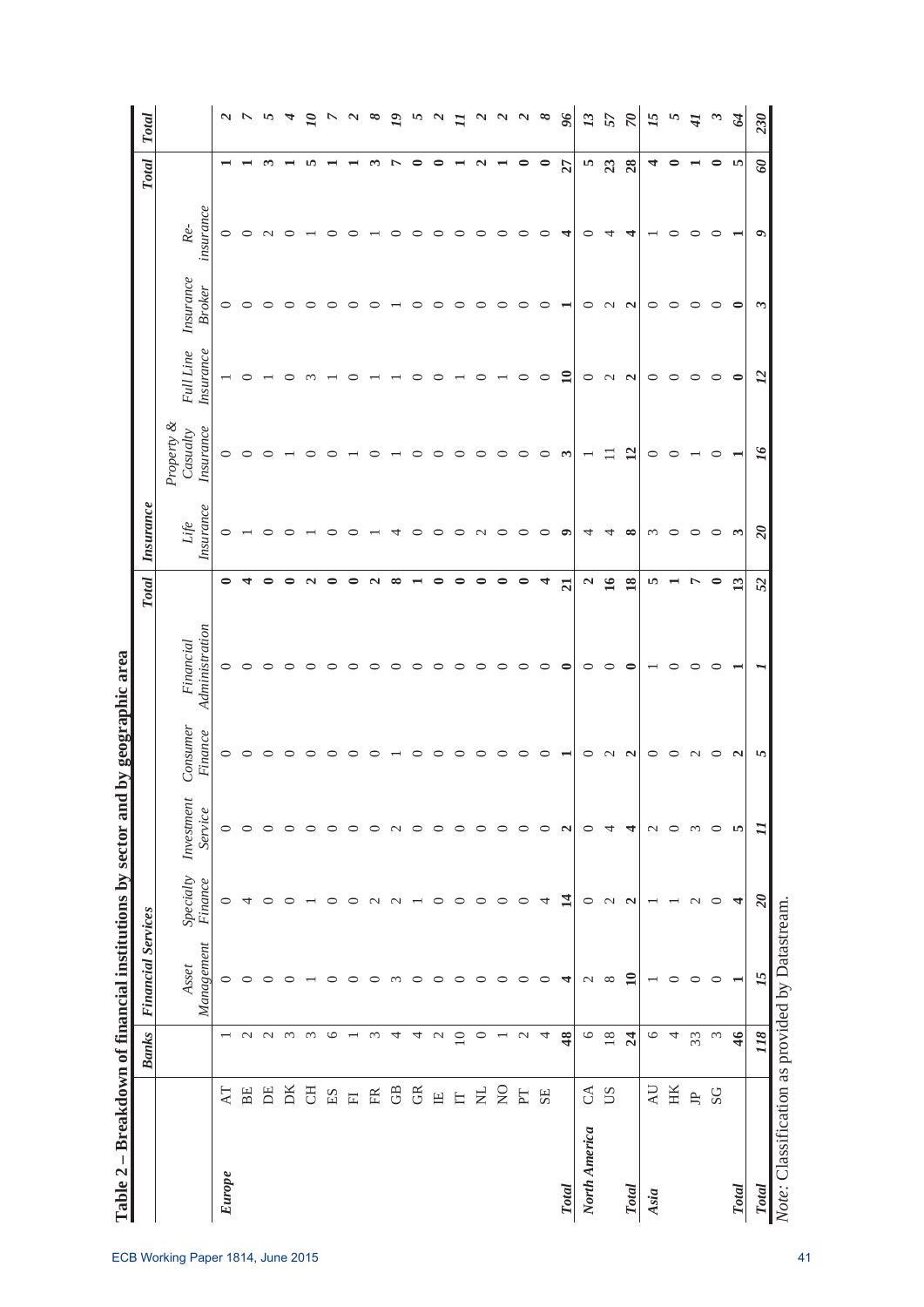## **Table 3 – Estimates and standard errors for selected financial institutions**

| $20.41$ $0.44$ , $0$ |       |          |     |          |       |          |       |          |       |
|----------------------|-------|----------|-----|----------|-------|----------|-------|----------|-------|
| $C_1$                |       | $a_{11}$ |     | $a_{12}$ |       | $D_{11}$ |       | $v_{12}$ |       |
| $-0.15$              | ***   | $-0.48$  | *** | $-0.05$  | ***   | 0.82     | ***   | $-0.01$  | $***$ |
| 0.05                 |       | 0.12     |     | 0.01     |       | 0.05     |       | 0.01     |       |
| $c_{\gamma}$         |       | $a_{21}$ |     | $a_{22}$ |       | $b_{21}$ |       | $b_{22}$ |       |
| $-0.10$              | $***$ | $-0.30$  | *** | $-0.15$  | $***$ | $-0.12$  | $***$ | 0.96     | ***   |
| 0.05                 |       | 0.10     |     | 0.05     |       | 0.05     |       | 0.01     |       |

## **Barclays**

## **Deutsche Bank**

| C <sub>1</sub> |        | $a_{11}$ |       | $a_{12}$ | $b_{11}$ |     | $b_{12}$ |     |
|----------------|--------|----------|-------|----------|----------|-----|----------|-----|
| $-0.12$        | $\ast$ | $-0.36$  | $***$ | $-0.07$  | 0.88     | *** | $-0.03$  |     |
| 0.07           |        | 0.15     |       | 0.07     | 0.06     |     | 0.02     |     |
| $c_{\gamma}$   |        | $a_{21}$ |       | $a_{22}$ | $b_{21}$ |     | $b_{22}$ |     |
| $-0.16$        | $***$  | $-0.06$  |       | $-0.34$  | 0.00     |     | 0.86     | *** |
| 0.07           |        | 0.26     |       | 0.25     | 0.10     |     | 0.08     |     |

### **Goldman Sachs**

| C <sub>1</sub> |        | $a_{11}$ |       | $a_{12}$ |       | $b_{11}$ |     | $b_{12}$ |       |
|----------------|--------|----------|-------|----------|-------|----------|-----|----------|-------|
| $-0.04$        | $\ast$ | $-0.19$  | $***$ | $-0.08$  | ***   | 0.93     | *** | $-0.03$  | $***$ |
| 0.02           |        | 0.09     |       | 0.02     |       | 0.03     |     | 0.01     |       |
| $c_{\gamma}$   |        | $a_{21}$ |       | $a_{22}$ |       | $b_{21}$ |     | $b_{22}$ |       |
| $-0.03$        |        | 0.00     |       | $-0.16$  | $***$ | 0.01     |     | 0.94     | ***   |
| 0.02           |        | 0.11     |       | 0.07     |       | 0.04     |     | 0.03     |       |

### **HSBC**

| C <sub>1</sub> | $a_{11}$ |       | $a_{12}$ | $b_{11}$ |        | $b_{12}$           |     |
|----------------|----------|-------|----------|----------|--------|--------------------|-----|
| $-0.09$        | $-0.29$  | $***$ | $-0.06$  | 0.89     | $***$  | $-0.02$            |     |
| 0.09           | 0.12     |       | 0.13     | 0.07     |        | 0.04               |     |
| $c_{\gamma}$   | $a_{21}$ |       | $a_{22}$ | $b_{21}$ |        | $v_{\gamma}$<br>∠∠ |     |
| $-0.14$        | $-0.49$  |       | $-0.40$  | $-0.16$  | $\ast$ | 0.87               | *** |
| 0.15           | 0.45     |       | 0.36     | 0.09     |        | 0.09               |     |

*Note:* Estimated coefficients are in the first row. Standard errors are reported in italic in the second row. The coefficients correspond to the VAR for VaR model reported in equation (8) of the paper. Coefficients significant at the 10%, 5% and 1% confidence level are denoted by \*, \*\*, \*\*\*, respectively.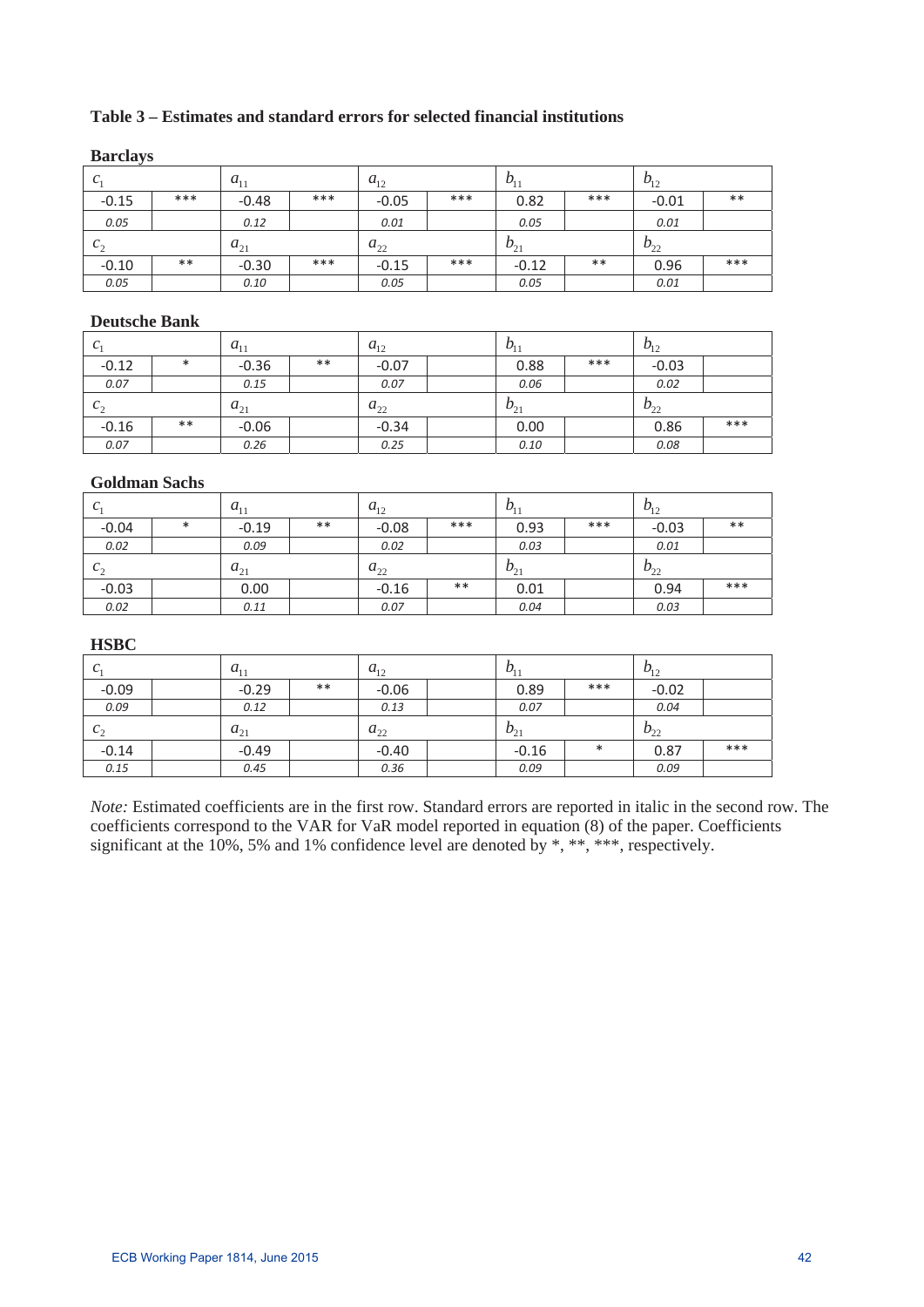|           | $c_{1}$        | $a_{11}$ | $a_{12}$ | $b_{11}$ | $b_{12}$ |
|-----------|----------------|----------|----------|----------|----------|
| average   | $-0.07$        | $-0.32$  | $-0.02$  | 0.84     | 0.02     |
| std. dev. | 0.17           | 0.13     | 0.07     | 0.20     | 0.12     |
| min       | $-0.98$        | $-0.70$  | $-0.32$  | $-0.79$  | $-0.34$  |
| max       | 1.56           | 0.03     | 0.14     | 1.28     | 0.88     |
|           | c <sub>2</sub> | $a_{21}$ | $a_{22}$ | $b_{21}$ | $b_{22}$ |
| average   | $-0.16$        | $-0.18$  | $-0.24$  | 0.02     | 0.86     |
| std. dev. |                |          |          |          |          |
|           | 0.31           | 0.23     | 0.22     | 0.21     | 0.16     |
| min       | $-3.49$        | $-1.12$  | $-1.91$  | $-1.11$  | $-0.03$  |

**Table 4 – Summary statistics of the full cross section of coefficients** 

*Note:* The table reports the summary statistics of the coefficient estimates of the 230 bivariate VAR for VaR models. The table reveals quite substantial heterogeneity in the estimates.

### **Table 5 – Performance evaluation**

|               | average   median   std. dev. |       |       | min   | max    | # stocks passing DQ test |
|---------------|------------------------------|-------|-------|-------|--------|--------------------------|
| In-sample     | 1.00%                        | 1.01% | 0.07% | 0.25% | 1.45%  |                          |
| Out-of-sample | 1.33%                        | 0.88% | 5.81% | 0.00% | 87.64% | 123                      |

*Note:* The table reports the summary statistics of VaR performance evaluation, based on the number of VaR exceedances both in-sample and out-of-sample. For each of the 230 bivariate VAR for VaR models, the time series of returns is transformed into a time series of indicator functions which take value one if the return exceeds the VaR and zero otherwise. When estimating a 1% VaR, on average one should expect stock market returns to exceed the VaR 1% of the times. The first line reveals that the in-sample estimates are relatively precise, as shown by the accurate average and median, the very low standard deviations and the relatively narrow min-max range. The out-of-sample performance is less accurate, as to be expected, with substantially higher standard deviation and very large min-max range. The out-of-sample performance has been assessed also applying the out-of-sample DQ test of Engle and Manganelli (2004), which tests not only whether the number of exceedances is close to the VaR confidence level, but also that these exceedances are not correlated over time. The test reveals that the performance of the out-of-sample VaR is not rejected at a 5% confidence level for more than half of the stocks. Note that for the out-of-sample exercise the coefficients are held fixed at their estimated in-sample values.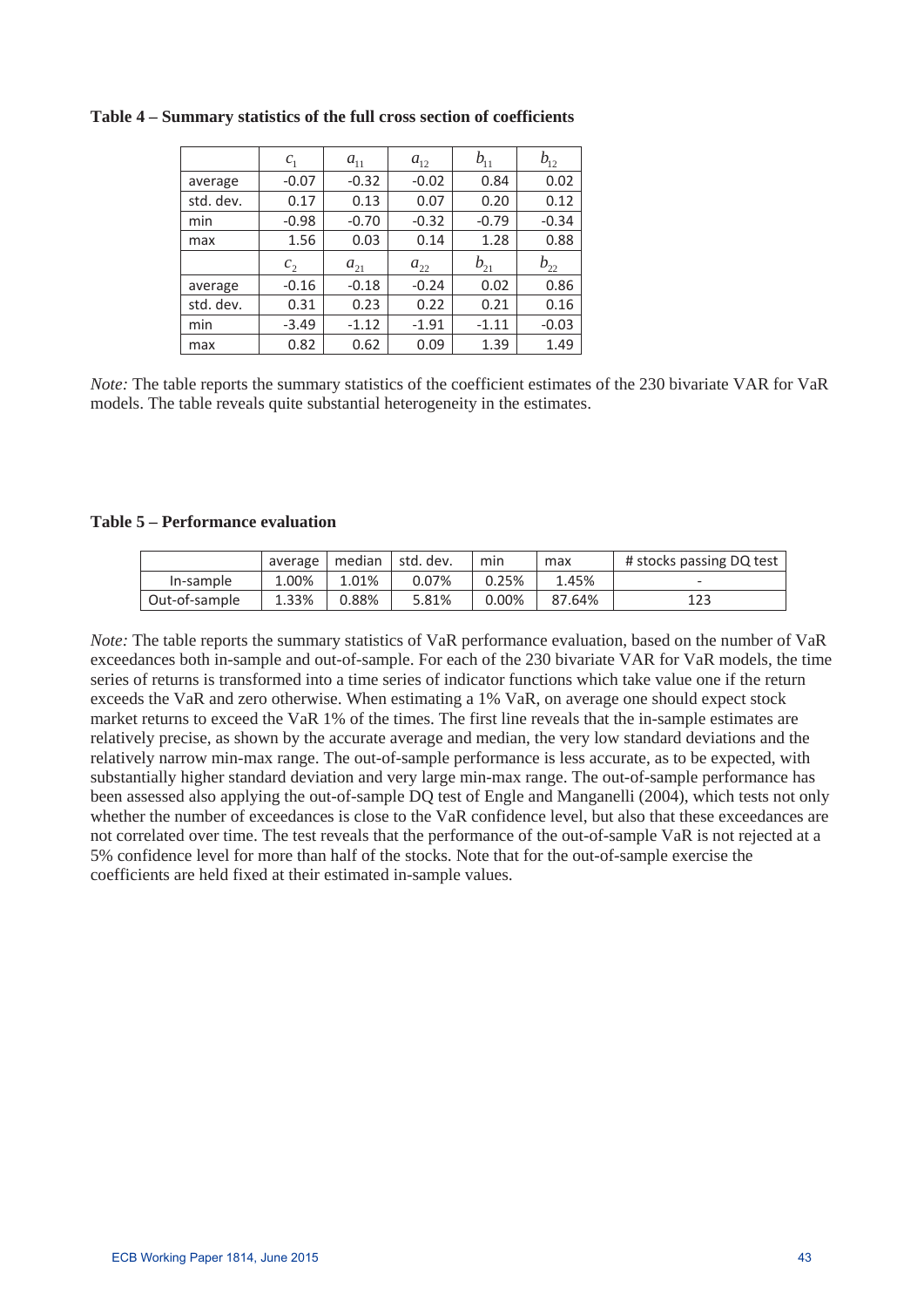

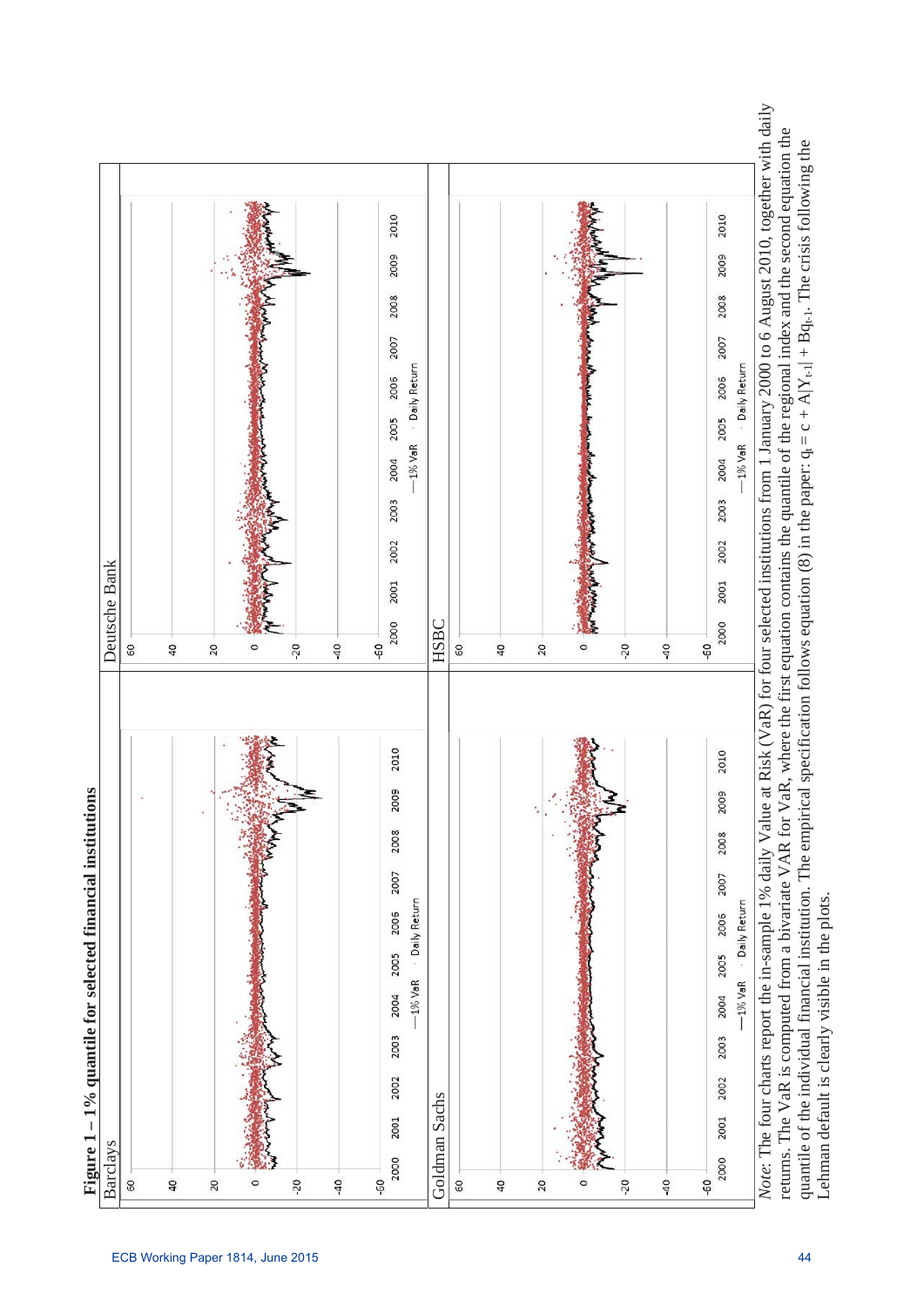



affect the market only with a lag.

affect the market only with a lag.

quantile of the individual financial institution. The identification of the market shock relies on a Choleski decomposition of the daily returns, which implicitly assumes that shocks to the market can simultaneously affect the regional index and the individual financial institution, while shocks to the financial institution can

quantile of the individual financial institution. The identification of the market shock relies on a Choleski decomposition of the daily returns, which implicitly

assumes that shocks to the market can simultaneously affect the regional index and the individual financial institution, while shocks to the financial institution can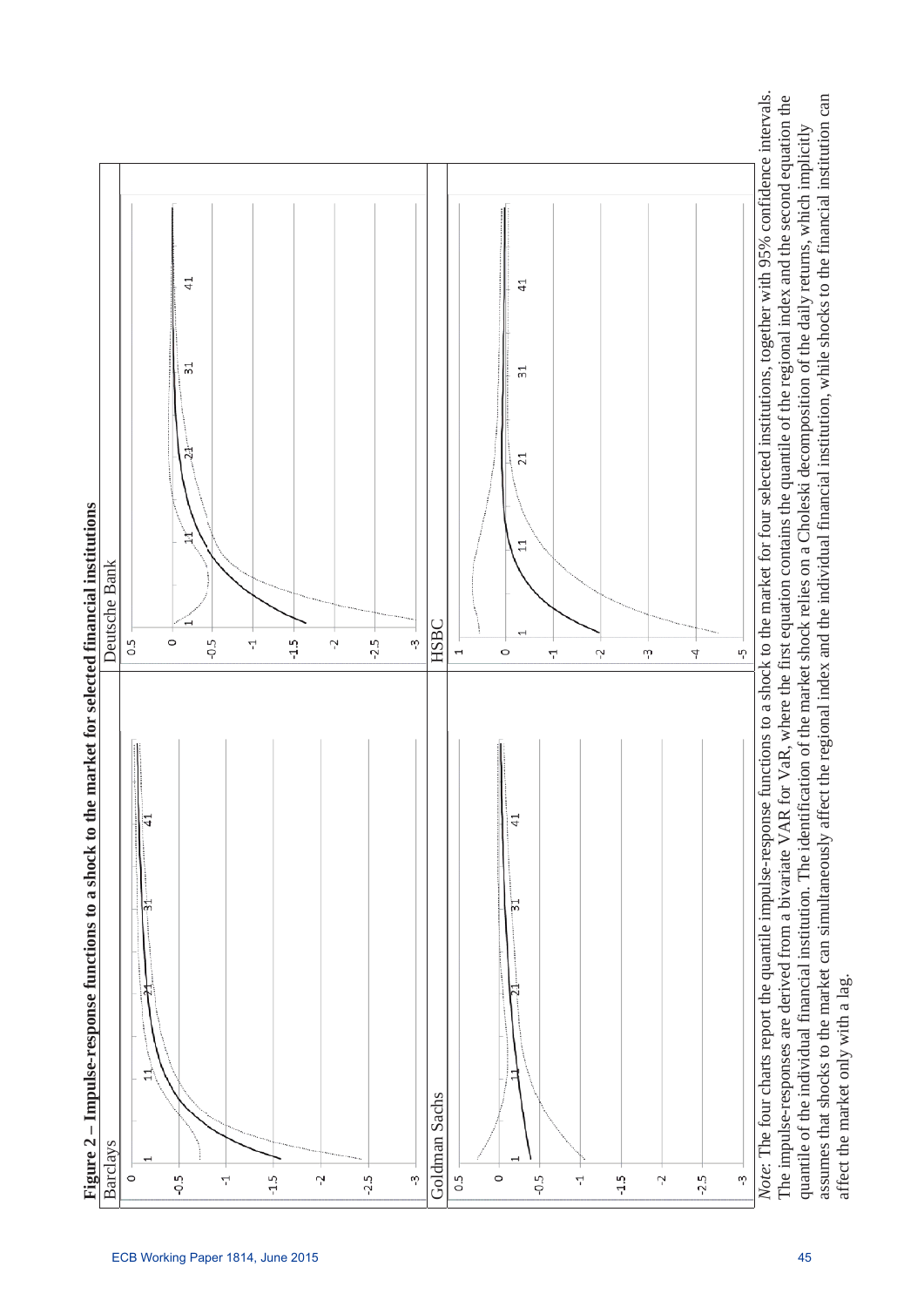

*Note*: The four charts report the average quantile impulse-response functions. Averages are taken along the geographic and sectoral dimension. The first row is the Note: The four charts report the average quantile impulse-response functions. Averages are taken along the geographic and sectoral dimension. The first row is the institutions are absorbed relatively quicker than in Japan or the US. The risk of insurance companies is on average more sensitive to market shocks than financial institutions are absorbed relatively quicker than in Japan or the US. The risk of insurance companies is on average more sensitive to market shocks than financial<br>institutions in the banking and financial services sectors. average impulse response of financial institutions' quantiles to a shock to the market. The second row is the average impulse response of markets' quantiles to a average impulse response of financial institutions' quantiles to a shock to the market. The second row is the average impulse response of markets' quantiles to a quantile of the regional index and the second equation the quantile of the individual financial institution. The first row reveals that shocks to European financial quantile of the regional index and the second equation the quantile of the individual financial institution. The first row reveals that shocks to European financial shock to the individual financial institutions. As usual, the impulse-responses are derived from a bivariate VAR for VaR, where the first equation contains the shock to the individual financial institutions. As usual, the impulse-responses are derived from a bivariate VAR for VaR, where the first equation contains the institutions in the banking and financial services sectors. Market risk reactions to shocks to individual financial institutions are more muted.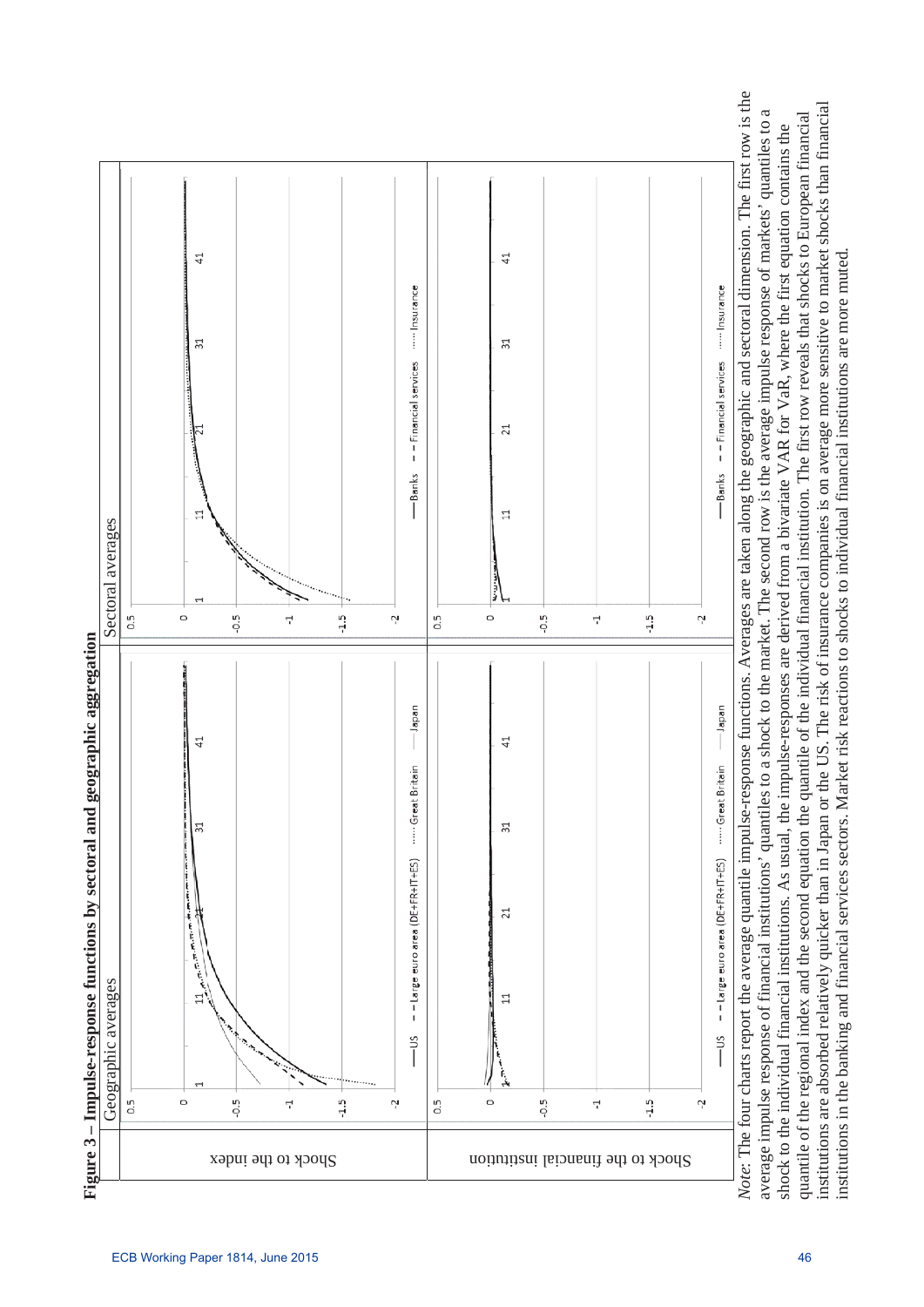

Figure 4 - Impulse-response functions for institutions sorted by size and leverage

Largest and most leveraged financial institution display a relatively similar risk response to market shocks, despite only four institutions belong to both groups.

Largest and most leveraged financial institution display a relatively similar risk response to market shocks, despite only four institutions belong to both groups.

The average reaction is about twice the impulse-responses of smallest and least leverage banks.

The average reaction is about twice the impulse-responses of smallest and least leverage banks.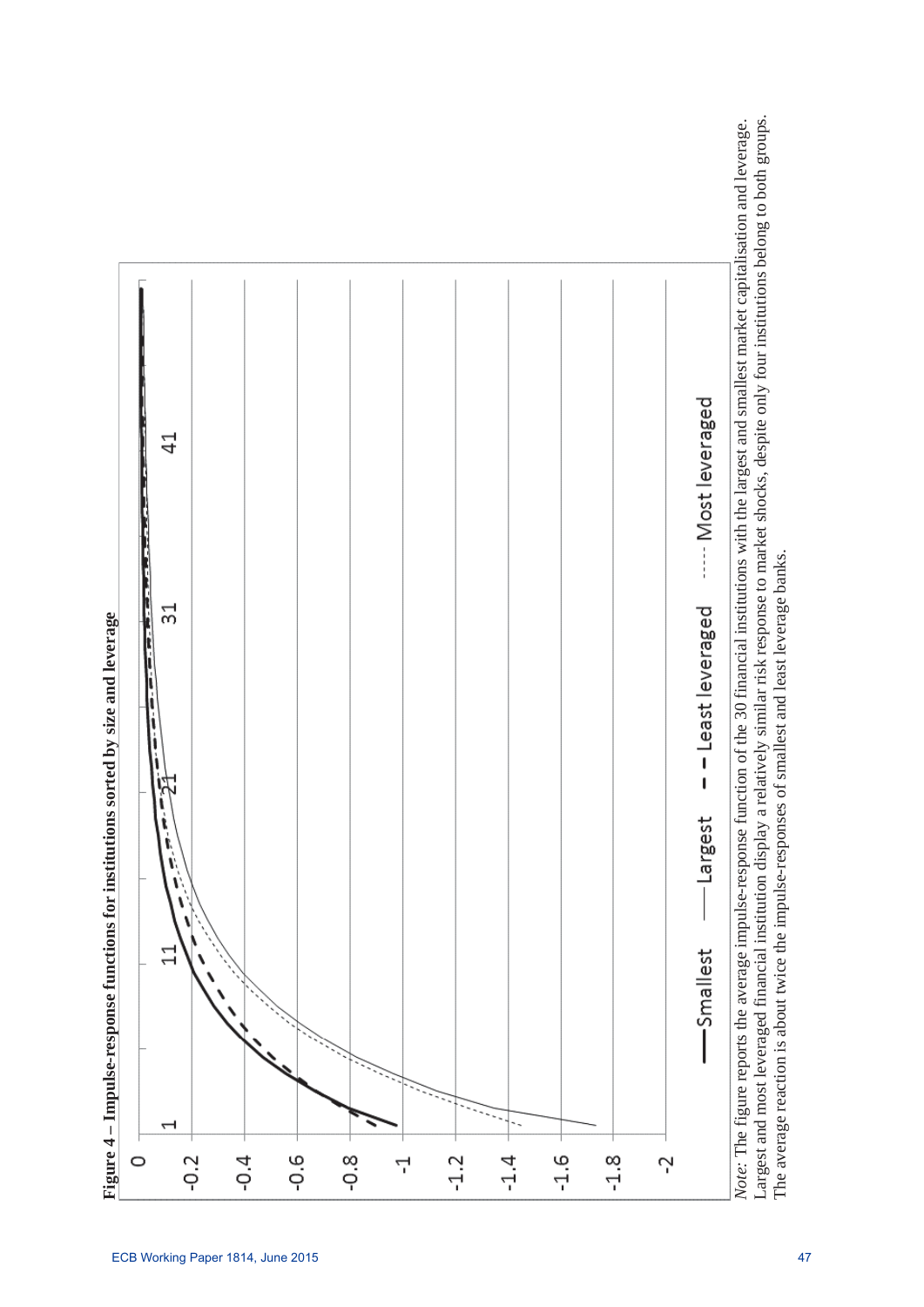



in figure 4. The out-of-sample plots are computed using the estimated in-sample coefficients and reveal similar patterns to those identified in-sample.

in figure 4. The out-of-sample plots are computed using the estimated in-sample coefficients and reveal similar patterns to those identified in-sample.